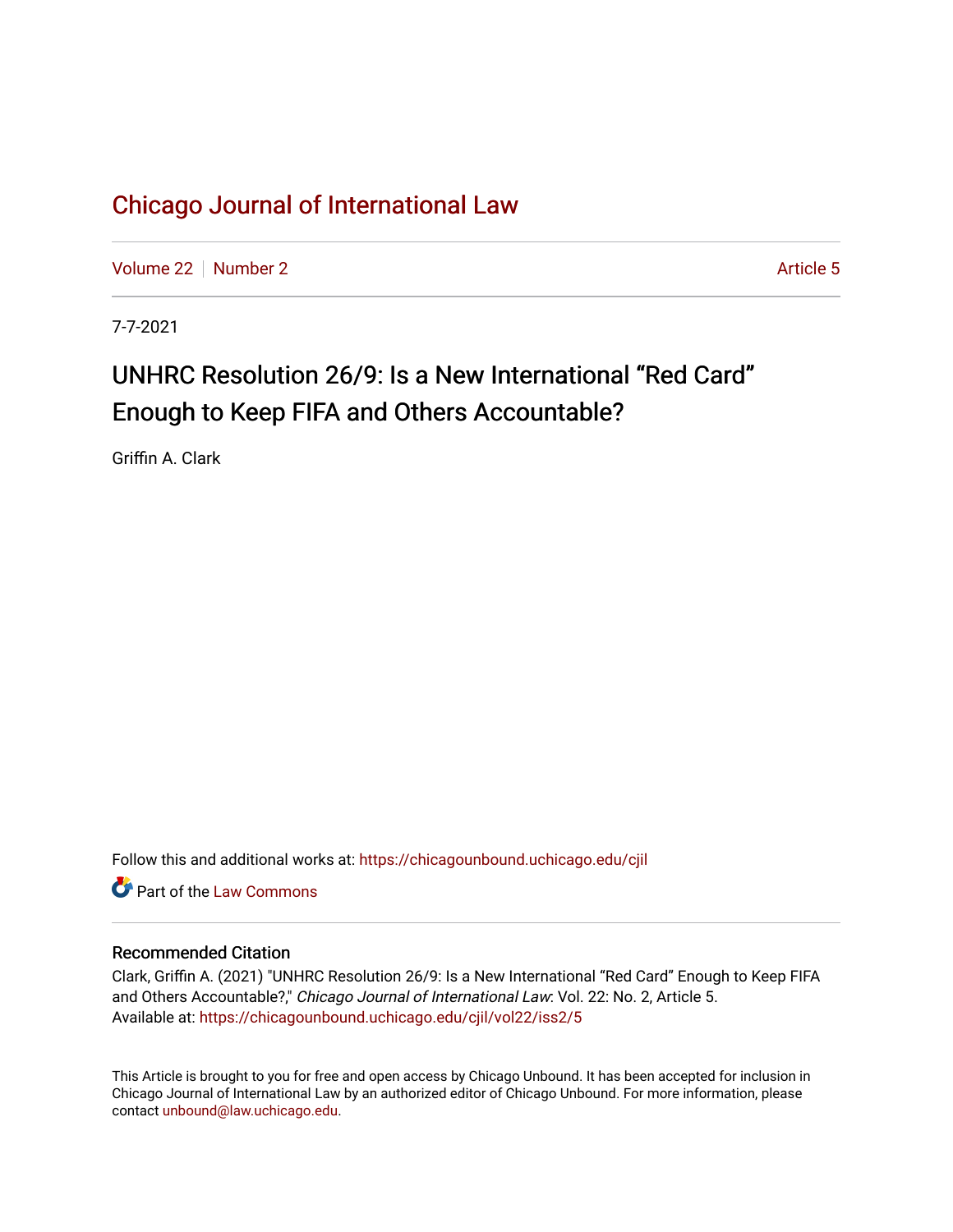## UNHRC Resolution 26/9: Is a New International "Red Card" Enough to Keep FIFA and Others Accountable? Griffin A. Clark

## **Abstract**

*The lead-up to the 2022 FIFA World Cup in Qatar has generated significant controversy due to the host country's exploitative labor system and sub-standard human rights record. While FIFA has not remained completely insulated from criticism for its involvement, the sport's principal governing body has avoided all serious threats of liability for its connection to human rights violations associated with the 2022 World Cup. This immunity largely stems from limitations on domestic courts in adjudicating domestic corporations' foreign business activities. Yet, the ongoing development of a new treaty under the U.N. offers a different approach to liability for transnational business activities. Using U.N. Human Rights Council Resolution 26/9 and its proposed legally binding instrument as a new avenue for transnational corporate accountability, this Comment examines FIFA's liability for human rights violations in Qatar connected to the World Cup. Further, this Comment concludes that FIFA can be held liable in its domicile for its transnational business activities in Qatar. The organization's business relationship with Qatar, through the tournament, establishes a sufficient link to attach liability for the related human rights violations. Although questions persist as to exactly how this treaty will operate, it is apparent that FIFA's absolute immunity is fading. Finally, this Comment shifts away from the 2022 World Cup as a case study for liability and explores the practical implications of expanding corporate liability for FIFA and other transnational corporations' future business activities. The expansion of a hard law regime in this area raises issues surrounding the chilling of foreign investment by increasing compliance costs. While the appropriate balancing of these considerations is contentious, this Comment argues that, in FIFA's case, the expansion of transnational corporate liability likely will not produce significant adverse effects on its investment in developing countries through "the beautiful game."* 

<sup>\*</sup> I would like to thank *CJIL* for the opportunity to publish this Comment. I would also like to thank my faculty advisor, Professor Chilton, for his ideas and insights during the development of this Comment.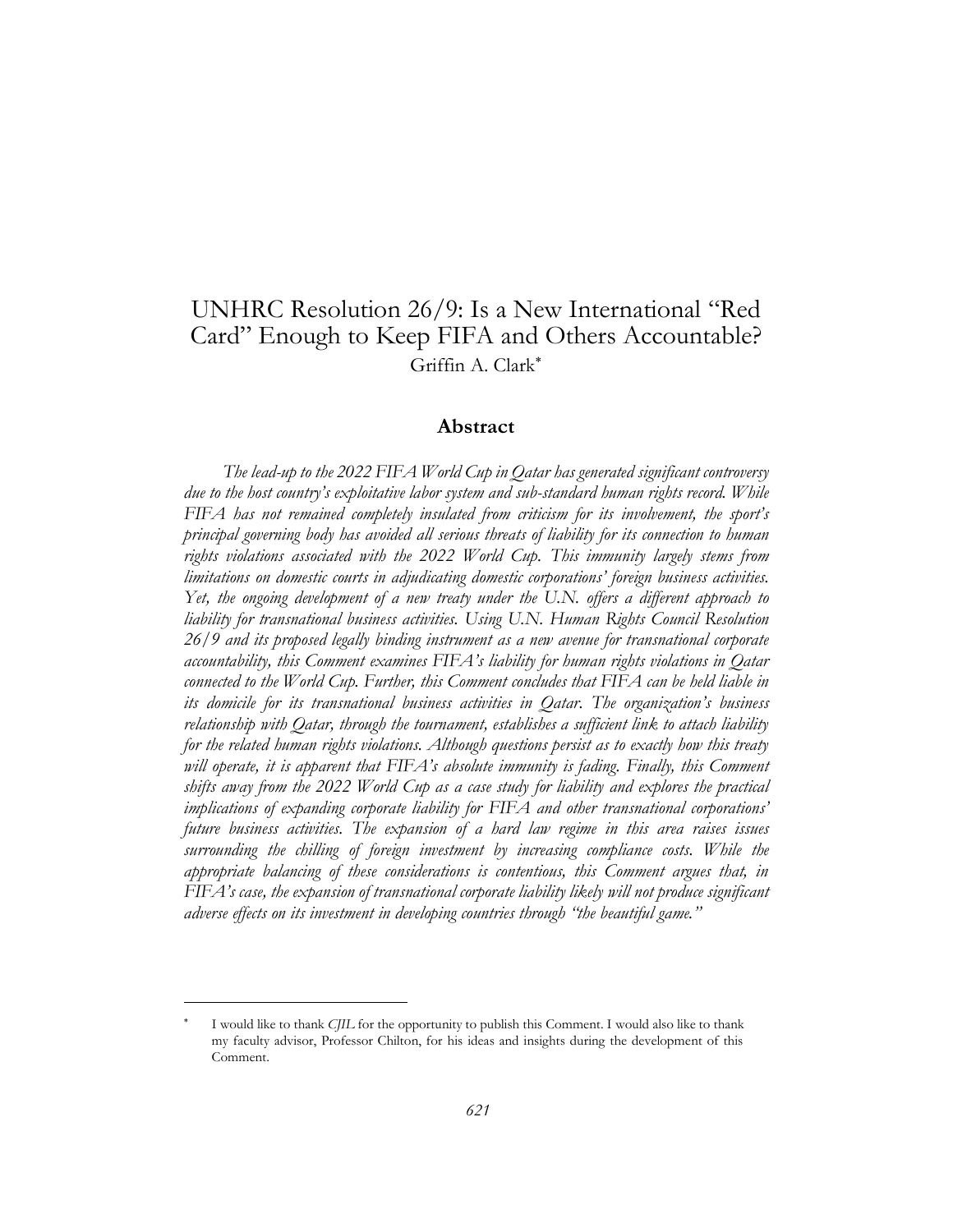# Table of Contents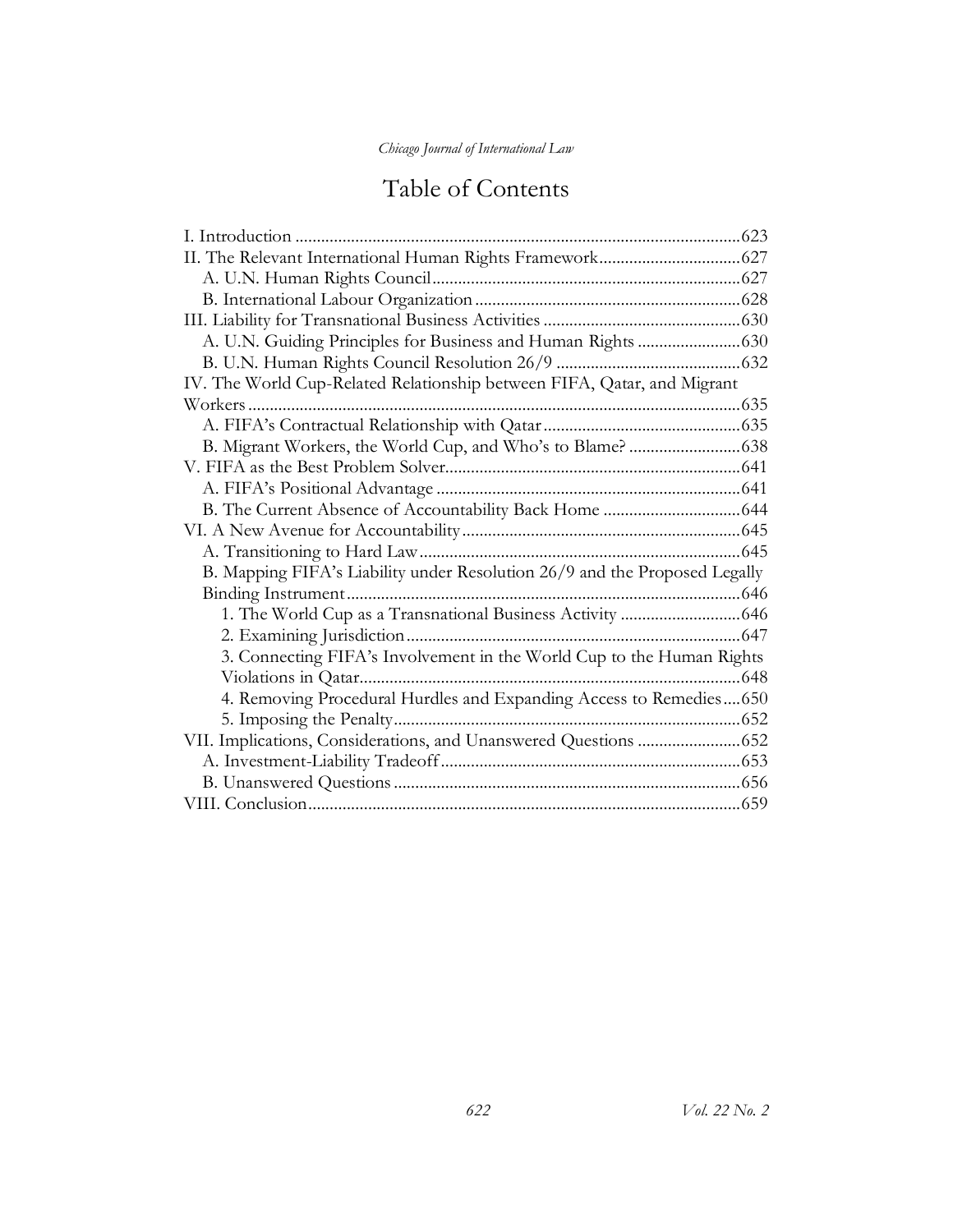## <span id="page-3-2"></span><span id="page-3-1"></span>I. INTRODUCTION

<span id="page-3-0"></span>On December 2, 2010, Fédération Internationale de Football Association (FIFA) shocked fans around the world when it announced that Qatar had won the hosting rights to the 2022 FIFA World Cup (World Cup).<sup>1</sup> FIFA, the international governing body of soccer, is a nongovernmental organization (NGO) incorporated in Switzerland and comprised of a single member association from each participating country. FIFA's mission is to support the development and promotion of soccer. 2 In addition, FIFA awards, organizes, and implements the FIFA World Cup, a quadrennial international soccer tournament in which national teams from around the globe compete. Before FIFA awards World Cup hosting rights, however, it requires each country to submit a formal bid and hosting agreement to FIFA for evaluation.<sup>3</sup> When FIFA's Executive Committee voted to award the 2022 World Cup to Qatar, initial concerns about the integrity of the voting process bled into concerns about Qatar's ability to successfully host the tournament.<sup>4</sup> Now, it is well established that a corrupt bidding process influenced the 2022 World Cup host selection. <sup>5</sup> Yet, the purpose of this Comment is not to address FIFA's inadequate corporate governance structure that enabled corruption at the bidding stage; rather, this Comment seeks to evaluate a new avenue for liability for FIFA due to the organization's involvement in human rights violations in Qatar during the lead-up to the World Cup.

In order to host the 2022 World Cup, the Persian Gulf nation needed to construct significant infrastructure, including stadiums, hotels, and

<sup>1</sup> *See* Press Release, FIFA, 2022 FIFA World Cup Awarded to Qatar (Dec. 2, 2010), https://perma.cc/HF3Z-97LZ.

<sup>2</sup> *See* Fédération Internationale de Football Association (FIFA), FIFA STATUTES 10 (June 2019), https://perma.cc/6W6A-R35G (adding that its objectives are to promote soccer "in light of its unifying, educational, cultural, and humanitarian values"). *But see* Rachael E. Bandeira, Note, *FIFA: For the Game or For-Profit?*, 51 NEW ENG. L. REV. 423, 423–24 (2017) (stressing that a breakdown of FIFA's expenses and revenues shows that the organization focuses on turning a profit rather than promoting social values through sport).

<sup>3</sup> *See* FIFA, 2022 FIFA WORLD CUP BID EVALUATION REPORT: QATAR 4–6 (2010), https://perma.cc/8BWU-MVLL.

<sup>4</sup> *See* Jere Longman, *Russia and Qatar Win World Cup Bids*, N.Y. TIMES (Dec. 2, 2010), https://perma.cc/CR7G-X9N9 (pointing out that the U.S. lost despite having a "technically superior bid"); FIFA, EVALUATION REPORTS ON THE BIDS FOR THE 2018 AND 2022 FIFA WORLD CUP 9 (2010), https://perma.cc/5DGN-YGZT (denoting Qatar as the only bid to carry a "high" operational risk) [hereinafter EVALUATION REPORTS].

<sup>5</sup> *See* Tariq Panja & Kevin Draper, *U.S. Says FIFA Officials Were Bribed to Award World Cups to Russia and Qatar*, N.Y. TIMES (Apr. 6, 2020), https://perma.cc/GMY6-C7EF ("[R]epresentatives working for Russia and Qatar had bribed FIFA officials to secure hosting rights for the World Cup.").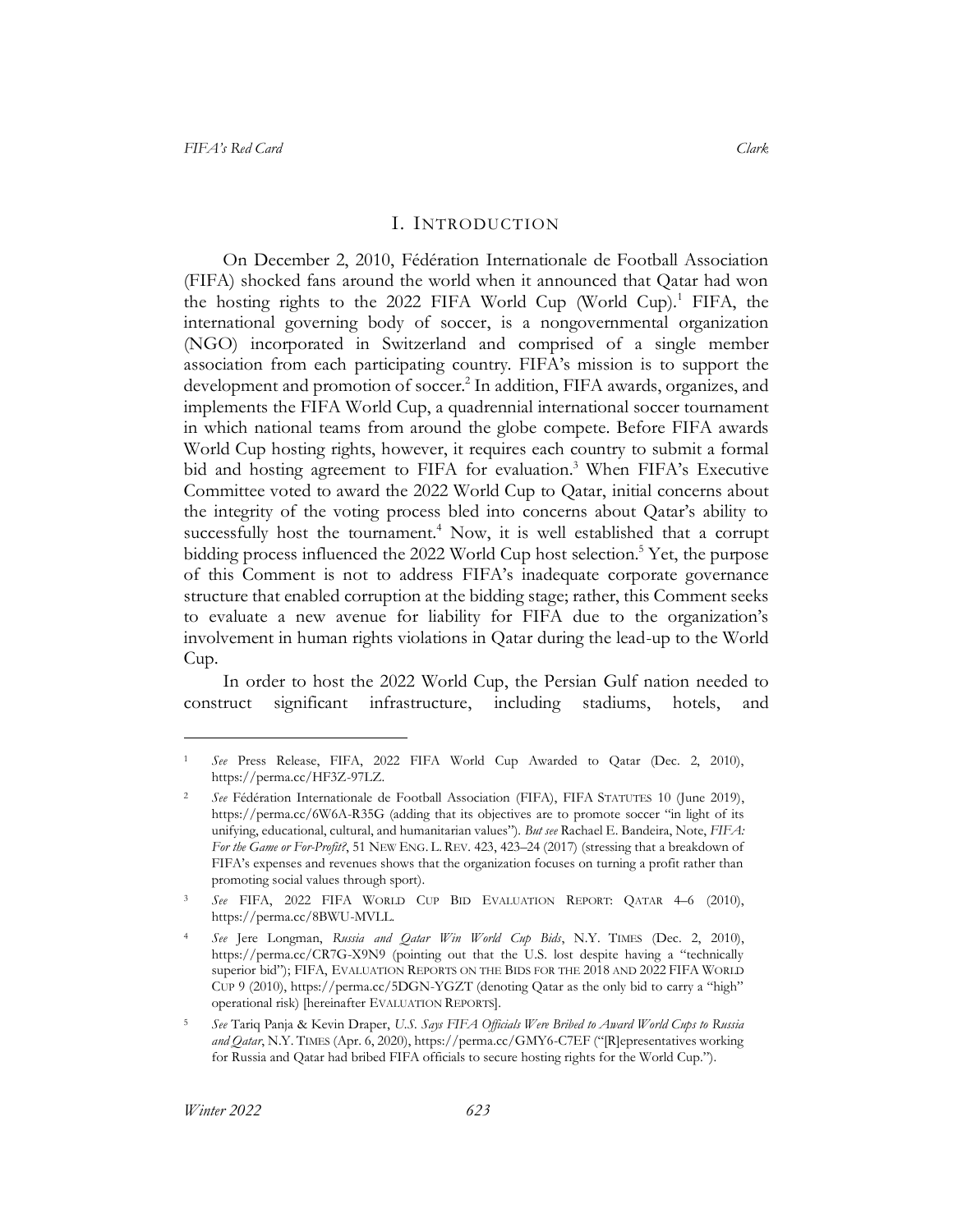<span id="page-4-1"></span><span id="page-4-0"></span>transportation.<sup>6</sup> To satisfy the increased labor demand for large-scale infrastructure projects, Qatar has relied on migrant workers who have traditionally flocked from "South and South-East Asia, including Bangladesh, India, Indonesia, Nepal, Pakistan, the Philippines and Sri Lanka" to take advantage of promising economic opportunities outside of their own countries. <sup>7</sup> But Qatar's grossly inadequate labor standards and exploitative *Kafala*—meaning sponsorship system restricted worker freedoms and allowed employers to exert significant control over migrant laborers.<sup>8</sup> Issues such as inhumane working conditions, unpaid or late wages, and passport confiscation frequently plagued migrant workers in Qatar.<sup>9</sup> Although a facial distinction between legal and illegal practices exists with respect to Qatar's labor system, in practice, the two coexist in an intertwined relationship that bars any meaningful line-drawing. For example, delayed or unpaid wages to workers are prohibited under Qatari law; however, weak labor protection laws, ineffective judicial oversight, and the *Kafala* system perpetuate these abuses by prioritizing employer control over migrant rights.<sup>10</sup> Although Qatar signed a technical agreement with the International Labour Organization (ILO) on November 8, 2017 to implement sweeping labor reforms throughout the country, recent reports suggest that the reforms have not fully addressed Qatar's restrictive labor governance system.<sup>11</sup>

<sup>6</sup> *See* FIFA, *supra* note [3](#page-3-1), at 9 ("[T]he bid is largely based on projected generic and event-specific infrastructure.").

<sup>7</sup> François Crépeau (Special Rapporteur on the human rights of migrants), *Report of the Special Rapporteur on the Human Rights of Migrants* 4, U.N. Doc. A/HRC/26/35/Add.1 (Apr. 23, 2014); AMNESTY INT'L, REALITY CHECK: THE STATE OF MIGRANT WORKERS RIGHTS WITH FOUR YEARS TO GO UNTIL THE QATAR 2022 WORLD CUP 5 (2019), https://perma.cc/2HMB-2KHW (noting that Qatar's migrant worker population has increased since 2010 in part because of the construction boom in preparation for the World Cup) [hereinafter REALITY CHECK].

<sup>8</sup> *See* Paula Renkiewicz, Comment, *Sweat Makes the Grass Grow Greener: The Precarious Future of Qatar's Migrant Workers in the Run up to the 2022 FIFA World Cup under the Kafala System and Recommendations for Effective Reform*, 65 AM. U. L. REV. 721, 733–34 (2016) (noting that the Kafala system serves as an employer sponsorship system for migrant workers in which the sponsor controls the workers' ability to enter Qatar, transfer employment, and leave Qatar).

<sup>9</sup> *See* Michael B. Engle, Note, *A CN Tower over Qatar: An Analysis of the Use of Slave Labor in Preparation*  for the 2022 FIFA Men's World Cup and How the European Court of Human Rights Can Stop It, 32 HOFSTRA LAB. & EMP. L.J. 177, 181–84 (2014).

<sup>10</sup> *See* Law No. (14) of the Year 2004 – Qatar Labor Law art. 50 (requiring employers to pay earned wages to employees). *See also* François Crépeau, *supra* note [7](#page-4-0) ("Exploitation [in Qatar] is frequent and migrants often work without pay and live in substandard conditions.").

<sup>11</sup> *Compare Dismantling the Kafala System and Introducing a Minimum Wage Mark New Era for Qatar Labour Market*, INT'L LAB. ORG. (Aug. 30, 2020), https://perma.cc/82JK-EXNC (noting that Qatar's recent labor reforms including eliminating the exit permit requirement and enabling greater employment mobility within the county), *with Qatar: Significant Labor and Kafala Reforms*, HUM. RTS. WATCH (Sept. 24, 2020, 8:00 AM), https://perma.cc/VJ95-5LC3 (emphasizing that, even with the reforms, remaining factors such as the prohibition against unions for migrant workers facilitate labor abuse).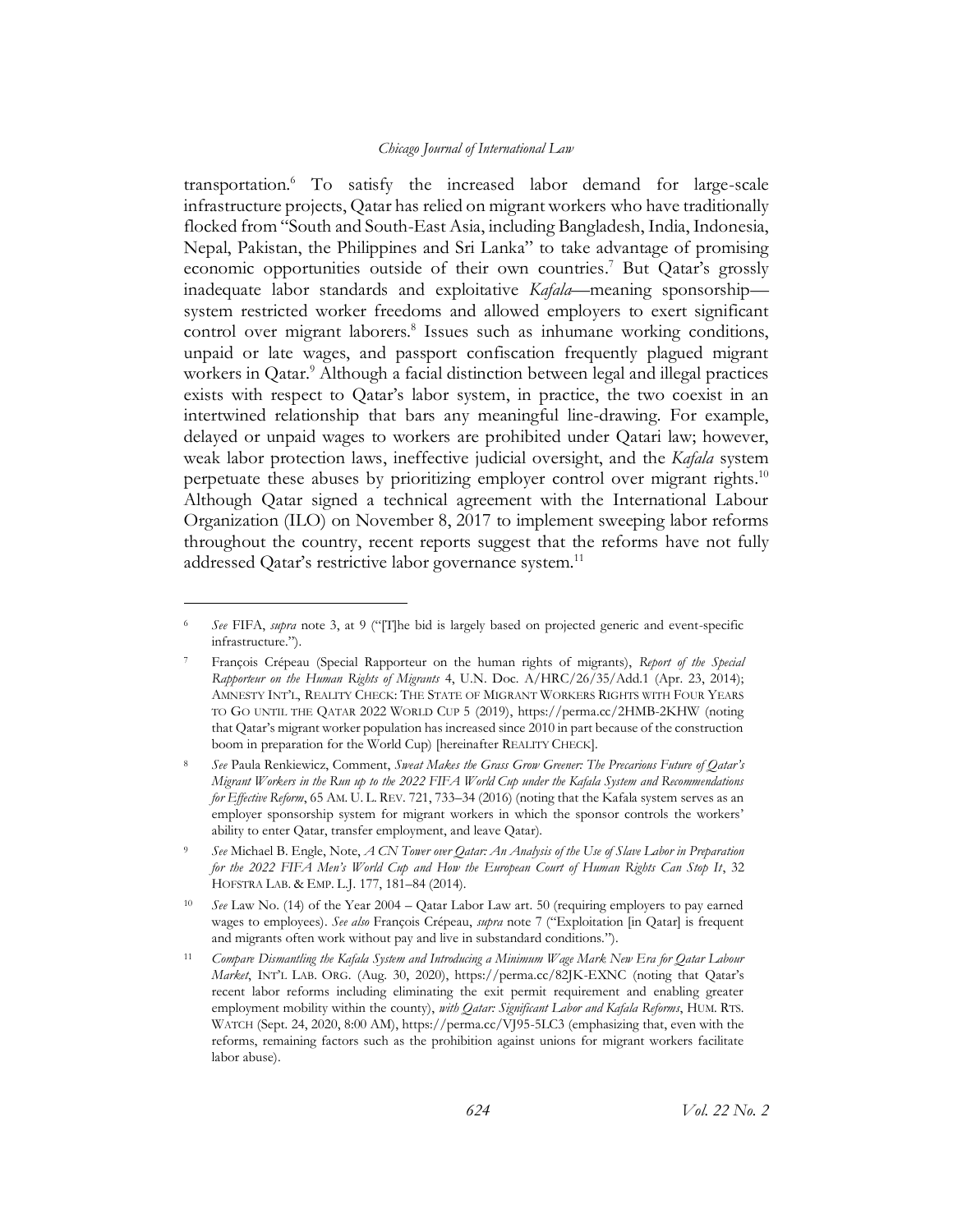<span id="page-5-1"></span>Due to the difficulty in obtaining accurate labor information from Qatar, the exact scope of migrant worker labor and human rights abuses is unknown. In June 2020, an investigative report by Amnesty International revealed that around 100 migrant workers at the Al Bayt World Cup Stadium project "had not been paid for up to seven months," with the delays leading to "great hardship amongst the workers."<sup>12</sup> Furthermore, an article published in 2019 in the periodical, *Cardiology*, examined the relationship between 571 cardiovascular-related deaths among Nepalese migrant laborers in Qatar from 2009 to 2017 and heat exposure from working outside on infrastructure projects during the same time period.<sup>13</sup> The researchers ultimately concluded that the dramatic increase in cardiovascular mortality rates during the summer among Nepalese migrant workers in Qatar "is most likely due to severe heat stress."<sup>14</sup> During the summer months in Qatar, prolonged exposure to the heat while outdoors increases the risk of heat stress, especially for those engaging in physically demanding construction labor.<sup>15</sup> The article concluded that "as many as 200 [deaths] . . . could have been prevented if effective heat protection measures had been implemented."<sup>16</sup> Thus, with the World Cup less than two years away, the issue of human rights violations in Qatar in connection to the tournament persists.

<span id="page-5-0"></span>While some groups have made efforts to impose liability on FIFA in connection to World Cup human rights violations, no party has successfully litigated the issue in court.<sup>17</sup> Under current international law, FIFA's activities are practically immune from liability claims. This is likely because international human rights law neither imposes an affirmative obligation on nations to police the foreign business activities of their domestic corporations nor mandates jurisdiction to hear these claims.<sup>18</sup> This immunity, however, may be short-lived; in 2014, the United Nations Human Rights Council (UNHRC) mandated the development of a legally binding instrument to regulate the business activities of

<sup>12</sup> AMNESTY INT'L, REALITY CHECK 2020: COUNTDOWN TO THE 2022 WORLD CUP 28 (2020), https://perma.cc/UPN8-NFMK.

<sup>13</sup> Bandana Pradhan et al., *Heat Stress Impacts on Cardiac Mortality in Nepali Migrant Workers in Qatar*, 143 CARDIOLOGY 37, 37–48 (2019).

<sup>14</sup> *Id.* at 47.

<sup>15</sup> *See Qatar: Take Urgent Action to Protect Construction Workers*, HUM. RTS. WATCH (Sept. 17, 2017), https://perma.cc/G7LJ-2QRW.

<sup>16</sup> *Id. See also* AMNESTY INT'L, ALL WORK, NO PAY (2019), https://perma.cc/39PB-8FXH.

<sup>17</sup> *See* Press Release, FIFA, Swiss Court Rejects Labour Unions' Claim against FIFA concerning Qatar 2022 (2017), https://perma.cc/2A5Q-2KXC.

<sup>18</sup> *See* U.N. OFFICE HIGH COMM'R, GUIDING PRINCIPLES ON BUSINESS AND HUMAN RIGHTS: IMPLEMENTING THE UNITED NATIONS "PROTECT, RESPECT AND REMEDY" FRAMEWORK 3–4 (2011), https://perma.cc/45JG-SPQR.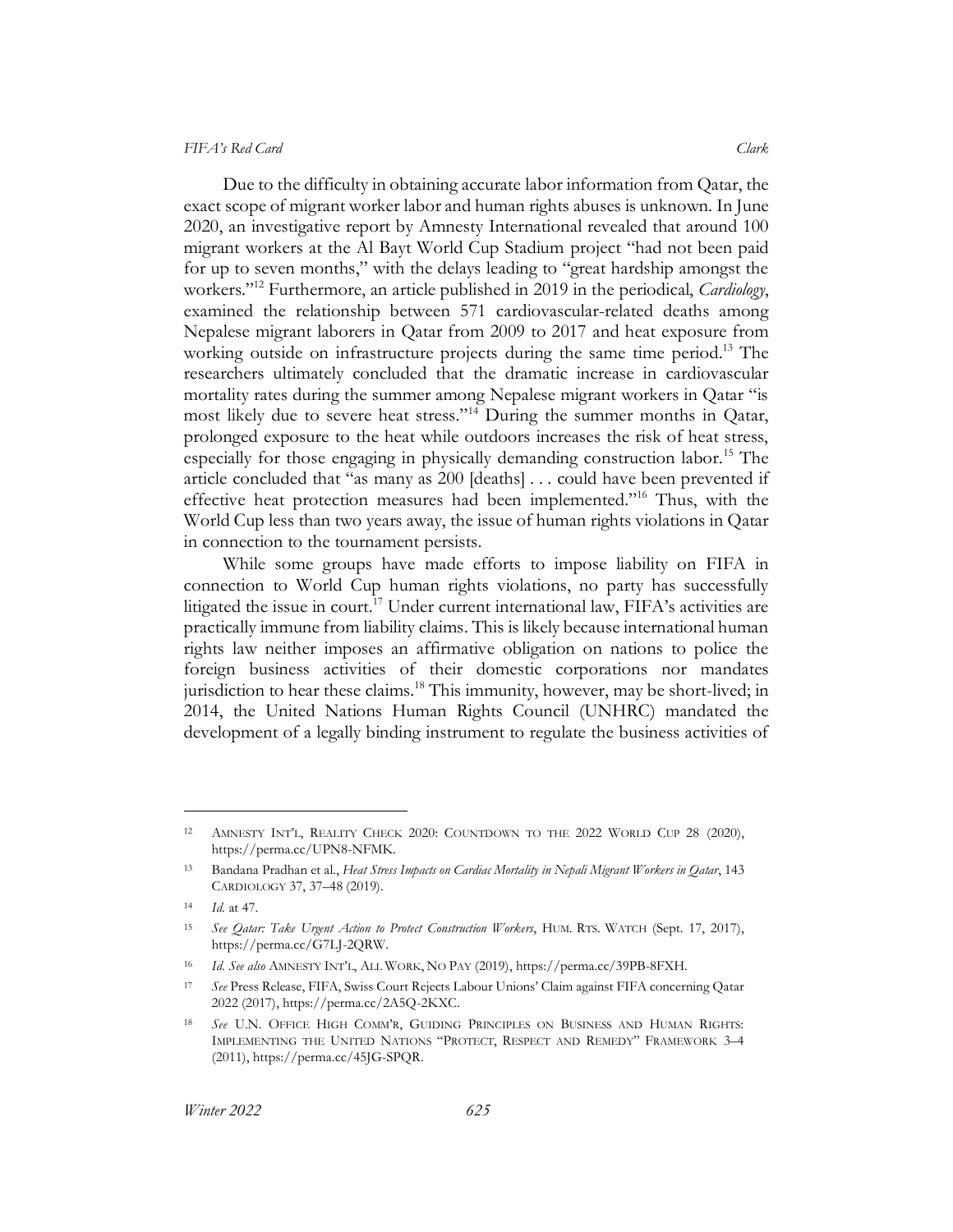<span id="page-6-0"></span>transnational entities.<sup>19</sup> With the completion of the third draft version of the Transnational Corporate Liability Treaty (TCLT), the expansion of liability for transnational business activities may be on the horizon. FIFA will not be able to continue turning a blind eye to its involvement in the perpetuation of human rights and labor abuses in Qatar. Therefore, this Comment seeks to answer two questions: (1) Whether, under the UNHRC Resolution 26/9 and the proposed treaty, FIFA can be held liable for human rights violations in connection with the 2022 World Cup; and, if so, (2) whether expanding corporate liability under international law, as it relates to FIFA's involvement in the World Cup and other transnational corporate business activities, is a desirable outcome.

FIFA's liability for human rights violations from the World Cup raises broader implications for transnational corporations and their business activities. FIFA's situation is unique due to its pervasive involvement and control over almost every aspect of the World Cup. A typical transnational corporate business activity will likely involve far less investment, control, and oversight. Still, the application of the TCLT to FIFA provides a valuable framework for assessing how a transnational corporation may find itself subject to liability for its activities in a foreign nation. Expanding liability and access to remedies could affect all companies engaged in business activities in areas with sub-standard human rights protections. This places these entities at a crossroads—factor in the risk of liability as a cost of business, avoid the opportunity altogether, or mitigate the risk of human rights violations through greater internal governance and explicit bargaining with the associated sovereign. Using the 2022 World Cup in Qatar as a case study delineates the treaty's likely procedural and substantive effects while also providing valuable insight into how the TCLT could facilitate, or at least incentivize, behavioral changes among many transnational corporations.

In Section II, this Comment begins with an assessment of the current international framework for human rights and labor protections. Next, Section III introduces UNHRC Resolution 26/9 and the establishment of the Open-Ended Intergovernmental Working Group (OEIGWG). Section III also focuses on the OEIGWG's proposed legally binding instrument and how the instrument delineates a new framework for international corporate liability and human rights protections. Section IV then analyzes the nexus between FIFA, Qatar, and migrant workers in the lead up to the World Cup. The analysis centers on the contractual relationships between the three parties. Finally, Sections V, VI, and VII explore the viability of using the proposed treaty to impose liability on FIFA for the 2022 World Cup and the potential effects of the treaty's application.

<sup>19</sup> *See* Human Rights Council Res. 26/9, U.N. Doc. A/HRC/Res/26/9, at 2 (June 26, 2014) (establishing a working group to develop the legally binding instrument) [hereinafter Human Rights Council Res. 26/9].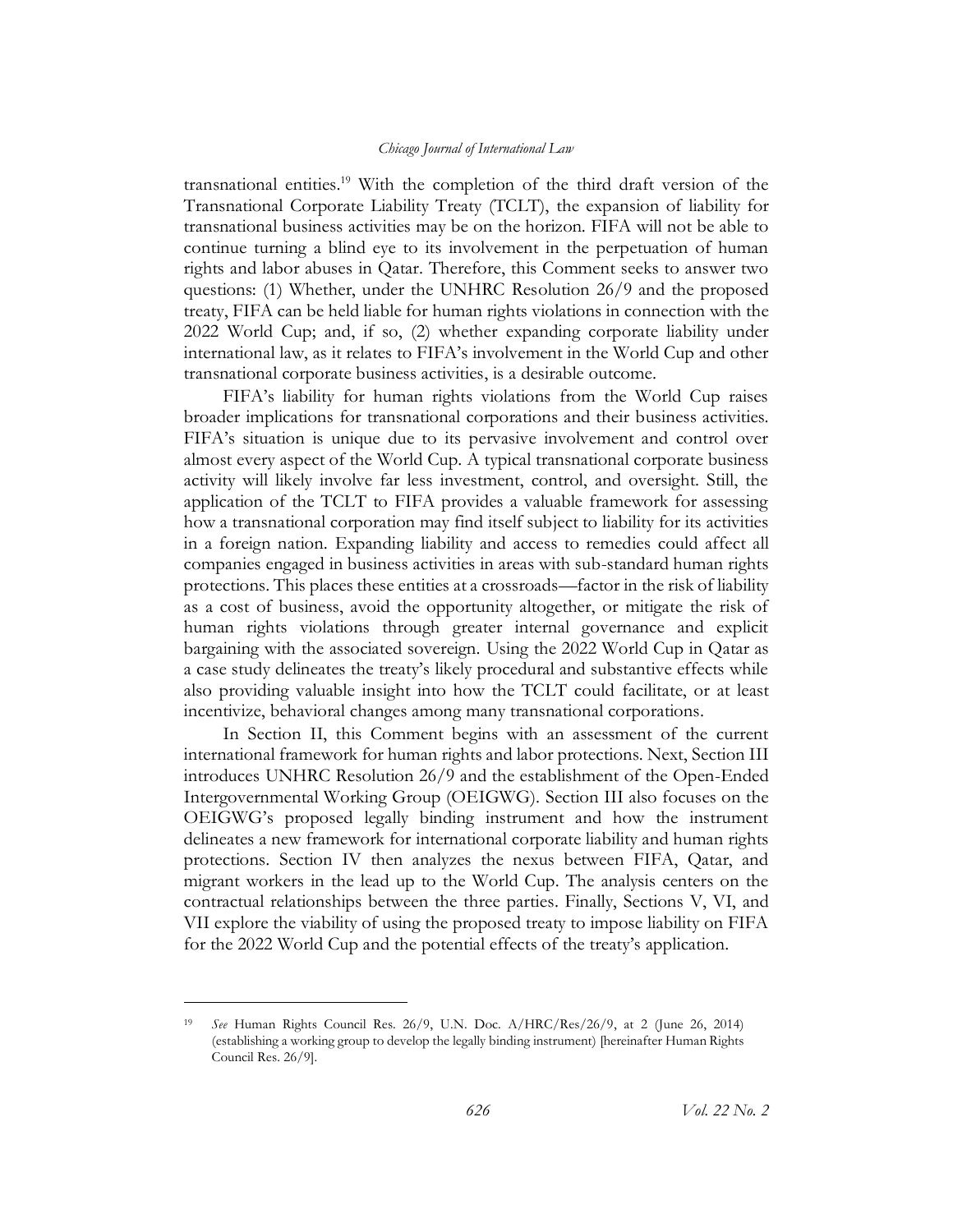## <span id="page-7-0"></span>II. THE RELEVANT INTERNATIONAL HUMAN RIGHTS FRAMEWORK

Facially, international law recognizes and purports to protect human rights through a myriad of multilateral treaties, conventions, and specialized intergovernmental agencies. The United Nations (U.N.) has fostered the development of this human rights framework by facilitating international cooperation toward a common understanding of certain rights. Yet, this cooperative framework is not perfect. Limitations on jurisdiction and nations' varying standards and degrees of implementation of safeguards have diminished accountability for entities engaging in transnational business activities that carry significant human rights risks. International cooperation toward the development of a consistent and effective system for preventing, eliminating, and punishing human rights violations is limited by considerations of territoriality and state sovereignty. States may wish to police their internal affairs in a manner different from others. Imposing a standardized adjudicatory framework infringes upon an individual state's right to regulate conduct occurring within its borders as it sees fit.

This Section assesses the current international framework for human rights and identifies gaps in the framework that hinder effective protection against violations occurring in the context of transnational business activities.

## <span id="page-7-1"></span>A. U.N. Human Rights Council

<span id="page-7-2"></span>In 2006, the U.N. established the UNHRC to serve as the world's intergovernmental entity for addressing and resolving human rights issues.<sup>20</sup> Buttressed by a broad mandate to promote "universal respect for the protection of all human rights," the Council's oversight extends to any human rights issue in any state.<sup>21</sup> The Council consists of forty-seven member states, each elected to three-year terms, that vote on the adoption of resolutions involving particular states, regions, or human rights issues. Notably, Qatar's seat expired on December 31, 2020, and Switzerland's seat expired in 2018. Council resolutions are significant expressions of political pressure by members but do not impose legal obligations upon any state. The Council's primary enforcement powers consist of "naming and/or shaming a State that is engaged in human rights abuses."<sup>22</sup> Although this process often places substantial compliance pressure on the

<sup>20</sup> *See* Sarah Joseph & Eleanor Jenkin, *The United Nations Human Rights Council: Is the United States Right to Leave This Club*, 35 AM. U. INT'L REV. 75, 76 (2019) (adding that the Council replaced the U.N. Commission on Human Rights as the governing entity for human rights issues at the international level).

<sup>21</sup> G.A. Res.  $60/251$ ,  $\P$  $2$ ,  $5$  (Apr. 3, 2006).

<sup>22</sup> *See* Joseph & Jenkin, *supra* note [20,](#page-7-2) at 83–84.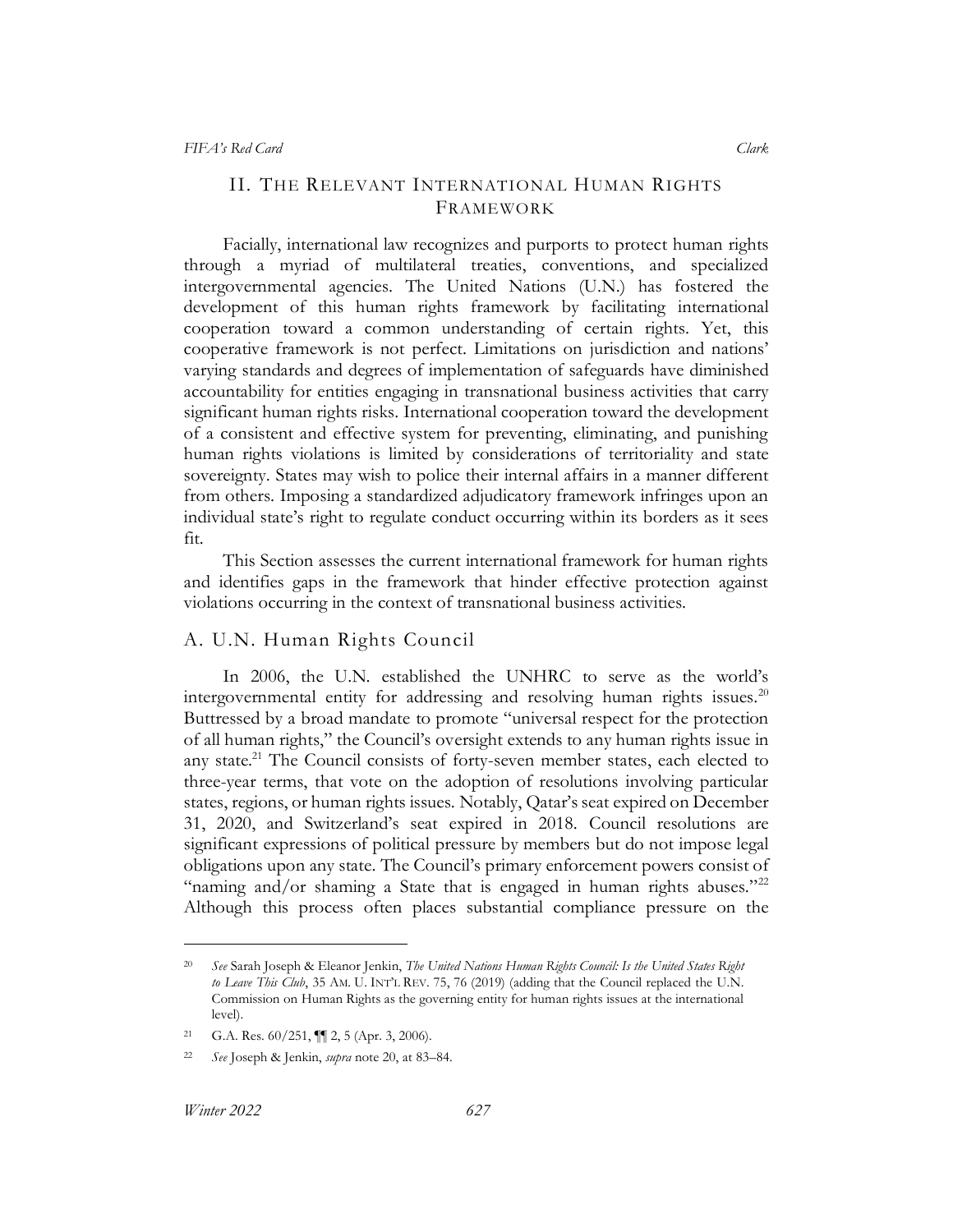targeted state, the Council cannot legally bind the state to the Council's decisions. If a state refuses to cooperate and resolve these issues, the Council lacks enforcement capabilities.

Furthermore, critics have called into question the Council's effectiveness at addressing human rights issues. The Council's selectivity towards certain states and politicization of human rights issues to further national interests threaten to undermine the Council's overall credibility and effectiveness.<sup>23</sup> Qatar, a nation that has perpetuated human rights abuses against migrant laborers over the last decade, held a seat on the Council for the last three years, suggesting an acute hypocrisy between the Council's purported objectives and its members' individual national policies. These broader criticisms undermine the idea that the Council's general oversight is the appropriate mechanism for addressing human rights violations in the context of transnational business activities.

## <span id="page-8-0"></span>B. International Labour Organization

Created in 1919 as a part of the Treaty of Versailles, $24$  the International Labour Organization (ILO) is a specialized agency of the U.N. that works to promote internationally recognized labor rights. The tripartite organization brings together governments, employers, and workers' organizations to set labor standards and develop appropriate labor policies and programs.<sup>25</sup> The ILO Governing Body has passed eight fundamental conventions regarding principles and rights at work. Most notably, the Right to Organise and Collective Bargaining Convention guarantees protection against anti-union discrimination and ensures that employees are not subject to conditional employment based on union membership.<sup>26</sup> Further, the Protocol of 2014 to the Forced Labor Convention requires each state to develop a national policy to suppress forced or compulsory labor and protect migrant workers from possible abuses and fraudulent practices during the recruitment and placement process.<sup>27</sup> With these conventions and protocols, the ILO purports to promote an international commitment to labor protection and respect for all workers.

<sup>23</sup> *See id.* at 103 ("States routinely direct excessive scrutiny at some countries, altogether ignore other abusers, and shield yet others from action.").

<sup>24</sup> *See, e.g.*, Treaty of Versailles, arts. 387–88, June 28, 1919.

<sup>25</sup> *See About the ILO*, INT'L LAB. ORG. (ILO), https://perma.cc/C6EP-RPM7.

<sup>26</sup> *See* ILO, Right to Organise and Collective Bargaining Convention art. 1, ILO Doc. CO/98 (July 1, 1949).

<sup>27</sup> *See* ILO, Protocol of 2014 to the Forced Labor Convention, 1930 art. 1, ILO Doc. PO/29 (June 11, 2014).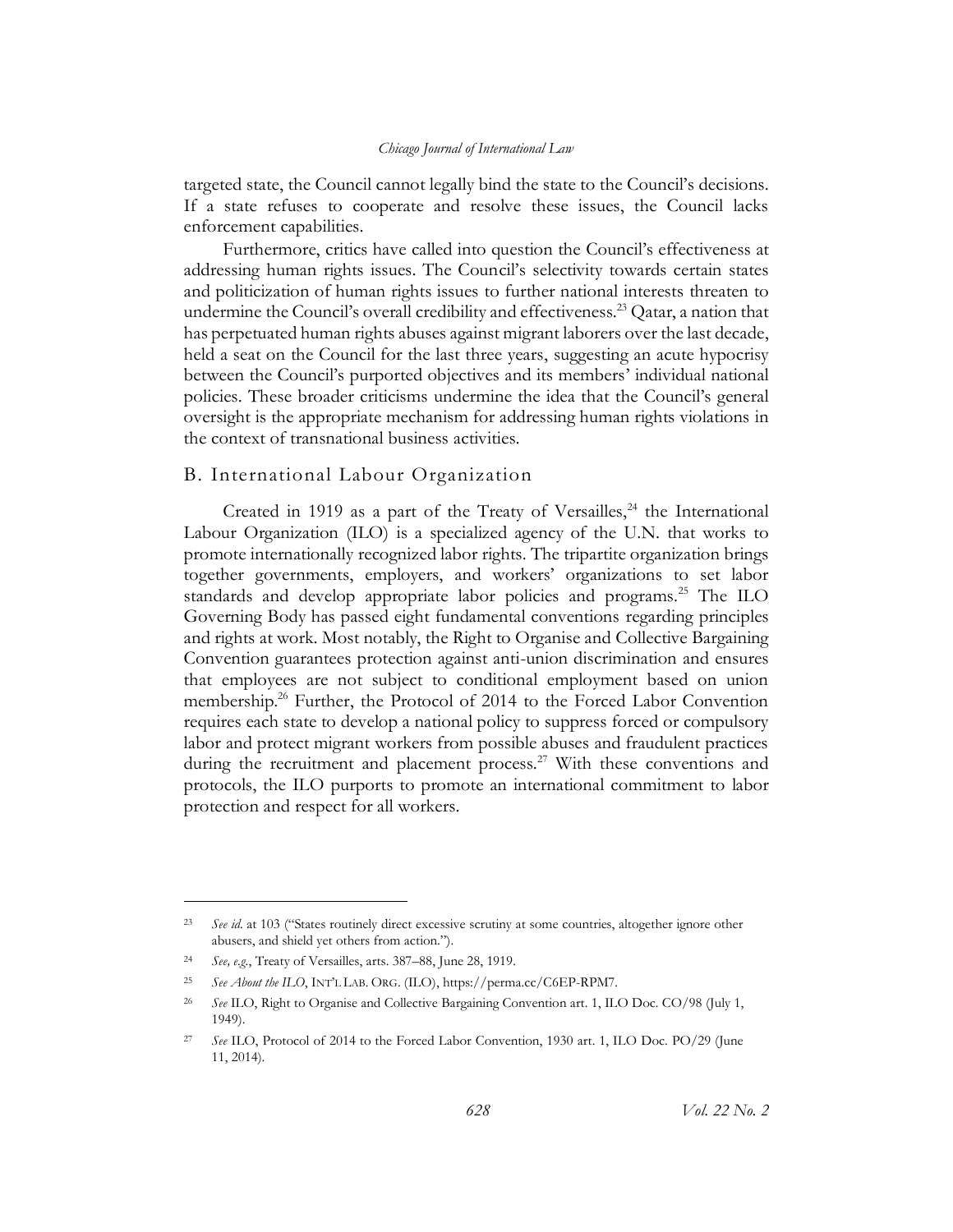Yet, the ILO has received criticism for being ineffective in actually enforcing the standards it adopts.<sup>28</sup> For example, countries do not have to record and report to the ILO how they are implementing these standards.<sup>29</sup> Nations can also record certain reservations when adopting ILO Conventions.

<span id="page-9-0"></span>In conjunction with setting labor standards and policies, the organization investigates complaints filed by member states, delegates of labor organizations, or the ILO Governing Body on its own motion. In this process, the ILO can establish an independent Commission of Inquiry to investigate complaints.<sup>30</sup> The ILO reserves this inquiry for the most serious and persistent labor violations. What constitutes serious and persistent labor violations is context-specific; for example, the most recent Commission of Inquiry investigated "acts of violence, other attacks, harassment, aggression . . . as well as interference by the authorities" against workers' organizations in Venezuela.<sup>31</sup> Thus, the threshold for formal investigation by the Commission of Inquiry does not turn necessarily on the type of labor violations but rather on the scope and pervasiveness of the violations and associated government involvement—or lack thereof. If the Commission of Inquiry decides to take action, it may issue recommendations to remedy the labor violations in the offending country. In the event that the nation does not comply, the ILO Governing Body can ask the International Labor Conference—the annual meeting of governments', workers', and employers' delegates that sets the ILO's broader polices, adopts international labor standards, and discusses key "social and labour questions"<sup>32</sup>—to take measures against the non-compliant nation.<sup>33</sup> This action may result in member states taking direct action to force

<sup>28</sup> *See* Alan Hyde, *The International Labor Organization in the Stag Hunt for Global Labor Rights*, 3 L. & ETHICS HUM. RTS. 153, 158 (noting that the ILO's one attempt to impose sanctions on a country was largely ineffective).

<sup>29</sup> *Id.* at 158–59.

<sup>30</sup> *See* Constitution of the International Labour Organization, June 28, 1919, pmbl., 49 Stat. 2712, 2713–14, 225 Consol. T.S. 373 [hereinafter ILO Constitution].

<sup>31</sup> *See* REPORT OF THE COMMISSION OF INQUIRY APPOINTED UNDER ARTICLE 26 OF THE CONSTITUTION OF THE INTERNATIONAL LABOUR ORGANIZATION TO EXAMINE THE OBSERVANCE BY THE GOVERNMENT OF THE BOLIVARIAN REPUBLIC OF VENEZUELA OF THE MINIMUM WAGE FIXING MACHINERY CONVENTION, 1928 (NO. 26), THE FREEDOM OF ASSOCIATION AND PROTECTION OF THE RIGHT TO ORGANISE CONVENTION, 1948 (NO. 87), AND THE TRIPARTITE CONSULTATION (INTERNATIONAL LABOUR STANDARDS) CONVENTION, 1976 (NO.144) 161–91 (2019), https://perma.cc/ZHY6-478J.

<sup>32</sup> *International Labour Conference*, ILO, https://perma.cc/VZ58-4MNQ.

<sup>33</sup> *See* ILO Constitution, *supra* note [30,](#page-9-0) art. 33 (highlighting that non-compliance with the Commission's recommendations can lead to direct measures by member states against the offender).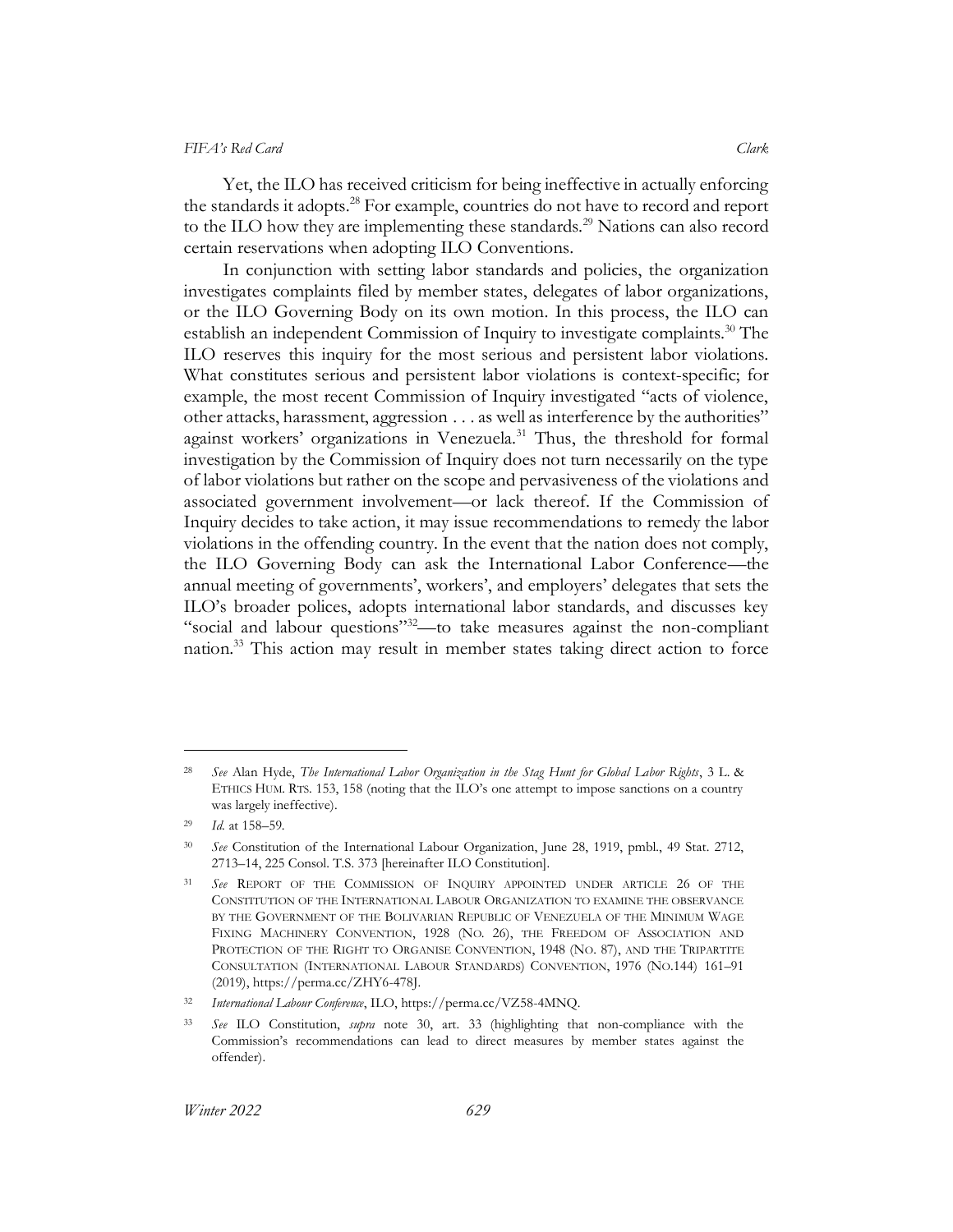compliance through state sanctions. To date, the ILO has only established thirteen Commissions of Inquiry.<sup>34</sup>

Although the ILO maintains avenues to address and resolve labor violations on the international stage, ensuring compliance among its members is an elusive goal. Moreover, the ILO deals directly with state actors, and often insufficient labor protections in states shield transnational entities that benefit from exploitative labor systems from liability. The perpetuation of labor violations at the corporate level is a natural result of inadequate or adverse labor policies at the national level. The absence of corporate accountability for transnational business activities means there are zero incentives for profit-maximizing firms to incur significant costs for implementing human rights protections in their transnational operations.

## <span id="page-10-0"></span>III. LIABILITY FOR TRANSNATIONAL BUSINESS ACTIVITIES

The previous Section focuses on international human rights protections, such as obligations created by international treaties and intergovernmental organizations, and their interaction with state governments. These broader state obligations do not adequately translate to regulatory efforts at the corporate level; state sovereignty leads to inconsistencies in the implementation of domestic human rights protections and hinders effective compliance. A transnational corporation may choose to carry out a significant portion of its operations in a foreign nation that disregards compliance with certain labor standards and does not police human rights violations. If a corporation answers to no one for its actions within a country, it likely will not possess any incentive to restructure its business activities in that region. Increased oversight and compliance costs serve as a natural deterrent to organizational change at the corporate level. This Section examines recent efforts to align human rights protections at the national and corporate level, including the development of the Transnational Corporate Liability Treaty (TCLT) to govern this relationship.

## <span id="page-10-1"></span>A. U.N. Guiding Principles for Business and Human Rights

On July 6, 2011, the UNHRC officially endorsed the Guiding Principles for Business and Human Rights (GPs)—a non-binding framework to address the relationship between the corporate responsibility with respect to human rights and

<sup>34</sup> More importantly, the Governing Body has invoked Article 33 only once in response to Myanmar's failure to take measures to end forced labor within its borders. *See Complaints*, ILO, https://perma.cc/94KZ-UZ33.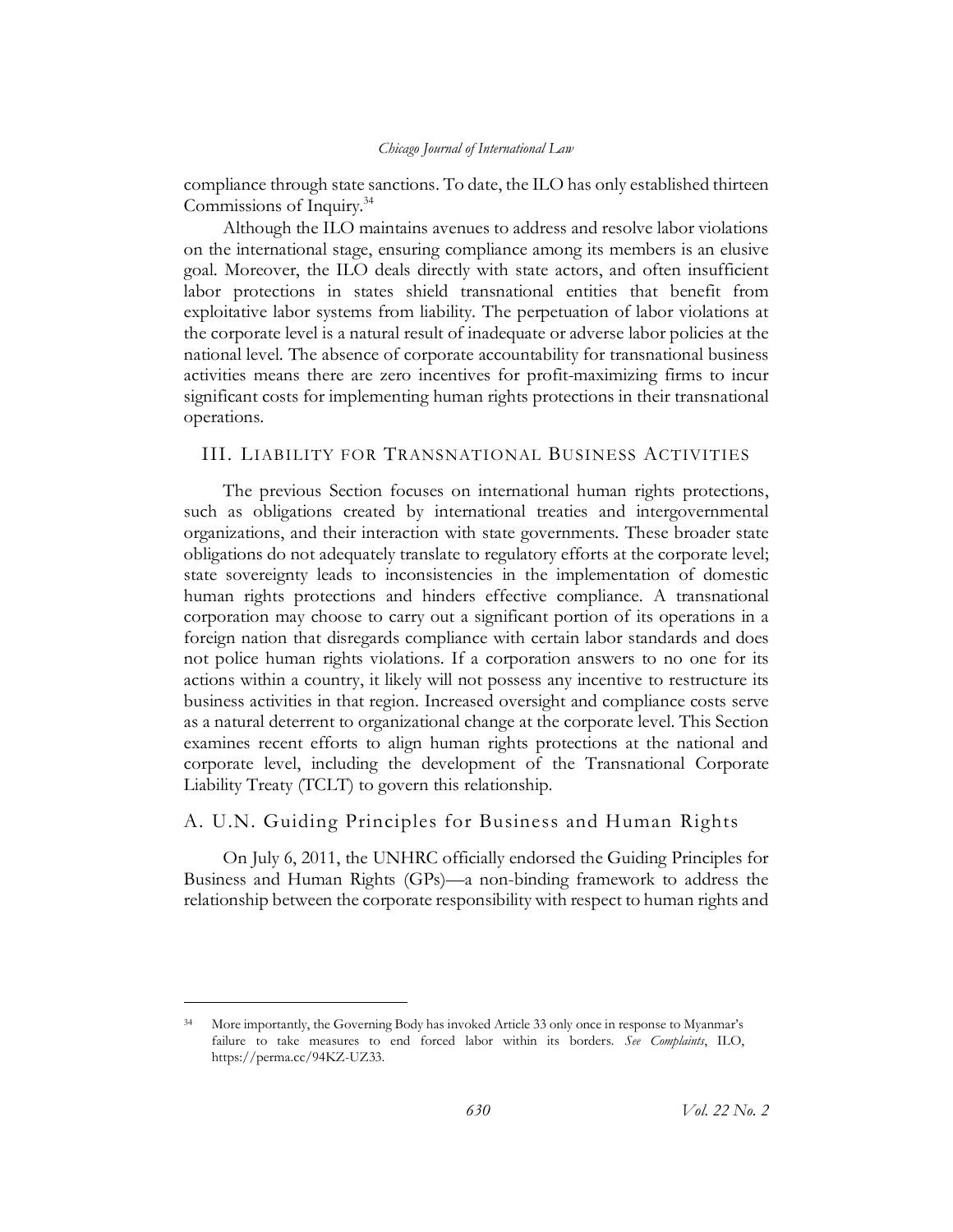<span id="page-11-0"></span>the state's duty to regulate these entities. <sup>35</sup> This framework responded to a growing concern that weak national legislation was inadequate to effectively regulate and prevent transnational corporations from adversely impacting human rights in vulnerable markets and economies.<sup>36</sup> Nations with deficient labor laws provided an exploitative opportunity for corporations seeking to profit off of these deficiencies and escape stronger regulatory scrutiny within their own domiciles. The GPs grew out of an earlier U.N. mandate to "identify and clarify" standards and practices across business and human rights stakeholders.<sup>37</sup> Yet, after the Council's official endorsement, the GPs gained an authoritative stamp and became the focal point for assessing the impacts that business activities can have on human rights. The GPs are based on three foundational pillars: (1) the state has a duty to protect against human rights abuses within its territory by third parties;<sup>38</sup> (2) business enterprises should avoid activities that negatively impact human rights and seek to mitigate these adverse effects;<sup>39</sup> and  $(3)$  the state must take appropriate action to ensure remedies are available to victims.<sup>40</sup> Using this foundation, the GPs expand upon the principles by providing policy and regulatory suggestions to operationalize the proposed framework. The GPs now serve as the widely accepted framework for evaluating the relationship between states, corporations, and human rights.<sup>41</sup>

Unfortunately, there are two significant impediments to achieving effective, wide-spread compliance with the GPs. First, the GPs are not legally binding. Rather, they serve as the foundational principles with which both states and business entities *should* structure their affairs. The corporate responsibility to respect human rights does not equate to an affirmative duty. As a result, states must create laws to regulate human rights effects within business activities, if desired. <sup>42</sup> Second, transnational corporate entities may avoid domestic enforcement because the state is unable or unwilling to regulate extraterritorial

<sup>35</sup> Human Rights Council Res. 17/4, 2 (July 6, 2011) [hereinafter Human Rights Council Res. 17/4]. *See* John Ruggie (Special Representative of the Secretary-General), *Report of the Special Representative of the Secretary General on the Issue of Human Rights and Transnational Corporations and Other Business Enterprises*, U.N. Doc. A/HRC/17/31, at 2–4 (Mar. 21, 2011).

<sup>36</sup> *See* Human Rights Council Res. 17/4, *supra* not[e 35,](#page-11-0) at 1.

<sup>37</sup> *See* Ruggie, *supra* note [35,](#page-11-0) at 3 (noting that, in 2005, shared knowledge across business and human rights stakeholder groups was minute).

<sup>38</sup> *See* U.N. OFFICE HIGH COMM'R , *supra* note [18,](#page-5-0) at 4.

<sup>39</sup> *See id*. at 14.

<sup>40</sup> *See id.* at 17–18.

<sup>41</sup> *See* Larry Cata Backer, *Moving Forward The UN Guiding Principles for Business and Human Rights: Between Enterprise Social Norm, State Domestic Legal Orders, and the Treaty Law That Might Bind Them All*, 38 FORDHAM INT'L L.J. 457, 458 (2015).

<sup>42</sup> *See* David Weissbrodt, *Human Rights Standards Concerning Transnational Corporations and Other Entities*, 23 MINN. J.IN'TL L. 135, 154 (2014).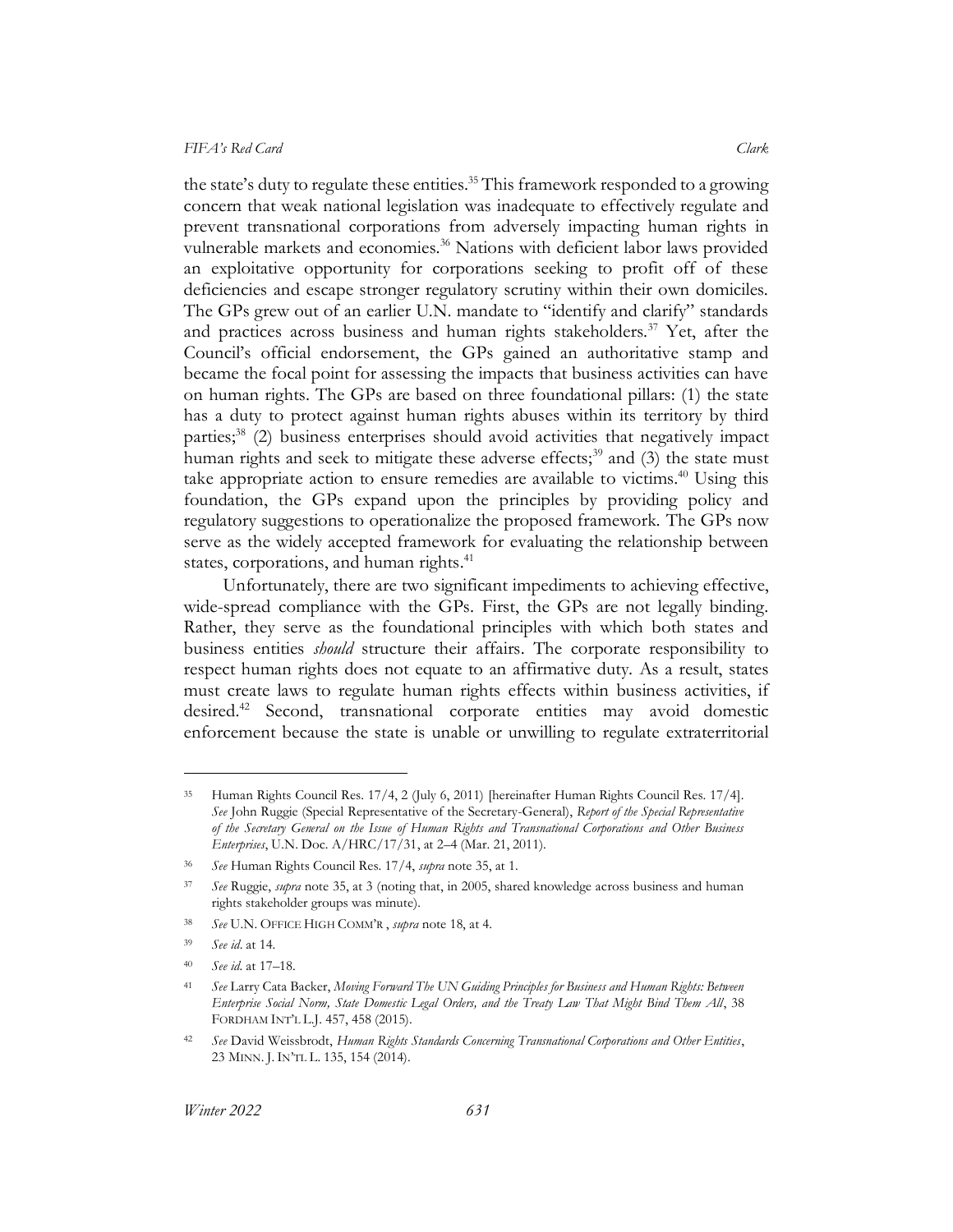business activities. <sup>43</sup> The primary concern of a state in the regulation of overseas activities is the infringement upon another state's sovereignty. For example, the United States Supreme Court has expressed the view that unrestrained extraterritorial application of U.S. law "creates a serious risk of interference with a foreign nation's ability independently to regulate its own commercial affairs."<sup>44</sup> In the context of Qatari courts consistently failing to provide migrant laborers access to justice, a hands-off approach to foreign affairs can leave aggrieved, marginalized parties without adequate alternative forums in which to bring suit. To be sure, the presumption that foreign nations can adequately handle their own internal affairs is a correct one;<sup>45</sup> however, there is enough evidence to rebut that presumption in Qatar's.

### <span id="page-12-0"></span>B. U.N. Human Rights Council Resolution 26/9

On July 14, 2014, the UNHRC passed Resolution 26/9 and took concrete steps toward ensuring adequate state protection of human rights in transnational business activities.<sup>46</sup> Resolution 26/9, although separate from the GPs, seeks to govern the same relationship between human rights, corporations, and the state as do the GPs. With this action, the Council acknowledged the important role that transnational corporations play in fostering economic well-being and investment in developing markets, while also calling attention to their potentially adverse impacts on human rights.<sup>47</sup> The mandate purported to take a firmer stance toward state responsibility for preventing and mitigating human rights violations. Thus, the Council called for the development of a legally binding instrument with the intention of imposing new, international legal obligations within this sphere.<sup>48</sup> This treaty, however, is not undermining the GPs. Rather, it is strengthening and improving the existing business and human rights responsibility framework at the international level—a move that the GPs actually emphasized in their third pillar, access to remedies.<sup>49</sup> By improving access to effective remedies, the treaty aims to

<span id="page-12-1"></span><sup>43</sup> *See id.* at 484 (noting that practical issues such choice of law, statute of limitations, and standards of proof may hinder effective state enforcement).

<sup>44</sup> F. Hoffman-La Roche Ltd. v. Empagran S.A*.*, 542 U.S. 155, 165 (2004). *See also* Motorola Mobility LLC v. AU Optronics Corp*.*, 775 F.3d 816, 824–27 (7th Cir. 2015) (refusing to apply U.S. antitrust laws to anticompetitive corporate behavior occurring overseas).

<sup>45</sup> *AU Optronics Corp.*, 775 F.3d at 824–25.

<sup>46</sup> Human Rights Council Res. 26/9, *supra* not[e 19.](#page-6-0)

<sup>47</sup> *Id.* at 2.

<sup>&</sup>lt;sup>48</sup> *Id.* (establishing a working group to develop the legally binding instrument).

<sup>49</sup> *See* Emilio Rafael Izquierdo Miño (Chair-Rapporteur), *Report on the Fifth Session of the Open-Ended Intergovernmental Working Group on Transnational Corporations and Other Business Enterprises with Respect to Human Rights*, U.N. Doc. A/HRC/43/55 (Jan. 9, 2020).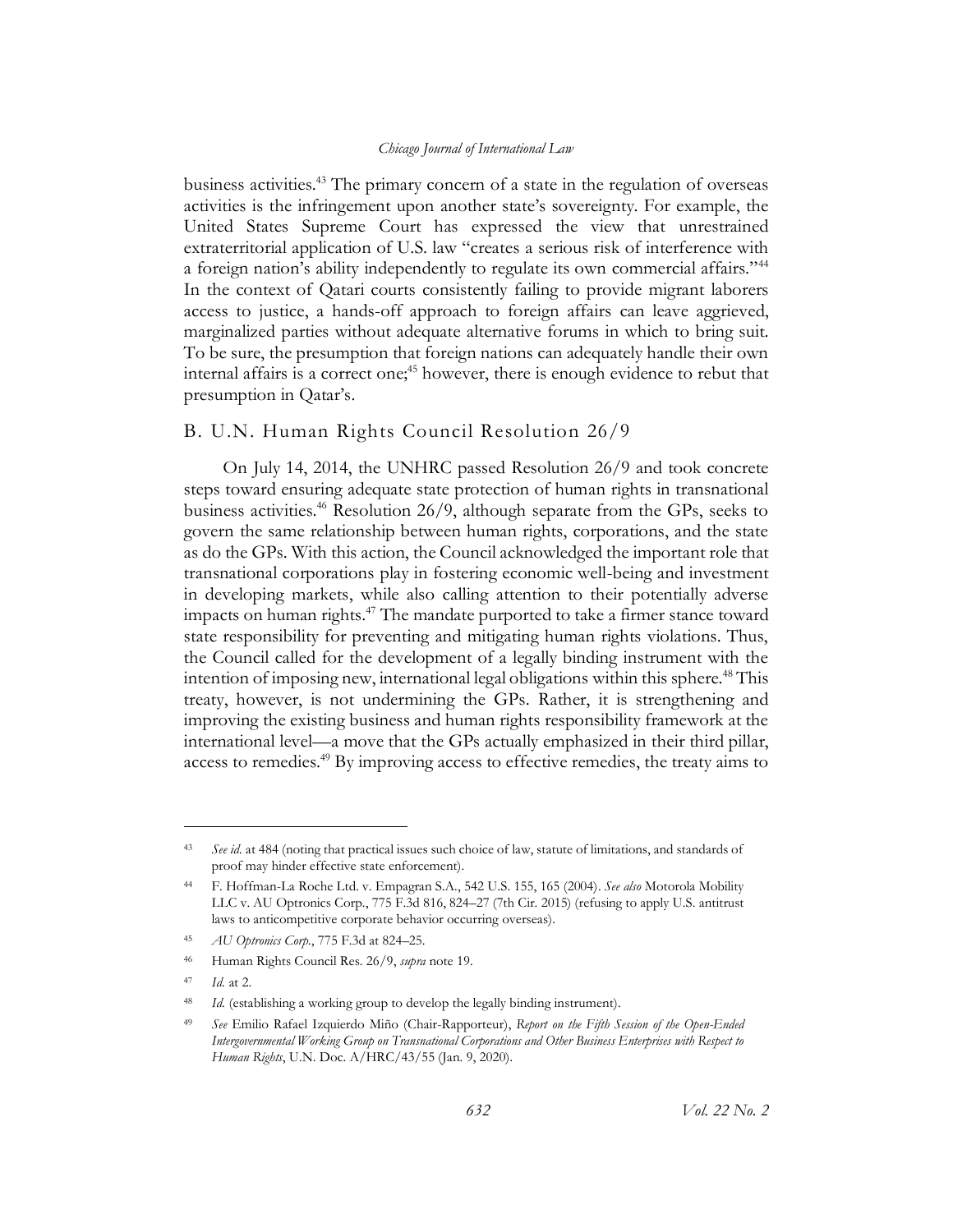achieve greater corporate accountability for associated injuries caused by business activities $^{50}$ 

Under Resolution 26/9, the Council established the Open-Ended Intergovernmental Working Group on Transnational Corporation and Other Business Enterprises with Respect to Human Rights (Working Group). In the Working Group's fifth session report, the Chair-Rapporteur noted that most delegations stressed the necessity of a legally binding instrument at the international level, regardless of domestic developments in business and human rights laws.<sup>51</sup> Although a final treaty does not yet exist, the Working Group has engaged in significant negotiations with stakeholders during the drafting process, including commencement of its sixth session and the recent production of the second draft version of the TCLT. As it stands, the Working Group has submitted its report on the seventh session to the UNHRC and completed a third draft. The Working Group's progress provides a roadmap for how the new instrument will bolster state regulation of transnational business activities and affect parties such as FIFA.

<span id="page-13-0"></span>The Working Group's proposed legally binding instrument, the TCLT, acknowledges both a corporate responsibility to prevent, mitigate, and address human rights abuses caused by the entity's business activities as well as the state's role in ensuring compliance.<sup>52</sup> The TCLT provides the framework for a more expansive liability regime for transnational corporations. Under Article I, the TCLT defines business activities as "any economic or other activity" by a natural or legal person, such as a corporation, joint venture, state-owned enterprise, or other business enterprise.<sup>53</sup> Additionally, transnational business activities are defined as business activities that extend across multiple states through planning, preparation, design, and/or implementation. <sup>54</sup> This determination focuses on the "nexus between the activity and the effect it generates."<sup>55</sup> The TCLT guarantees each individual the rights delineated in the Universal Declaration of Human Rights (UDHR) and ILO Conventions and Protocols. <sup>56</sup> These include the right to life,

<sup>50</sup> *See id.* at 2.

<sup>51</sup> *See id.* at 4.

<sup>52</sup> OPEN-ENDED INTERGOVERNMENTAL WORKING GROUP, LEGALLY BINDING INSTRUMENT TO REGULATE, IN INTERNATIONAL LAW, THE ACTIVITIES OF TRANSNATIONAL CORPORATIONS AND OTHER BUSINESS ENTERPRISES 2–3 (August 17, 2021), https://perma.cc/82PJ-SLY7 [hereinafter OEIGWG].

<sup>53</sup> *Id.* art. 1.3.

<sup>54</sup> *Id*.

<sup>55</sup> OPEN-ENDED INTERGOVERNMENTAL WORKING GROUP, LEGALLY BINDING INSTRUMENT TO REGULATE, IN INTERNATIONAL LAW, THE ACTIVITIES OF TRANSNATIONAL CORPORATIONS AND OTHER BUSINESS ENTERPRISES EXPLANATORY NOTES ¶ 6 (2020), https://perma.cc/AZK4-3NSD.

<sup>56</sup> OEIGWG, *supra* note [52,](#page-13-0) art. 3.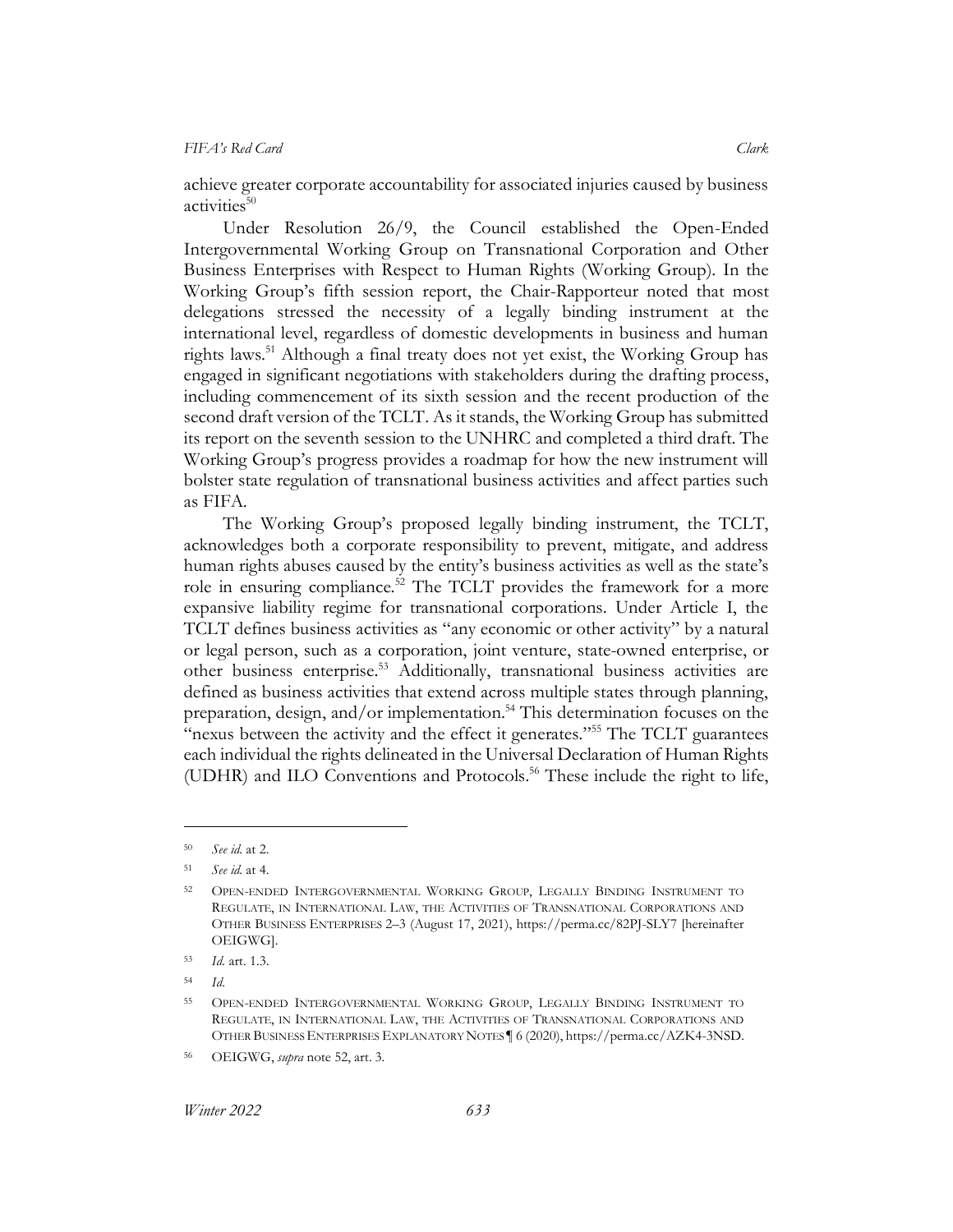liberty, free movement, and association.<sup>57</sup> Moreover, the TCLT guarantees victims the right to access effective legal aid. States must ensure that cost barriers for victims bringing a claim are not prohibitive and that the courts do not use the doctrine of *forum non conveniens* to dismiss relevant claims.<sup>58</sup>

<span id="page-14-0"></span>In addition to ensuring fair access to the judicial system, the TCLT delineates broader adjudicative jurisdiction for domestic courts. This addresses concerns involving enforcement limitations on transnational business activities occurring in foreign nations. This expansion opens the door for domestic courts to adjudicate some foreign business activities carried out by domiciled corporations. Under this treaty, jurisdiction to hear claims will vest in the courts of the states where: (1) the human rights abuses occurred; (2) an act or omission contributing to the abuses occurred; or (3) the domiciliary of the legal or natural person alleged to have contributed or caused the human rights abuse in the context of business activities is located. 59

The jurisdiction provision raises one of the most important lines of analysis for the treaty. Victims can circumvent foreign judicial systems in regions where human rights abuses are prevalent and bring claims in the transnational corporation's domicile. <sup>60</sup> Overall, the TCLT places an affirmative obligation on states to carve out legal protection for human rights victims in the context of transnational business activities. The corporate responsibility to respect human rights looks more like a corporate duty, with external consequences for noncompliance. In contrast to the UNHRC and ILO's national-level approach to protecting human rights, the TCLT directly regulates the relationship between corporations and victims of human rights violations.

Hurdles to the treaty's effectiveness still exist. States may not want to adopt a treaty that involves adjudicating claims occurring in a different nation, citing scarcity of domestic judicial resources or evidentiary issues. States may also exhibit bias against foreign victims bringing suit in domestic courts, and an economic incentive to protect a state's domiciled corporations from suits originating outside its borders may minimize judgements in favor of the victims. To align these sovereign interests and overcome any hurdles, signatories must police each other during the treaty's implementation and operation. As international law advances

<sup>57</sup> *Id.*

<sup>58</sup> *Id.* For more information on the doctrine of *forum non conveniens*, see Jeffrey E. Baldwin, *International Human Rights Plaintiffs and the Doctrine of Forum Non Conveniens*, 40 CORNELL INT'L L.J. 749, 754–56 (2007).

<sup>59</sup> OEIGWG, *supra* note [52,](#page-13-0) art. 9.

<sup>&</sup>lt;sup>60</sup> It is important to note that the jurisdiction provision raises questions about potential strategic gamesmanship by FIFA or other corporations. For example, FIFA could establish a subsidiary corporation in a country that is not a signatory to this treaty and escape liability. At this point, it is unclear whether courts would impute the subsidiary's liability to the parent organization in light of the obvious, evasive tactics.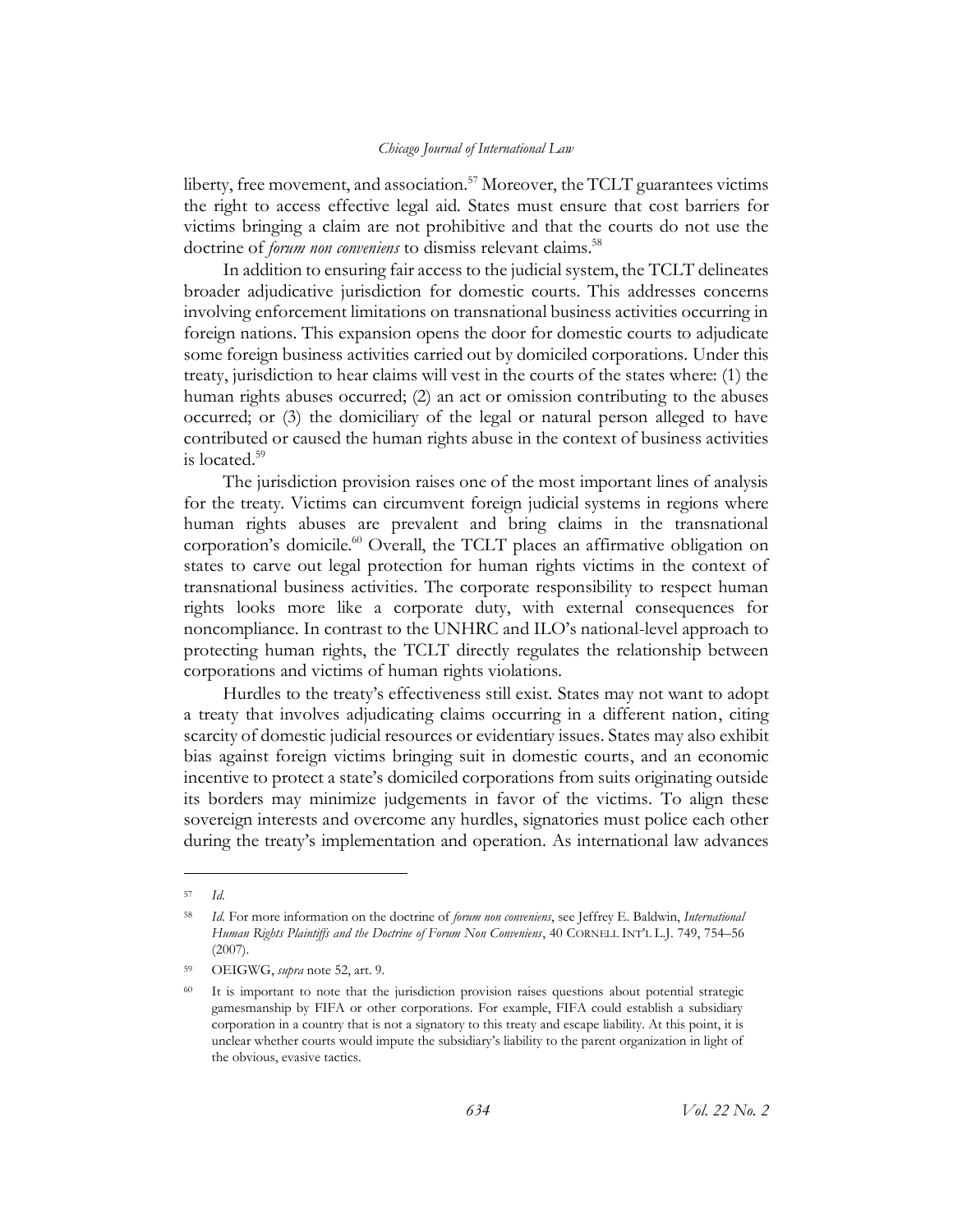toward a new reality, an important question persists: How does FIFA fit into this framework?

## <span id="page-15-0"></span>IV. THE WORLD CUP-RELATED RELATIONSHIP BETWEEN FIFA, QATAR, AND MIGRANT WORKERS

## <span id="page-15-1"></span>A. FIFA's Contractual Relationship with Qatar

Although the exact details of the agreement between FIFA and Qatar to host the World Cup are not publicly available, the contractual, business relationship between the two entities consists of three parts: (1) the tournament bidding and selection process; (2) the stadium agreements between FIFA and Qatar; and (3) the government guarantees granted to FIFA. Furthermore, the implementation of the hosting agreement in prior World Cups helps illustrate commonalities in FIFA's involvement with the tournament.

<span id="page-15-3"></span><span id="page-15-2"></span>At the beginning of the tournament bidding process, each nation submits a formal bid to FIFA to receive the coveted hosting rights. At this stage, FIFA evaluates the feasibility of hosting the World Cup in that country before making a final selection.<sup>61</sup> This selection results in a legally binding contract between FIFA and the winning bidder.<sup>62</sup> In the present case, FIFA has worked with Qatar's Local Organising Committee (LOC) and the Supreme Committee for Delivery & Legacy (SC) to execute the agreements between host cities and private authorities for tournament-related infrastructure.<sup>63</sup> In order to host the World Cup, FIFA requires the host nation to satisfy substantial hosting prerequisites. <sup>64</sup> For example, for the 2014 World Cup in Brazil, FIFA received eleven guarantees from the Brazilian government in order for Brazil to host the World Cup. Brazil codified these guarantees into law as the *Lei Geral da Copa*, meaning World Cup Law, and provided legal protections and benefits to FIFA and its corporate partners during the World Cup.<sup>65</sup> The guarantees included tax exemptions for FIFA and its

<sup>61</sup> *See* FIFA, FIFA REGULATIONS FOR THE SELECTION OF THE VENUE FOR THE FINAL COMPETITION OF THE 2026 FIFA WORLD CUP 26–41, https://perma.cc/43ZR-HF9E. *See also* Abby M. Henderson, Comment, *Mega Sporting Events Procedures and Human Rights: Developing an Inclusive Framework*, 41 AM. INDIAN L. REV. 367, 370 (2017) (pointing out that the bidding process for the World Cup is much less methodical and formal compared to the International Olympic Committee's process).

<sup>62</sup> *See* JOHN RUGGIE, "FOR THE GAME AND FOR THE WORLD." FIFA & HUMAN RIGHTS 18 (2016), https://perma.cc/N9FU-FW2Q.

<sup>63</sup> *See id.* at 18 (2016). *See also Supreme Committee for Delivery & Legacy*, FIFA, https://perma.cc/Y77S-C7P5 (stating that the Supreme Committee for Delivery and Legacy (SC) will be responsible for ensuring the delivery of essential tournament infrastructure and service for the World Cup).

<sup>64</sup> *See* FIFA, *supra* note [3,](#page-3-1) at 3 (noting that the evaluation report assesses the extent to which the country has or will meet FIFA's World Cup hosting requirements).

<sup>65</sup> Lei. No. 12.633, de 5 de junho de 2012, Diário Oficial da União [D.O.U.] de 6.6.2012 (Braz.).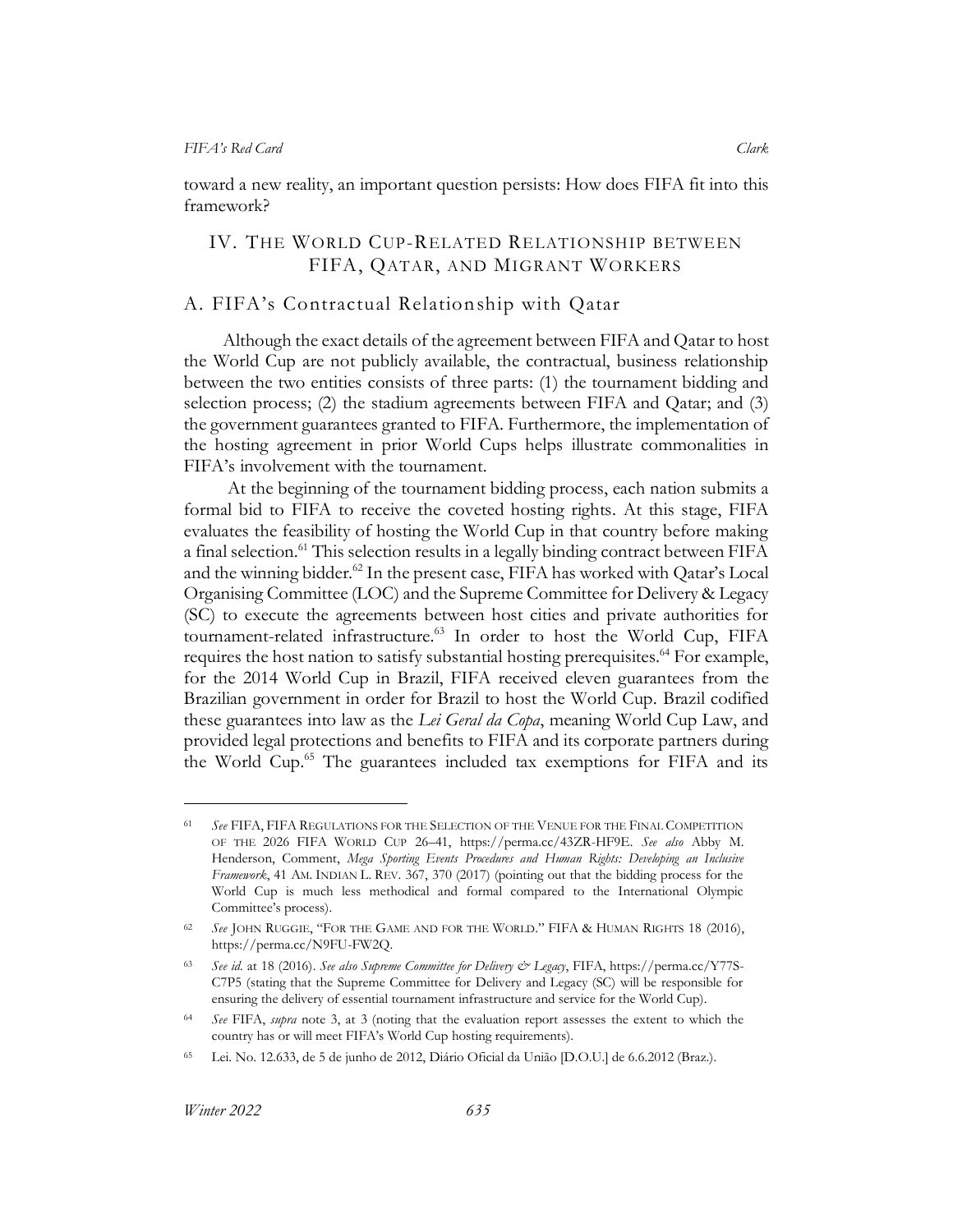partners, Brazil's assumption of civil liability ahead of FIFA for damages related to the event, and an assurance that Brazil would be able to establish special adjudicatory courts for World Cup-related matters.<sup>66</sup>

<span id="page-16-1"></span><span id="page-16-0"></span>FIFA's demands in Qatar's case are no different. Before Qatar could host the World Cup, the country needed to construct nine stadiums and improve three existing ones; this is in addition to the accompanying transportation and hospitality infrastructure needed to support the influx of fans from around the world.<sup>67</sup> The awarding of the World Cup to Qatar was contractually predicated on Qatar meeting the requisite hosting demands.<sup>68</sup> By itself, the pressure to host the mega-event and meet FIFA's demands can create adverse incentives to cut corners.<sup>69</sup> This pressure, in return, increases the risk of human rights violations in these projects.

<span id="page-16-3"></span><span id="page-16-2"></span>Moreover, FIFA and the LOC enter into stadium agreements for each stadium. These agreements lay out the specific contractual relationship between FIFA and the stadium authorities.<sup>70</sup> For stadiums requiring full development or improvements, FIFA retains the right to monitor the operation's progress and has the final say on the completion of the project for World Cup purposes.<sup>71</sup> These stadium agreements must also meet strict and ambitious technical requirements for seating capacity and spacing.<sup>72</sup> Not only does FIFA have strict requirements

<sup>66</sup> *See* Sarah Longhofer, Note, *Contracting Away Sovereignty: The Case of Brazil, FIFA, and the Agreement for the Right to Host the 2014 World Cup*, 23 TRANSNAT'L L. & CONTEMP. PROBS. 147, 155–59 (2014) (emphasizing that, collectively, these laws have "put Brazil in the position of having, by agreement, giving away its rights as a sovereign"). These laws are clear evidence of FIFA's ability to generate favorable conditions in exchange for World Cup rights. Interestingly, FIFA was able to secure these guarantees even though Brazil was the only nation to submit a formal bid. This result appears to be completely at odds with the notion that the parties would have had equal bargaining power during the selection process. *Id.* at 156.

<sup>67</sup> *See* FIFA, *supra* note [3,](#page-3-1) at 13–14. *See also Qatar Spending \$500m a Week on World Cup Infrastructure Projects*, BBC (Feb. 8, 2017), https://perma.cc/REN4-626J ("More than \$200,000,000,000  $(f160,000,000,000)$  will be spent in total by the gas-rich emirate.").

<sup>68</sup> *See* Azadeh Erfani, Comment, *Kicking Away Responsibility: FIFA's Role in Response to Migrant Worker Abuses in Qatar's 2022 World Cup*, 22 JEFFREY S. MOORAD SPORTS L.J. 623, 632–33 (2015) ("The pressure to create the infrastructure of the magnitude of the World Cup is costly across the board.").

<sup>69</sup> *See* Henderson, *supra* note [61,](#page-15-2) at 368.

<sup>70</sup> *See, e.g.*, STADIUM AGREEMENT COVER BETWEEN FIFA, LOC, AND STADIUM AUTHORITY (2021), https://perma.cc/U63K-PYUY.

<sup>71</sup> *See id.* at 10–11.

See id. at 17, 25–26 (requiring forty-thousand capacity stadiums for the group stage and subsequent rounds, sixty thousand capacity stadiums for the semi-final matches, and eighty thousand for the opening and final match). *See also* FIFA, INSPECTION REPORT FOR THE 2014 FIFA WORLD CUP 38 (Oct. 30, 2007) (estimating that one billion dollars would be required to complete the necessary stadium developments for the tournament).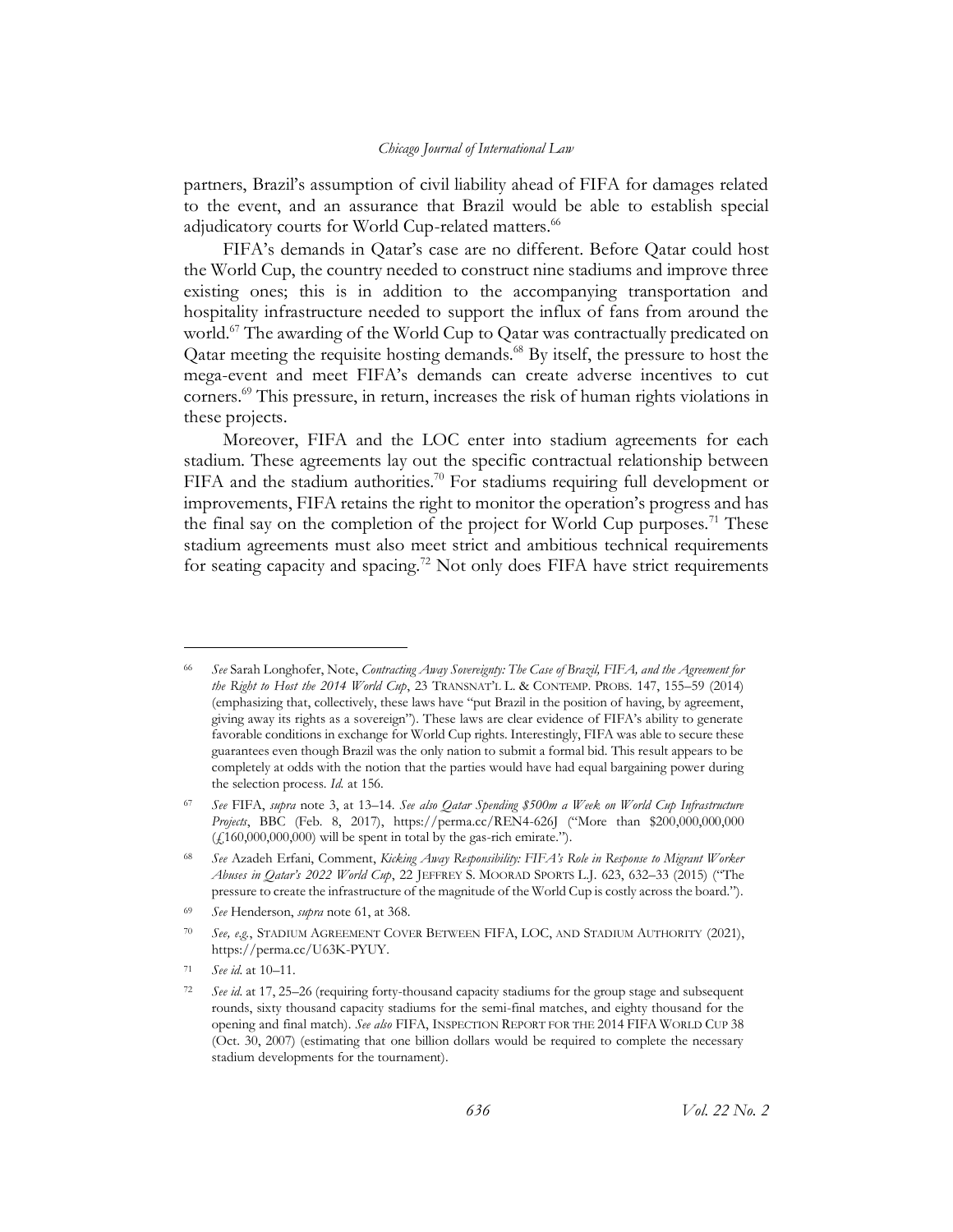for these venues, it also exerts considerable pressure on the host country to satisfy its contractual demands. 73

These stadium requirements make sense. Host nations see a massive influx of tourists from all over the world to watch the World Cup. Ensuring that the venues are up to par for the tournament is understandable. Yet, an issue arises when FIFA—as a controlling party to these agreements—fails to ensure the work on these developments meets adequate labor standards and instead shifts the blame for these violations onto the host nation. FIFA cannot take a vested, controlling interest in the stadium developments and, simultaneously, evade any responsibility for persistent labor and human rights violations occurring at these sites.

One likely consequence of requiring higher labor standards for host nations such as Qatar is the increased cost of monitoring and compliance. It is unclear whether these expense increases for host nations would make future World Cups cost prohibitive for certain countries. For Qatar, this almost certainly is not the case. With the nation spending almost \$500 million each week on World Cup infrastructure projects, it is difficult to argue that increases in labor compliance and monitoring costs would inflict financial hardship relative to its current expenditures.<sup>74</sup> Even for countries incapable of bearing these increased costs in exchange for hosting the World Cup, the prohibitive effect of this tradeoff is arguably a normatively desirable outcome. Should a country that cannot implement higher labor standards and compliance mechanisms due to concerns over cost even undertake the already-costly process of hosting a World Cup? The nation's time and resources may provide greater, long-term benefits to the country if applied to something other than a soccer tournament.

Finally, Qatar's exchange with FIFA of favorable government guarantees for hosting rights, akin to that between FIFA and Brazil, suspiciously resembles a quid pro quo.<sup>75</sup> FIFA has pushed for considerable legal exemptions and guarantees for it and its corporate partners during the 2022 World Cup. This includes commercial exclusivity zones around the stadium, substantial tax breaks, and absolute control over ticket pricing and sales.<sup>76</sup> For example, Qatar has already guaranteed a corporate tax exemption for FIFA and its corporate partners during the

<sup>73</sup> *See* Longhofer, *supra* note [66,](#page-16-0) at 163 (noting that tensions arose between FIFA and Brazil over the pace of construction for World Cup infrastructure).

<sup>74</sup> BBC, *supra* not[e 67.](#page-16-1)

<sup>75</sup> *See* Ian Pollock, *World Cup: To Tax or Not to Tax?*, BBC (May 11, 2010), https://perma.cc/T8Q7- SJVQ (suggesting that a successful bid is predicated on tax exemptions for FFIA and its partners).

<sup>76</sup> *See* Longhofer, *supra* note [66,](#page-16-0) at 160, 163–66 ("[T]he hosting agreement has the effect of changing Brazil's relationship with its own laws.").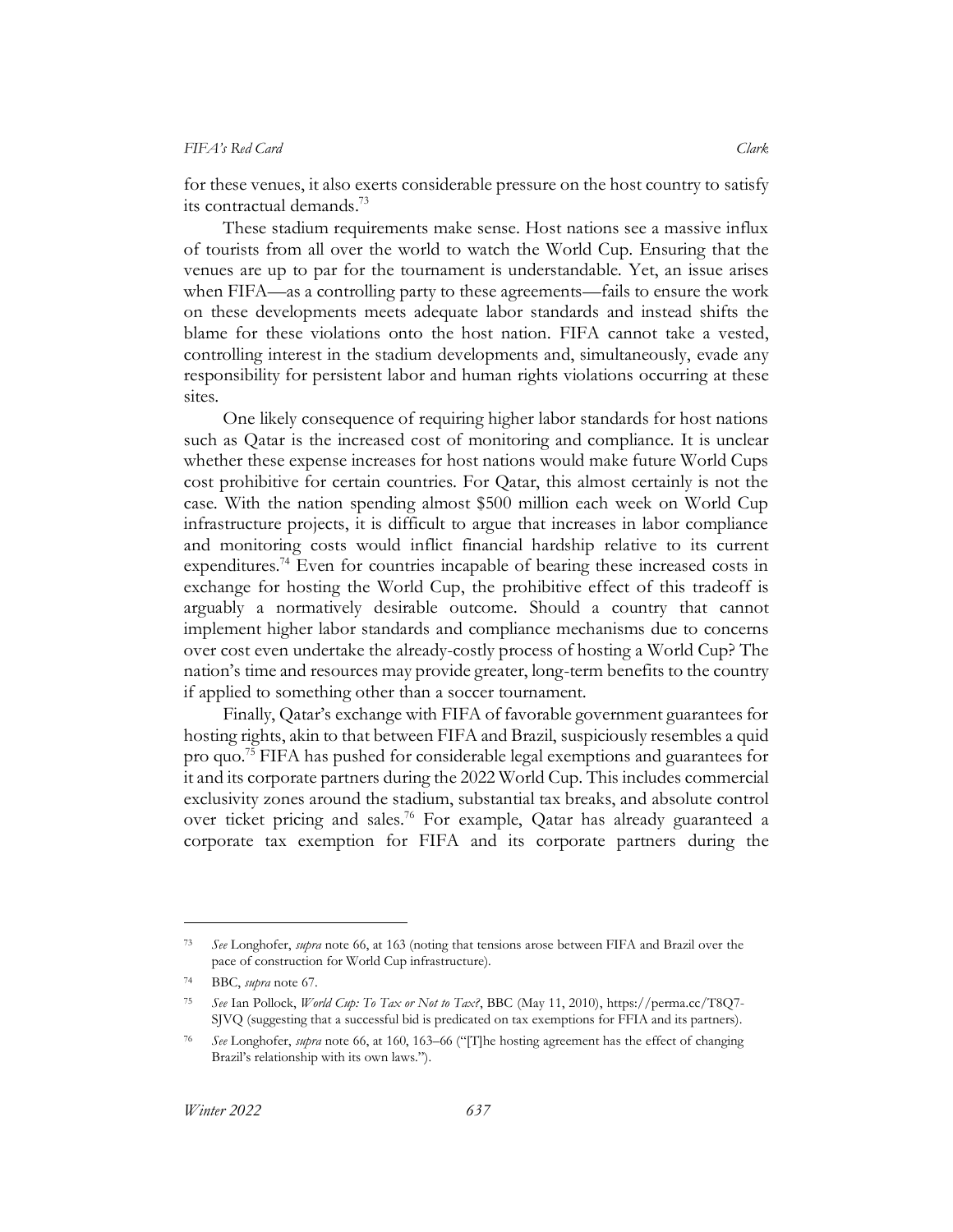implementation of the World Cup and related activities.<sup>77</sup> Therefore, the stadiums serve as an important point of control and revenue driver for the event. From the awarding of the tournament to the final match, FIFA takes a hands-on approach to the World Cup; Qatar 2022 is no exception.

## <span id="page-18-0"></span>B. Migrant Workers, the World Cup, and Who's to Blame?

Due to Qatar's small labor force, the nation has relied on migrant workers to construct the requisite infrastructure for the World Cup.<sup>78</sup> Unfortunately, Qatar's grossly inadequate labor standards and exploitative employee sponsorship system has perpetuated human rights violations against these laborers.

<span id="page-18-1"></span>Prior to recent reform efforts, Qatar's *Kafala* system severely restricted the mobility of workers through employee work sponsorship.<sup>79</sup> The sponsorship system aided in the perpetuation of human rights abuses, such as forced labor, unpaid or delayed wages, inhumane working conditions, and prohibitively expensive recruitment fees that inevitably led to unpayable debts. <sup>80</sup> Although the system has undergone significant changes in the last two years in response to serious international pressure, reform efforts have failed to eliminate the risk of migrant worker abuses and rectify past abuses. <sup>81</sup> While these labor abuses are largely prohibited under Qatari law, the sponsorship and judicial systems do not afford adequate protection and remedies for these violations.<sup>82</sup> This is primarily because a lack of enforcement fosters poor labor accountability, and the current labor system provides little incentive for Qatari nationals, the beneficiaries of this labor, to advocate for reform.<sup>83</sup>

In reality, Qatar only modified exiting labor laws due to pressure from the ILO.<sup>84</sup> The ILO focused on reforming five labor issues in Qatar: (1) minimum

<sup>77</sup> *See Qatar: Concessionary Statement of Practice for Specific Entities Involved in FIFA Competitions*, PWC (Dec. 30, 2019), https://perma.cc/D4PJ-4Y83.

<sup>78</sup> *See* Erfani, *supra* note [68](#page-16-2), at 22 ("Qatar will rely on the labor of approximately one million foreign laborers to build the stadiums and infrastructure necessary to hold the World Cup.").

<sup>79</sup> *See* Renkiewicz, *supra* not[e 8,](#page-4-1) at 728–30.

<sup>80</sup> *See* HUM. RTS. WATCH, "HOW CAN WE WORK WITHOUT WAGES?," 38–45 (2020), https://perma.cc/G2XY-UYL9; Pete Pattison, *Revealed: Qatar's World Cup 'Slaves'*, GUARDIAN (Sept. 25, 2013, 12:46 AM), https://perma.cc/AUA3-M5KY.

<sup>81</sup> *See Qatar: Reform Efforts Fail to Remedy Rights Abuses*, HUM. RTS. WATCH (Jan. 14, 2020). *But see* Press Release, ILO, Dismantling the Kafala System and Introducing a Minimum Wage Mark New Era for Qatar Labour Market (Aug. 30, 2020), https://perma.cc/W34L-BDYR.

<sup>82</sup> *See* Erfani, *supra* note [68,](#page-16-2) at 635–36.

<sup>83</sup> *See id.*

<sup>84</sup> *See* ILO, Complaint Concerning Non-Observance of the Forced Labour Convention, 1930 (No. 29), and the Labour Inspection Convention, 1947 (No. 81) 1–3, ILO Doc. GB.331/INS/13(Rev.) (Oct. 31, 2017); Press Release, ILO, ILO Governing Body Welcomes Qatar's Commitment to Bolster Migrant Workers Rights (Nov. 8, 2017), https://perma.cc/B4YN-J5EH.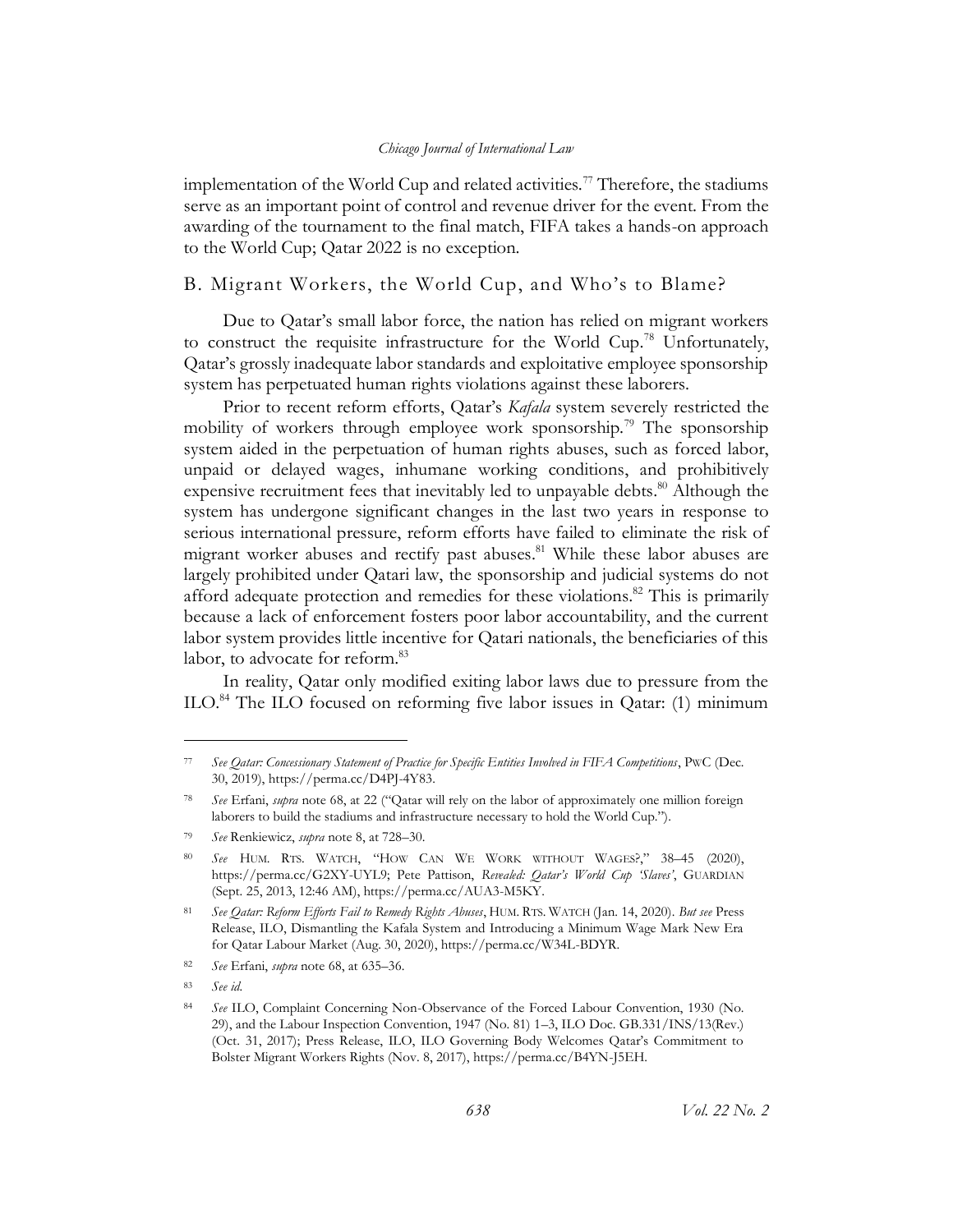wage, (2) the *Kafala* system, (3) forced labor, (4) labor inspections, and (5) access to justice.<sup>85</sup> For example, Qatar eliminated the exit visa requirement and the No Objection Certificate—a certificate granted by the employer and required before a worker could switch jobs before the end of the employment contract.<sup>86</sup> Even though issues with implementation and enforcement have plagued the effectiveness of these reforms, these labor changes suggest that external pressure can be a driver of reform in Qatar. This point is especially relevant when the external actor maintains significant economic leverage and political bargaining power over Qatar.

Despite, Qatar still does not allow non-nationals to form labor unions, a fundamental worker's right under the ILO Freedom of Association and Protection of the Right to Organise Convention.<sup>87</sup> Qatar's unionization-related reservation to this Convention reveals existing tension between the ILO's objectives and Qatar's desire to maintain some control over its labor force. This restriction is especially damaging in a nation where migrant workers struggle to access effective remedies through the domestic court system. Without avenues for redress or unionization, laborers are in a distinctly disadvantageous position when faced with violations of their rights. Thus, human rights abuses in Qatar have gone unchecked due to a lack of necessary internal and external safeguards.<sup>88</sup>

The current international legal framework has completely shielded FIFA from any liability in connection with both migrant worker abuses in Qatar and the World Cup. FIFA initially emphasized that it believed the monitoring and prevention of human rights violations should be left to Qatar.<sup>89</sup> This refusal to take responsibility is quite bold given the nexus between FIFA's substantial involvement in the implementation of the World Cup and the ensuing human rights abuses in Qatar. In recent years, FIFA has taken proactive steps toward accepting its role and responsibility to prevent human rights abuses within the context of its business activities. These steps include recognizing the GPs in 2015, issuing a statement in 2015 that it would require a commissioned, independent study on human rights risk by the bidding country in its formal bid for future

<sup>85</sup> *See Overview of Qatar's Achievements Supported by the ILO*, ILO, https://perma.cc/4KE4-MYH2.

<sup>86</sup> *See* Press Release, ILO, ILO Governing Body Welcomes Qatar's Commitment to Bolster Migrant Workers Rights (Nov. 8, 2017), https://perma.cc/B4YN-J5EH.

ILO, Freedom of Association and Protection of the Right to Organise Convention art. 2, Doc. CO/87 (July 9, 1948); REALITY CHECK, *supra* note [7](#page-4-0) (pointing out that when Qatar ratified two important human rights treaties, it entered a reservation disallowing migrant workers to unionize).

<sup>88</sup> For an extensive investigation into migrant worker abuses on Qatar World Cup projects, see Pattisson, *supra* not[e 80.](#page-18-1)

<sup>89</sup> *See* Erfani, *supra* not[e 68](#page-16-2) (stressing that FIFA initially did not acknowledge any responsibility for the abuses in Qatar).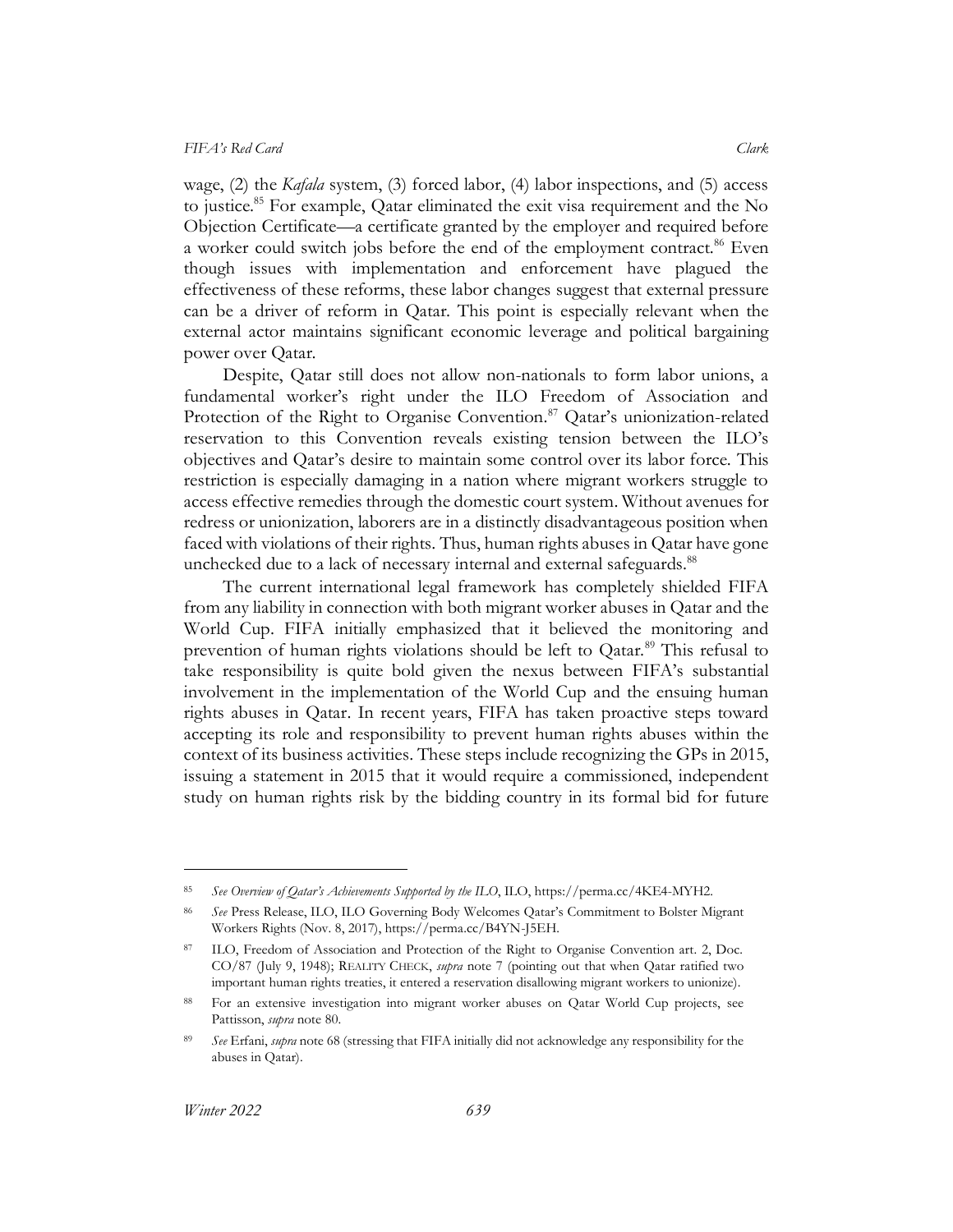World Cups, and adopting human rights clauses in its governing statutes in 2016.<sup>90</sup> In response to criticism over Qatar's labor and human rights track record, FIFA established the Human Rights Advisory Board (Board) to provide recommendations to FIFA for addressing human rights issues. In a recent report, the Board acknowledged FIFA's responsibility for the human rights impacts in Qatar and provided recommendations to FIFA for minimizing negative effects on workers, including for the 2022 World Cup.<sup>91</sup> These recommendations included the "creation of a shared set of labor standards across all construction projects in [Qatar]" and support for a "discussion involving all the key actors in the construction sector in Qatar."<sup>92</sup> Yet, both recommendations lack any meaningful substance.

Even if FIFA had convinced Qatar to establish uniform labor standards across all construction projects, consistent failures to fully enforce labor standards would have left workers in the same helpless position. For example, a recent audit by the Supreme Committee (SC) demonstrated "ongoing compliance issues among contractors" related to working and living conditions of contracted workers.<sup>93</sup> Moreover, an investigative report by Amnesty International in June 2020 detailed around 100 instances of migrant workers on World Cup stadium projects not receiving wages for up to seven months.<sup>94</sup> In this instance, FIFA claims it was not aware of these violations until Amnesty International brought it to the SC's attention, showing a disconnect between FIFA's policy statements and actions.<sup>95</sup> FIFA's internal recommendations to support conversations about worker reform in Qatar appear superficial, as evidenced by the continual flow of reports surrounding labor violations connected to the World Cup.

Although these oversight mechanisms signal a positive change, it is unclear whether this *ex ante* approach is sufficient to address the totality of risks associated with these mega-events. When awarding the World Cup, FIFA's disproportionate bargaining power and immense influence place it in a position to both prevent human rights abuses and face liability for a failure to do so. On the surface, FIFA masquerades as a pioneer for human rights protections and reform in Qatar;

<sup>90</sup> *See* RUGGIE, *supra* note [62,](#page-15-3) at 17; ERGON, INDEPENDENT REPORT: HUMAN RIGHTS IN CANADA, MEXICO, AND THE USA IN THE CONTEXT OF A POTENTIAL FIFA 2026 WORLD CUP COMPETITION 2 (2018), https://perma.cc/C2XK-SJS8.

<sup>91</sup> *See* FIFA HUM. RTS. ADVISORY BD., THIRD REPORT BY THE FIFA HUMAN RIGHTS ADVISORY BOARD 9–10 (2019), https://perma.cc/944E-5F8E ("The strategy represents the first time that FIFA has clearly articulated its responsibility in connection with impacts that are linked to the construction and operation of FWC stadia and facilities.").

<sup>92</sup> *Id.* at 10.

<sup>93</sup> AMNESTY INT'L, *supra* not[e 12,](#page-5-1) at 27 (2020).

<sup>94</sup> *"I Have Worked Hard – I Deserve to be Paid" Exploitation on Qatar World Cup Stadium*, AMNESTY INT'L (June 10, 2020), https://perma.cc/922K-YFUT.

<sup>95</sup> *See* AMNESTY INT'L, *supra* note [12,](#page-5-1) at 29.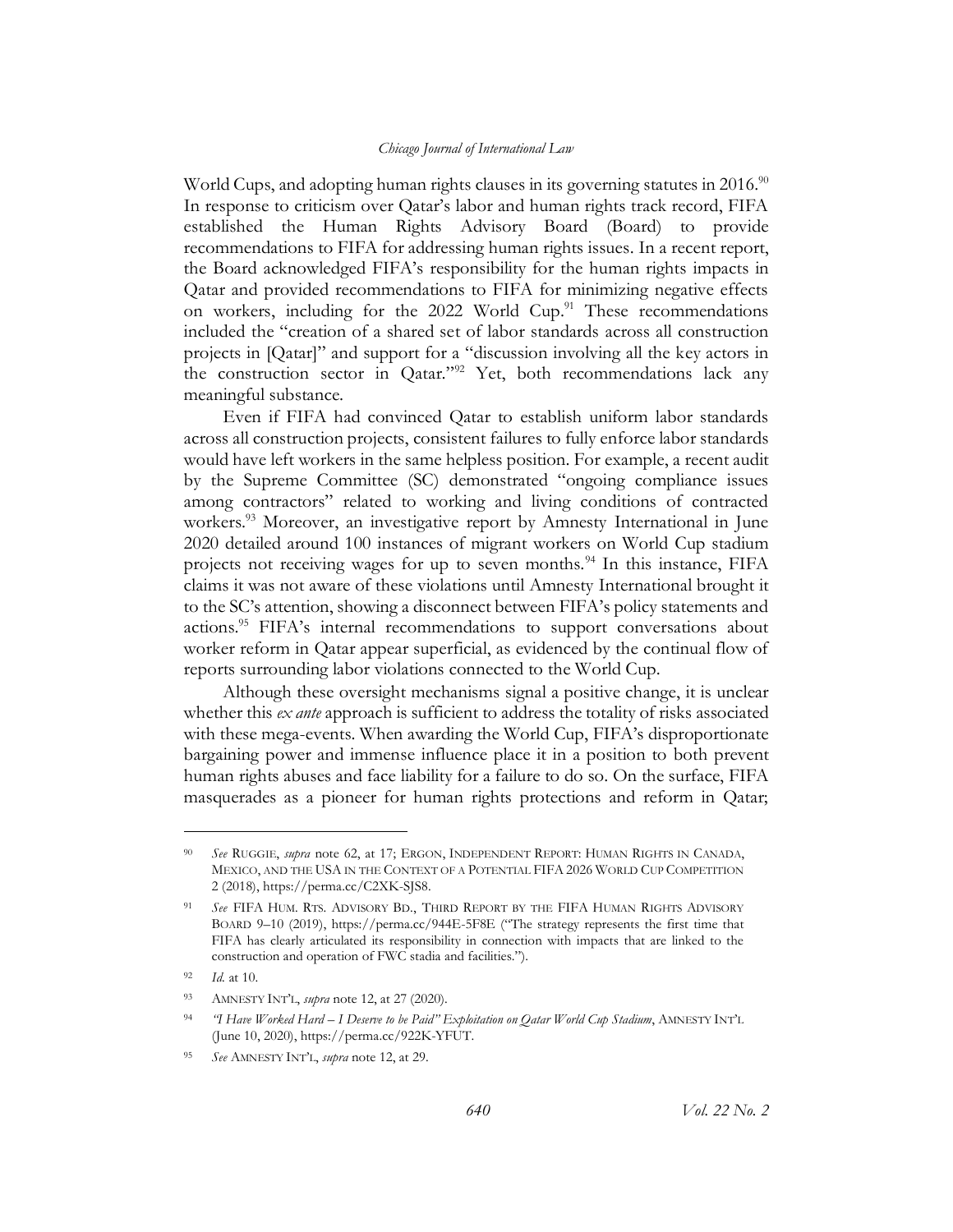however, no one can hold the organization liable under current international law and it enjoys protection from any claims arising from its own business activities. FIFA's human rights track record for the World Cup does not align with its published human rights policies, the same policies that invoke fundamental, international human rights treaties.<sup>96</sup> To deter absolute hypocrisy, "any organization that willingly commits itself to human rights and claims to operate within the international legal framework must be held fully accountable by the states within which it operates."<sup>97</sup>

## V. FIFA AS THE BEST PROBLEM SOLVER

<span id="page-21-0"></span>This Section argues that, due to FIFA's powerful bargaining position when deciding to award a World Cup, the organization has a unique duty to mitigate and prevent human rights abuses arising out of its business activities in connection with the tournament. Yet, without adequate incentives to alter FIFA's behavior, the organization's positional advantage remains unused.

## <span id="page-21-1"></span>A. FIFA's Positional Advantage

Each of the aforementioned elements places FIFA in a uniquely powerful position to prevent and rectify the adverse human rights impacts associated with its operations. The organization's consistent failure to do so suggests a stronger liability regime is necessary to incentivize more effective safeguards and achieve actual accountability through victim redress.

The World Cup infrastructure developments often entail labor-intensive projects that carry a substantial risk for human rights violations within FIFA's network of contractors and subcontractors.<sup>98</sup> These risks are often exacerbated by pressures to finish the projects on time.<sup>99</sup> Without the stadiums, for example, there can be no World Cup. It is no surprise that host countries fail to adequately protect human rights during these periods, especially considering that these negative effects "disproportionately impact minority, impoverished, and indigenous populations."<sup>100</sup> As a repeat player, FIFA should possess a deep understanding of certain recurring human rights risks inherent in a World Cup bid, primarily labor rights implicated in large-scale World Cup infrastructure projects, and foresee the

<sup>96</sup> *See* Haley Ferguson, *Sporting Institutions Turned a Blind Eye to China's Human Rights Abuses, But They Have Potential to Drive Global Change*, 24 HUM. RTS. BRIEF 109, 111 (2020).

<sup>97</sup> *Id.*

<sup>98</sup> *See* RUGGIE, *supra* not[e 62,](#page-15-3) at 22–23.

See id. at 22.

<sup>100</sup> Henderson, *supra* note [61,](#page-15-2) at 368.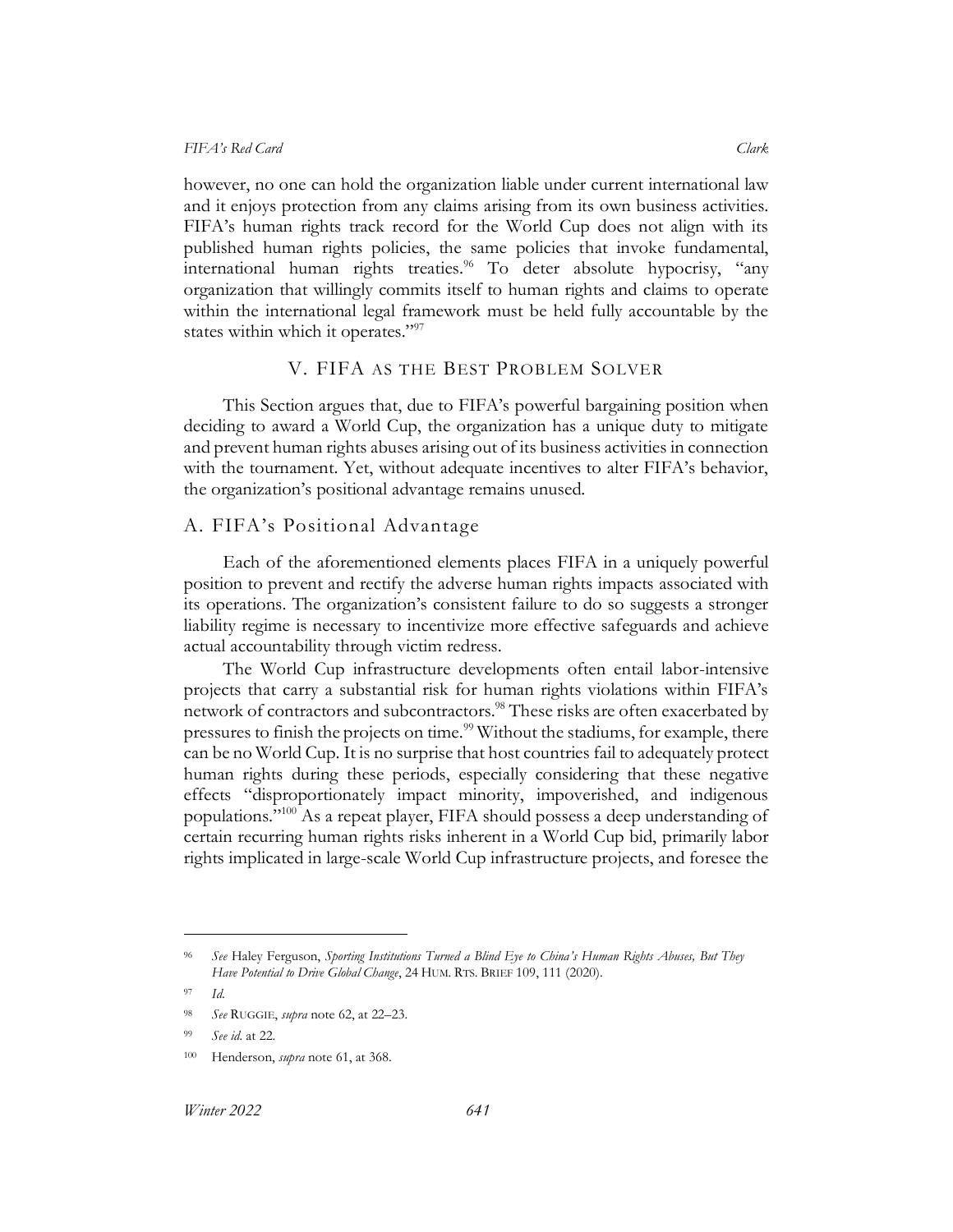likelihood that its actions will contribute to these abuses.<sup>101</sup> When a complete World Cup bid is contingent on new stadium developments or improvements, a consistent theme in the 2010, 2014, and 2018 World Cups, labor rights inevitably come into play. If used appropriately, FIFA's expertise and insights can prove valuable in reducing or eliminating these social costs. Evidence of social costs, however, are often overshadowed by the purported benefits of hosting the World Cup. In many ways, the perceived benefits of the World Cup mask the inevitable social costs associated with this mega-event.

Even so, short and long-term economic benefits from hosting a World Cup are debatable. Nations incur heavy expenditures when putting on the tournament. But why? Bidding countries tout the creation of jobs and a sharp increase in output to arouse public support for their bids.<sup>102</sup> These claims, typically bolstered by a commissioned *ex ante* consulting report, run contrary to *ex post* economic studies finding that, in most cases, there is "no statistically significant effect on employment or income" stemming from a World Cup.<sup>103</sup> Even more troubling is the idea that countries will incur significant opportunity costs by spending money on stadiums that could go to other, more pressing infrastructure needs.<sup>104</sup> In the long-term, however, host countries may stand to benefit from the "positive residue of . . . a handful of constructive infrastructure investments," potential positive psychological effects on citizens of the host country, and improved international perception.<sup>105</sup> Regardless, the exact reasons countries use to justify hosting a tournament only matter to a certain extent. Countries still line up to submit bids for future tournaments, and FIFA gladly welcomes this competition.

Due, in part, to the perceived tangible and intangible short-term and longterm economic benefits derived from hosting the tournament, countries often engage in a race to the bottom, competing to offer increasingly favorable terms in order to influence FIFA's selection.<sup>106</sup> This relationship stands to benefit FIFA because it owns a monopoly on the hosting rights. Many bids include favorable commercial exclusivity deals for FIFA and its partners; in advance of the 2010 World Cup, for example, FIFA required Brazil to alter its laws to allow alcohol consumption in stadiums for the World Cup in order to benefit FIFA's corporate

<sup>101</sup> *See id.* at 401 (discussing how FIFA should have foreseen the infrastructure developments in Brazil—a country that is no stranger to political corruption—would give rise to human rights violations for workers).

<sup>102</sup> *See* ANDREW S. ZIMBALIST, CIRCUS MAXIMUS 35 (2016).

<sup>103</sup> *Id*. at 40–43.

<sup>104</sup> *See id.* at 73–74. It is important to note that countries with pre-existing stadium infrastructure will likely not bear the same degree of long-term costs associated with these projects.

<sup>105</sup> *Id.* at 57–58, 69.

<sup>106</sup> *See* Steve Charnovitz, *Two Centuries of Participation: NGOs and International Governance*, 18 MICH. J. INT'L L. 183, 268–70 (1997) (noting that the relationship between the needs of the government and the capabilities of the NGO create a "political supply and demand").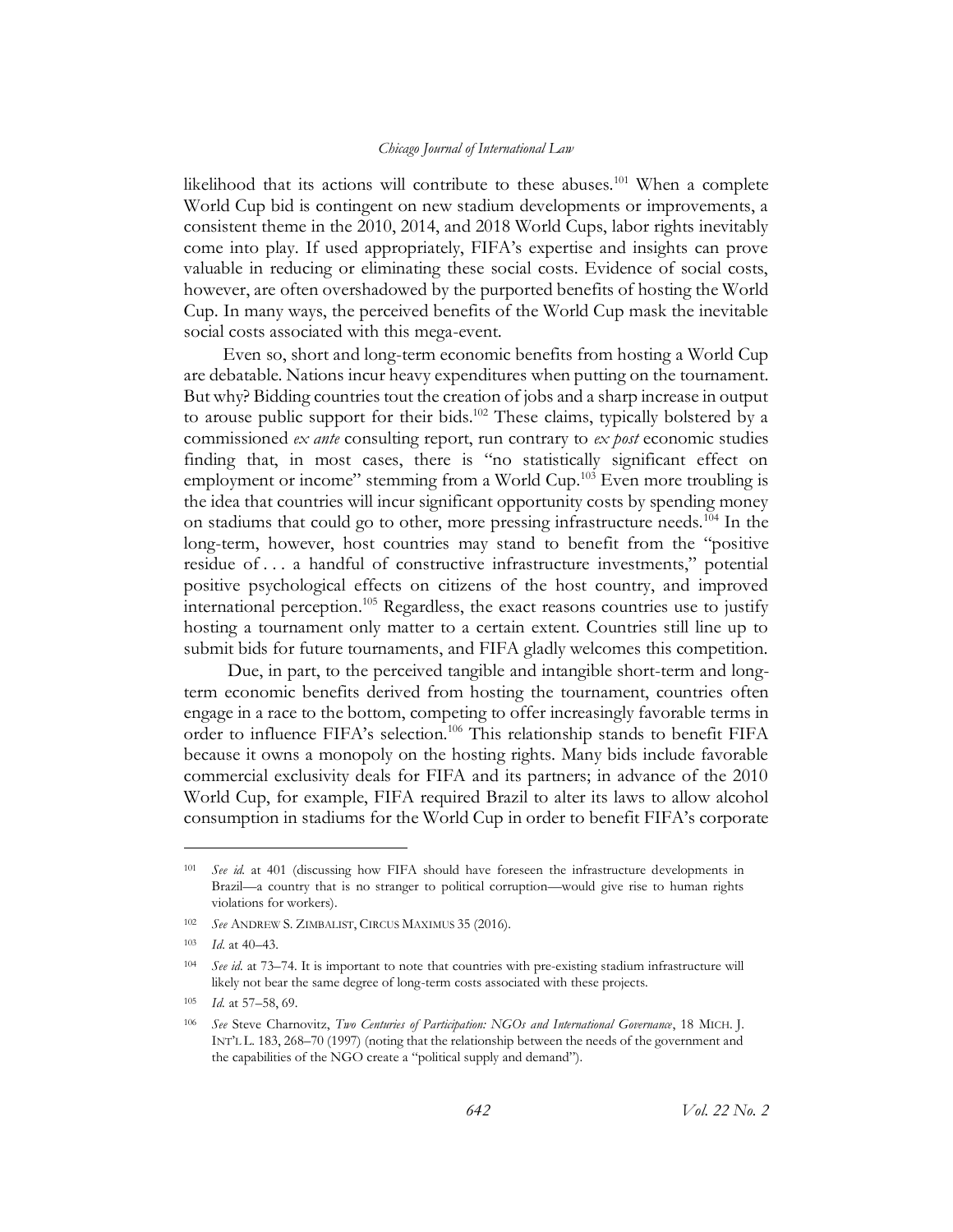partners who were supplying alcohol at the event.<sup>107</sup> The considerable influence of the organization on host countries cannot be ignored. FIFA can clearly take proactive steps to utilize its unique leverage to aggressively bargain for more favorable human rights protections as it relates to the World Cup.<sup>108</sup>

As history shows, however, FIFA has largely used its influence to secure profitable deals for itself and to offload any tournament liability risk. Admittedly, FIFA has taken concrete steps to implement procedural safeguards and has acknowledged its responsibility in preventing human rights abuses.<sup>109</sup> The organization officially adopted the GPs and added a human rights assessment to its bidding criteria. FIFA's adoption of the GPs represents the organization's recognition of its role in human rights but has not aided the organization's transition from recognition to action, with reports of unpaid wages, forced labor, and extortionary recruitment fees still arising out of Oatar in the last year.<sup>110</sup> While these steps signal a positive change within the organization, these internal mechanisms may require additional support from external pressures to create effective internal change.<sup>111</sup> A greater threat of external liability for FIFA due to the organization's failure to protect human rights within its activities may lead FIFA to include contractual terms that better respect human rights or to leverage its position with LOCs to induce the host government to fulfill its obligation to respect human rights.<sup>112</sup> In this way, external liability can serve as a natural incentive for FIFA to restructure its World Cup activities to minimize adverse human rights impacts.

<span id="page-23-0"></span>This positional advantage warrants consideration when applied more broadly to corporations investing in projects in foreign nations. At the outset, a firm that wishes to invest substantial capital into a foreign market likely has multiple options. Therefore, attractive benefits of increased economic investment open the door for negotiations over human rights protections and guarantees between the firm and sovereign. Different localities can function as a competitive

<sup>107</sup> *See* Lei. No. 12.633 art. 3–10, de 5 de Junho de 2012, Diário Oficial da União [D.O.U.] de 6.6.2012 (Braz.); Henderson, *supra* not[e 61,](#page-15-2) at 403.

<sup>108</sup> FIFA certainly can bargain for broader guarantees beyond the scope of the World Cup. This idea, however, is outside of the scope of this Comment but should not be ignored.

<sup>109</sup> It is important to note that FIFA's ability to assess these risks is entirely undermined in a corrupted bidding process. The lack of financial integrity at the outset can influence operational risks at later stages. *See* RUGGIE, *supra* not[e 62,](#page-15-3) at 21.

<sup>110</sup> *See* HUM. RTS. WATCH, *supra* note [80,](#page-18-1) at 34–45.

<sup>111</sup> *See* Bruce W. Bean, *The Perfect Crime? FIFA and the Absence of Accountability in Switzerland*, 32 MD. J. INT'L L. 68, 124–25 (2017) (questioning whether internal mechanisms for enacting change can be effective in an organization with a "culture or equilibrium of corruption [that] pervades the entire FIFA ecosystem").

<sup>112</sup> *See* RUGGIE, *supra* not[e 62,](#page-15-3) at 32–33.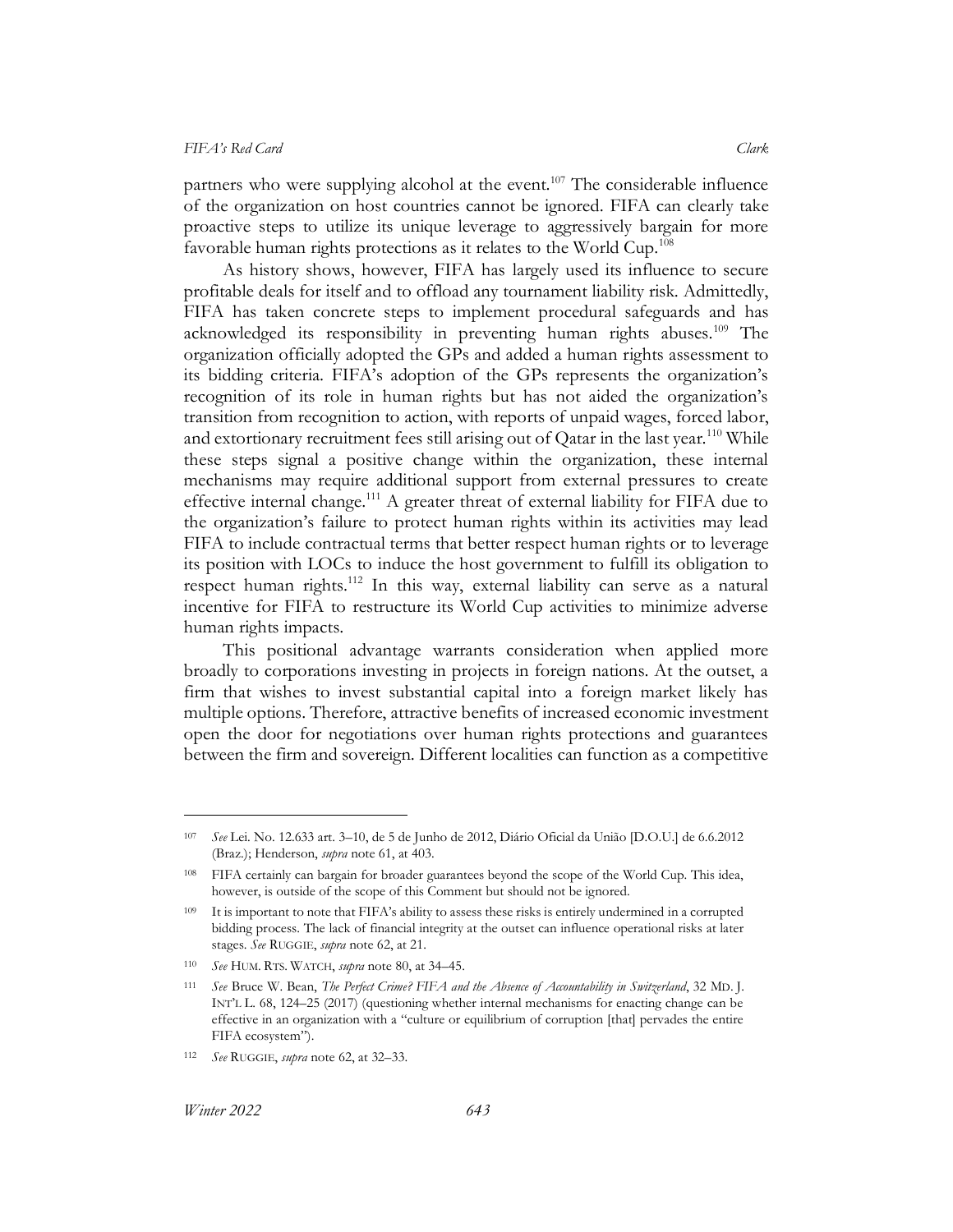market; sovereigns may guarantee these protections to not lose out on a valuable investment opportunity for its economy.

### <span id="page-24-0"></span>B. The Current Absence of Accountability Back Home

Because FIFA is incorporated in Switzerland, the association is subject to Swiss laws and the Swiss judicial system. Swiss law offers little regulatory oversight for FIFA and has allowed FIFA to enjoy a "century of corruption" under the "unique, protective culture of Swiss hospitality to sports crime."<sup>113</sup> Moreover, Switzerland is hesitant to take any concrete actions against FIFA due to the "economic significance" international sports organizations have within the country's economy.<sup>114</sup> Thus, the lack of accountability has affected FIFA's approach to the World Cup. Because FIFA's stakeholders, such as fans, teams, and sponsors, have yet to effectively apply pressure on the organization to reform, FIFA conforms only to the wishes of its own directors.<sup>115</sup> The decades of organizational corruption and scandals without meaningful reform bolster this proposition.<sup>116</sup>

External accountability has not successfully influenced FIFA's actions. This insulation illuminates a particularly troubling aspect of FIFA's role as a "supra-national institution."<sup>117</sup> It can impose its will on other sovereigns without significant pushback for its own actions. Without strong governmental accountability, the public at large must rely on FIFA's goodwill implemented through its own internal corporate governance to avoid, prevent, and remedy the negative effects of its decisions. But without the consistent threat of external accountability, FIFA has not shown a willingness to enact organizational change on its own. Although FIFA's responsibility to address human rights issues "exists independently"<sup>118</sup> from the Swiss government's willingness to uphold its own "primary obligation to respect, protect, and fulfill human rights," a supervening international treaty may break the mutually beneficial stalemate and spur action on both sides.<sup>119</sup>

<sup>113</sup> Bean, *supra* not[e 111](#page-23-0), at 80. For more information on Switzerland's "implicit complicity," see *id.* at 120.

<sup>114</sup> Switzerland is home to at least sixty-five international sporting associations that contribute, in aggregate, over one billion dollars to the economy. *See id.* at 120.

<sup>115</sup> *See id.* at 84 (noting that FIFA is not accountable to its stakeholders because "there is no obvious means of doing so").

<sup>116</sup> *See id.* at 107.

<sup>117</sup> *Id*. at 108–09.

<sup>118</sup> RUGGIE, *supra* not[e 62,](#page-15-3) at 36.

<sup>119</sup> *Id.* (adding that the social expectation of FIFA is greater accountability and transparency).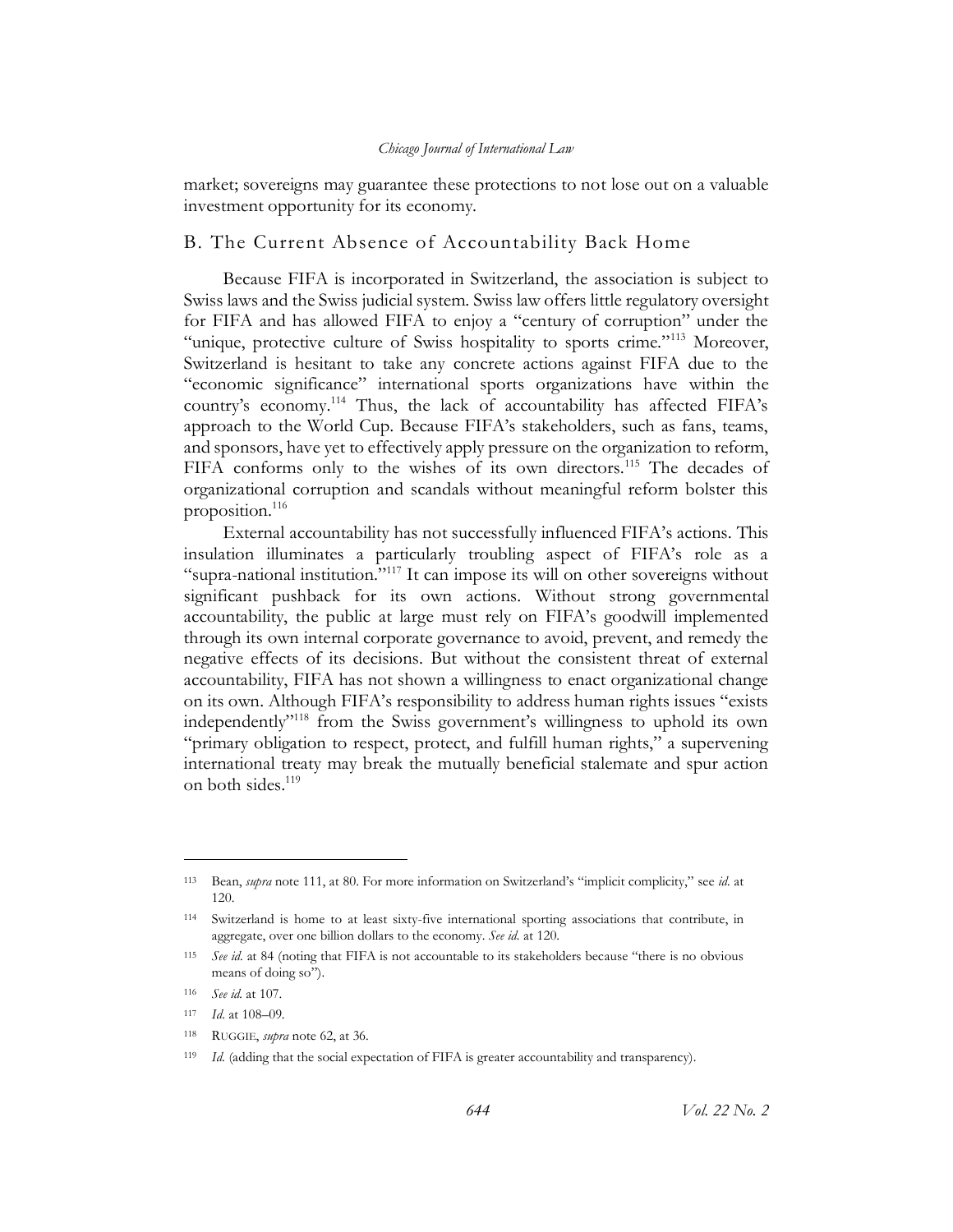#### <span id="page-25-4"></span>VI. A NEW AVENUE FOR ACCOUNTABILITY

<span id="page-25-0"></span>Because FIFA falls under the purview of the TCLT created via Resolution 26/9, it is liable for failing to adequately fulfill its duty. Without the threat of actual liability, FIFA does not have any incentive to ensure that these abuses do not persist. Its contractual relationship with host countries has kept the organization's foreign business activities away from the extraterritorial reach of Swiss courts, assuming Swiss courts possess the desire to exercise jurisdiction in the first place, which appears unlikely given Switzerland's history of complicity with FIFA's internal corruption.<sup>120</sup> The organization's unsatisfying track record involving human rights issues and subsequent lack of actual organizational change or accountability is especially problematic when viewed in light of three elements: (1) the foreseeability of human rights risks invariably associated with mega sporting events;<sup>121</sup> (2) FIFA's ability to leverage hosting rights for temporary legal exceptionalism;<sup>122</sup> and (3) FIFA's organizational mission and values.<sup>123</sup>

#### <span id="page-25-2"></span><span id="page-25-1"></span>A. Transitioning to Hard Law

<span id="page-25-3"></span>Ascertaining FIFA's liability under the TCLT requires examining whether FIFA's actions fall within the scope of the treaty. First, it is important to note that the transition from a "soft law" regime that invokes general principles and declarations to a "hard law" regime imposes greater obligations upon the state to enforce its commitments, including by enacting direct legal changes within its national jurisdiction.<sup>124</sup> Hard law effectiveness results from external pressure for organizations to act within the confines of the law. Admittedly, the advancement of a hard law system for governing corporations can create substantial costs:

<sup>120</sup> *See* PRAKKEN D'OLIVEIRA, FNV & NADIM SHARIFUL ALAM VERSUS FIFA: CASE SUMMARY 1–9 (Oct. 3, 2016), https://perma.cc/4KY6-KURW (alleging that FIFA acted wrongfully by selecting Qatar to host the World Cup but not taking action to assure workers' rights would be protected); Press Release, FIFA, Swiss Court Rejects Labour Union's Claim Against FIFA Concerning Qatar 2022 (Jan. 6, 2017), https://perma.cc/8AJU-3X6H.

See MAURICE ROCHE, MEGAEVENTS AND MODERNITY: OLYMPICS AND EXPOS IN THE GROWTH OF GLOBAL CULTURE 1 (2000) ("'Mega-events' are large-scale cultural (including commercial and sporting) events which have a dramatic character, mass popular appeal and international significance."); RUGGIE, *supra* note [62,](#page-15-3) at 20 (stressing that major international sporting events "invariably pose human rights risks").

<sup>122</sup> *See* Longhofer, *supra* not[e 66,](#page-16-0) at 166; Megan Corrarino, Note, *"Law Exclusion Zones": Mega-Events as Sites of Procedural and Substantive Human Rights Violations*, 17 YALE HUM. RTS. & DEV. L.J. 180, 182– 86 (2017).

<sup>123</sup> *Compare* FIFA, FIFA'S HUMAN RIGHTS POLICY 8–9 (2017), https://perma.cc/KXV8-FRFL, *with*  Bandeira, *supra* not[e 2,](#page-3-2) at 427–35 (2017) (documenting the contrast between FIFA's organizational values and the actual adverse human rights impacts in relation to each World Cup since 2010).

<sup>124</sup> Gregory C. Shaffer & Mark A. Pollack, *Hard vs. Soft Law: Alternatives, Complements, and Antagonists in International Governance*, 94 MINN. L. REV. 706, 717–18 (2010).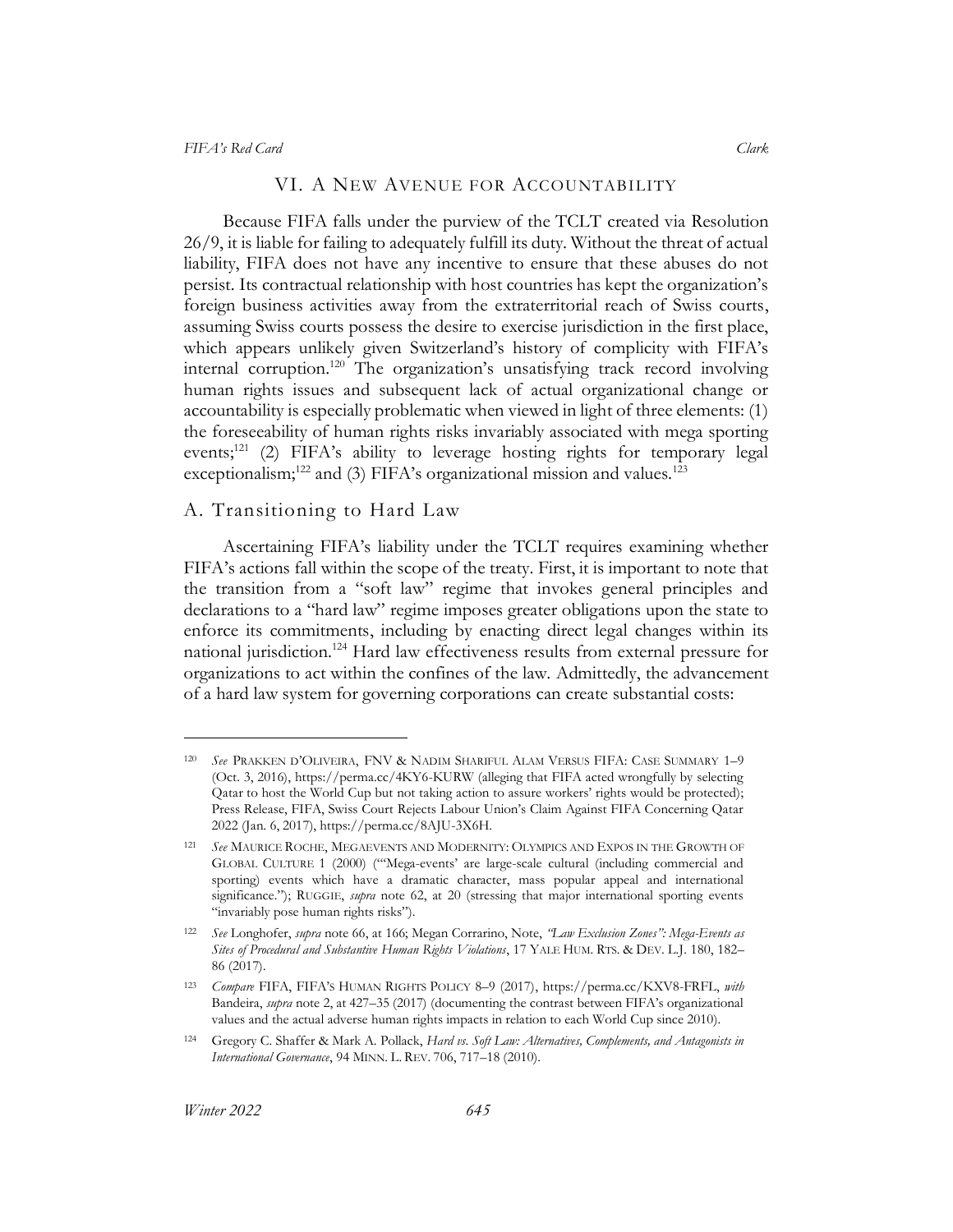It can create formal commitments that restrict the behavior of states, infringing on national sovereignty in potentially sensitive areas. . . . Additionally, hard-law agreements can be more difficult to adapt to changing circumstances. Hard law is particularly problematic, socio-legal scholars contend, where it presupposes a fixed condition when situations of uncertainty demand constant experimentation and adjustment, where it requires uniformity when a tolerance of national diversity is needed, and where it is difficult to change when frequent change may be essential.<sup>125</sup>

But context is crucial to this assessment. The current soft law regime for corporate accountability on the international stage, primarily the GPs, provides a foundation upon which hard law is developing.<sup>126</sup> For example, the TCLT's expansion of court jurisdiction over business activities and relationships occurring in foreign nations naturally follows from the state's primary duty to protect human rights embedded in the GPs. FIFA's unique position under current Swiss law necessitates reevaluation as to whether a soft law regime is the most effective means of regulating FIFA's activities.<sup>127</sup> Therefore, even though FIFA has adopted the GPs and established an Ethics Committee to review internal processes, liability under a hard law instrument can provide an effective enforcement mechanism for FIFA's future actions.

## <span id="page-26-0"></span>B. Mapping FIFA's Liability under Resolution 26/9 and the Proposed Legally Binding Instrument

A major concern under the current framework is that FIFA has successfully skirted any responsibility under the soft law regime for respecting human rights by blame-shifting and turning a blind eye. However, the proposed TCLT, mandated by Council Resolution 26/9, offers a new avenue for holding FIFA liable for human rights abuses in Qatar connected to the 2022 World Cup. This treaty promises accountability for the current tournament and will likely ensure future tournaments do not perpetuate the same abuses prevalent in the previous four World Cups. But to achieve accountability for FIFA under this hard law regime, FIFA's actions must fall under the purview of the treaty.

1. The World Cup as a Transnational Business Activity

<span id="page-26-1"></span>Concerned with attaching liability to a wide swath of corporate activities, the scope of the TCLT applies to all "business enterprises . . . that undertake business

<sup>125</sup> *Id.* at 718–19.

<sup>126</sup> *See id.* at 722–23. *See also* Miño, *supra* note [49](#page-12-1), at 2 ("[T]he Guiding Principles on Business and Human Rights and the new treaty could and should be mutually reinforcing and complementary.").

<sup>127</sup> *See* RUGGIE, *supra* note [62,](#page-15-3) at 36 (emphasizing that the organization's unchecked, "self-regulation" in Switzerland no longer exists).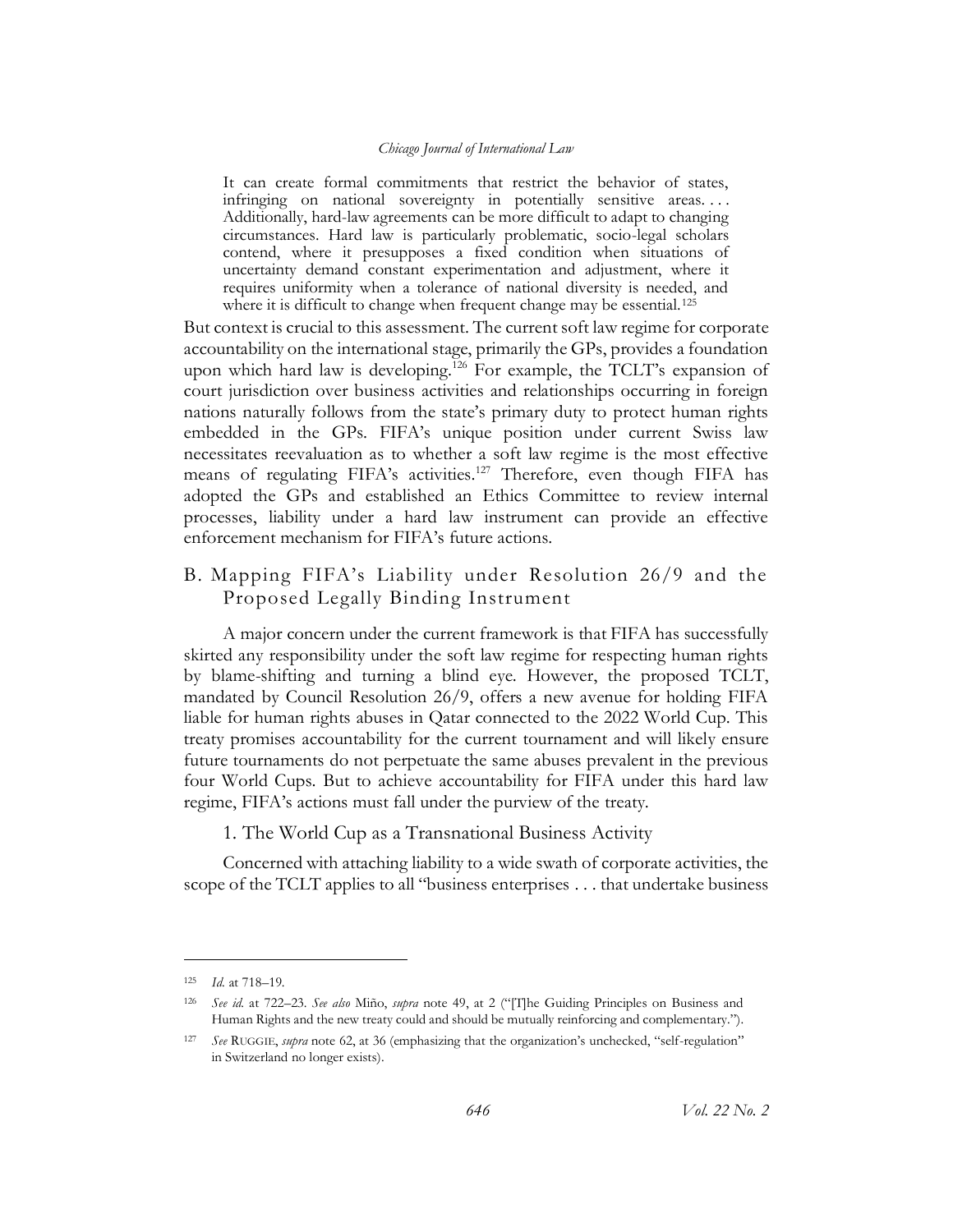activities of a transnational character."<sup>128</sup> Even though FIFA is incorporated as an association under Swiss law, the organization carries out its business activities through a vast global network of contractual relationships.<sup>129</sup> The size and scope of these activities support the notion that FIFA is operating like a business enterprise. Furthermore, the activities conducted in connection with the World Cup, including brand licensing, procurement, and ticket sales support the conclusion that FIFA also operates as a business enterprise within the TCLT's scope. Moreover, the mega-event's broad commercialization and advertising appeal have allowed FIFA to profit considerably from the tournament. For example, in 2018, FIFA secured \$1.8 billion in net revenue, driven in part by licensing, broadcasting, and marketing revenues from the 2018 World Cup in Russia.<sup>130</sup> The tournament consistently nets FIFA a substantial profit.<sup>131</sup>

<span id="page-27-1"></span>In order for the World Cup to qualify as a transnational business activity, the event must occur in one state but include substantial "preparation, planning, direction, [and] control" in another state.<sup>132</sup> This requirement is clearly satisfied as FIFA is headquartered in Switzerland yet maintains significant control and involvement in its business relationships with the LOC and host government.<sup>133</sup> Additionally, the TCLT protects all internationally recognized human rights in the UDHR and fundamental ILO Conventions and Protocols that arise during transnational business activities.<sup>134</sup> The labor abuses connected to the World Cup in Qatar, such as unpaid wages and inhumane working conditions, undoubtedly fall within the TCLT's scope, and, in turn, implicate FIFA as a principal actor. Characterizing FIFA's actions as transnational business activities under this treaty, however, means little without an understanding of the mechanisms for imposing liability *ex post*.

## 2. Examining Jurisdiction

<span id="page-27-0"></span>Under Article VIII of the TCLT, states must provide an effective system of legal liability for legal or natural persons causing or contributing to human rights

<sup>128</sup> OEIGWG, *supra* not[e 52](#page-13-0), art. 3. FIFA's decision to embed the Guiding Principles into its statutes further supports the claim that FIFA operates as a business enterprise.

<sup>129</sup> *See* RUGGIE, *supra* not[e 62,](#page-15-3) at 16.

<sup>130</sup> FIFA, FINANCIAL REPORT 2018 70 (2018), https://perma.cc/GJ95-NLJ3 [hereinafter FINANCIAL REPORT].

<sup>131</sup> Some have argued that FIFA's heavy spending on the World Cup in relation to actual development projects shows how the organization is more focused on making a profit and operating like a business. *See* Bandeira, *supra* not[e 2,](#page-3-2) at 436–42.

<sup>132</sup> OEIGWG, *supra* note [52,](#page-13-0) art. 1.4.

<sup>133</sup> *See id.* (defining business relationship to include activities conducted through subsidiaries, suppliers, agents, or any other contractual relationship to conduct business activities).

<sup>134</sup> *See id.* art 3.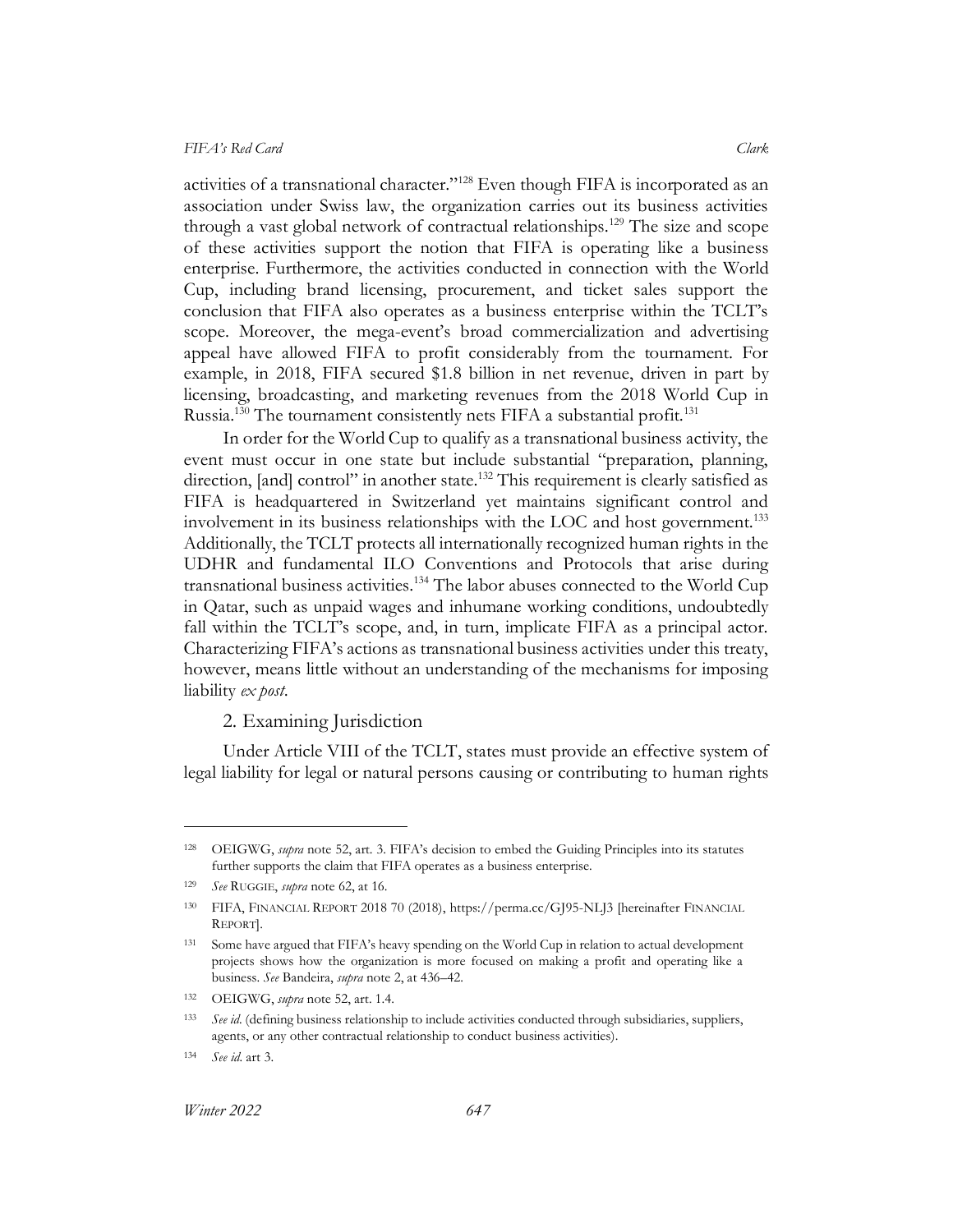abuses in their business activities or business relationships.<sup>135</sup> This system must include legal liability for transnational business activities conducted by legal persons domiciled in that state.<sup>136</sup> Because FIFA is incorporated in Switzerland, the organization is considered domiciled in that state.<sup>137</sup> Therefore, this treaty will require Switzerland to provide a system of liability for FIFA's activities or relationships occurring outside of its borders. The possibility exists that Switzerland may decide to not ratify the final treaty and, thus, absolve itself of any obligation to establish this system of liability. This action appears unlikely given Switzerland's continued involvement in each drafting and negotiating session held by the OEIGWG, while countries such as the United States not participated in these sessions.<sup>138</sup> Even if Switzerland does decide not to ratify the treaty, Article IX vests courts with jurisdiction to hear claims against non-domiciled legal or natural persons when "no other effective forum guaranteeing a fair trial is available."<sup>139</sup> Thus, although the clearest route to victim remedy is contingent on Switzerland's ratification, alternative means of adjudicative jurisdiction do exist.

<span id="page-28-0"></span>3. Connecting FIFA's Involvement in the World Cup to the Human Rights Violations in Qatar

With FIFA's actions constituting transnational business activities and there being a clear case for Switzerland's jurisdiction over FIFA, the remaining consideration is whether there is a sufficient nexus between FIFA's actions and the human rights abuses in Qatar. Article VIII liability for human rights abuses linked to the World Cup can be established through FIFA's business activities and relationships in Qatar. If the implementation of the World Cup constitutes a single transnational business activity, FIFA's involvement during the lead-up to the tournament through contractual relationships with the LOC is a sufficient connection for liability.<sup>140</sup> Assuming the relevant business activity is constrained to the development of the World Cup infrastructure—a primary driver behind the substantial human rights violations—FIFA's stadium agreements with the LOC and host cities, public authorities, and private entities responsible for the

<sup>135</sup> *See* OEIGWG, *supra* note [52,](#page-13-0) art. 8.

<sup>136</sup> *See id.* art. 8.

<sup>137</sup> *See id.* art. 9.

<sup>138</sup> *See* Emilio Rafael Izquierdo Miño (Chair-Rapporteur), *Report on the Sixth Session of the Open-Ended Intergovernmental Working Group on Transnational Corporations and Other Business Enterprises with Respect to Human Rights* 11, U.N. Doc. A/HRC/46/73 (Jan. 14, 2021) (listing the nations that participated in the sixth session).

<sup>139</sup> OEIGWG, *supra* note [52,](#page-13-0) art. 9.

<sup>140</sup> For an example of the contractual relationship between FIFA and the LOC, see Press Release, FIFA, FIFA and Qatar Announce Joint Venture to Deliver 2022 FIFA World Cup (Feb. 5, 2019), https://perma.cc/3WST-ZT9U (announcing the establishment of a joint venture, FIFA World Cup Qatar 2022 LLC, between FIFA and Qatar).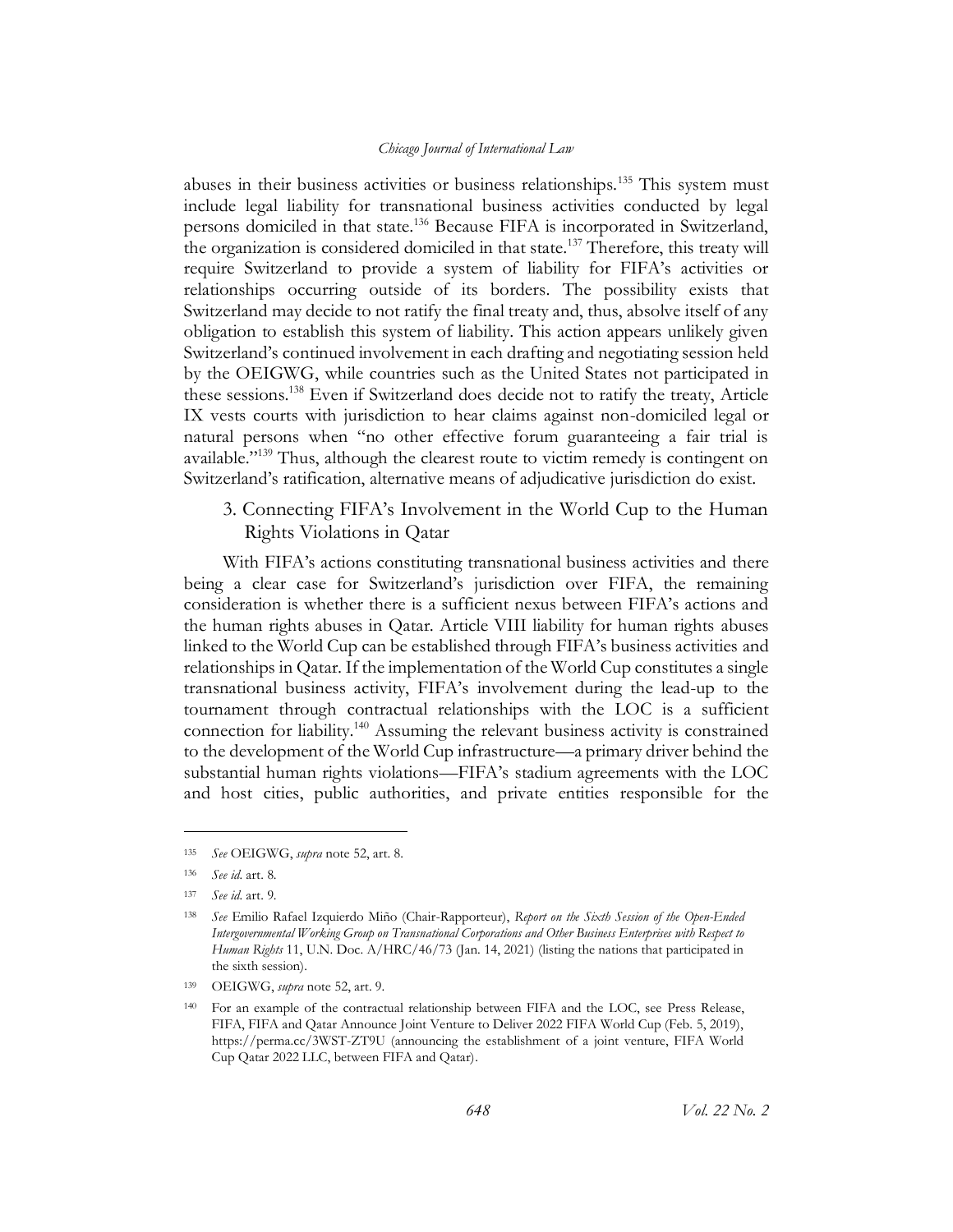tournament-related stadiums establish a sufficient nexus between FIFA and the stadium infrastructure developments.<sup>141</sup> FIFA's contractual requirements and retention of oversight rights, including the organization's exertion of pressure on the host country to meet its timely demands, implicates FIFA in the ensuing human rights abuses.

Yet, even if FIFA's direct involvement in the stadium development is legally insufficient, the scope of the TCLT also calls for liability for failure to prevent another entity, with whom FIFA has a business relationship, from committing human rights abuses.<sup>142</sup> This liability, however, hinges on the foreseeability of these abuses in the context of the business relationship.<sup>143</sup> Surely, this qualification—a business relationship that contains a foreseeable adverse human rights risk—is satisfied in this case, where FIFA's primary foreign business relationship is with the LOC and stadium authorities. Two factors establish the foreseeability of human rights risks associated with this project.

First, previous World Cups and other mega-events, such as the Olympics, have produced similar negative impacts on human rights.<sup>144</sup> In Brazil, the demand for mega-event infrastructure before the 2014 World Cup led to the eviction of communities across Rio de Janiero.<sup>145</sup> These displacements were particularly problematic given the urban housing deficit for poor individuals, the relaxation of due process for mass evictions, and the fear that the World Cup facilitated the mass evictions of low-income communities.<sup>146</sup> Yet, the pressure to finish labor-intensive projects and follow through with specified government guarantees created the same perverse incentives to complete the project at all cost.<sup>147</sup> Even in the wake of a World Cup construction death in Brazil, FIFA threatened to strip hosting status from a city if it did not adequately progress on the stadium development.<sup>148</sup>

<span id="page-29-0"></span>Second, assuming FIFA did not foresee the harms it contributed to in prior tournaments, the circumstances surrounding the World Cup in Qatar alone necessitate a conclusion of foreseeability. At the outset, Qatar received the bid

<sup>141</sup> *See* RUGGIE, *supra* not[e 62,](#page-15-3) at 18, 22–23 ("FIFA and the LOC can be linked to such human rights risks and abuses through their networks of contracts and subcontracts for the delivery of projects."). For a comprehensive look at a stadium contract, see generally, STADIUM AGREEMENT COVER, *supra*  note [70.](#page-16-3) 

<sup>142</sup> *See* OEIGWG, *supra* note [52,](#page-13-0) art. 8.6.

<sup>143</sup> *See id*.

<sup>144</sup> *See* Henderson, *supra* note [61,](#page-15-2) at 401.

<sup>145</sup> *See* Corrarino, *supra* not[e 122,](#page-25-2) at 195–97.

<sup>146</sup> *See id.*

<sup>147</sup> *See* Dantam Le, *Leveraging the ILO for Human Rights and Workers' Rights in International Sporting Events*, 42 HASTINGS COMM. & ENT. L.J. 171, 187–88 (2020).

<sup>148</sup> *See* Shasta Darlington & Sarah Holt, *'No Stadium, No Match' – FIFA Issues Threat to Brazil World Cup City*, CNN (Jan. 22, 2014), https://perma.cc/72P3-6YPP.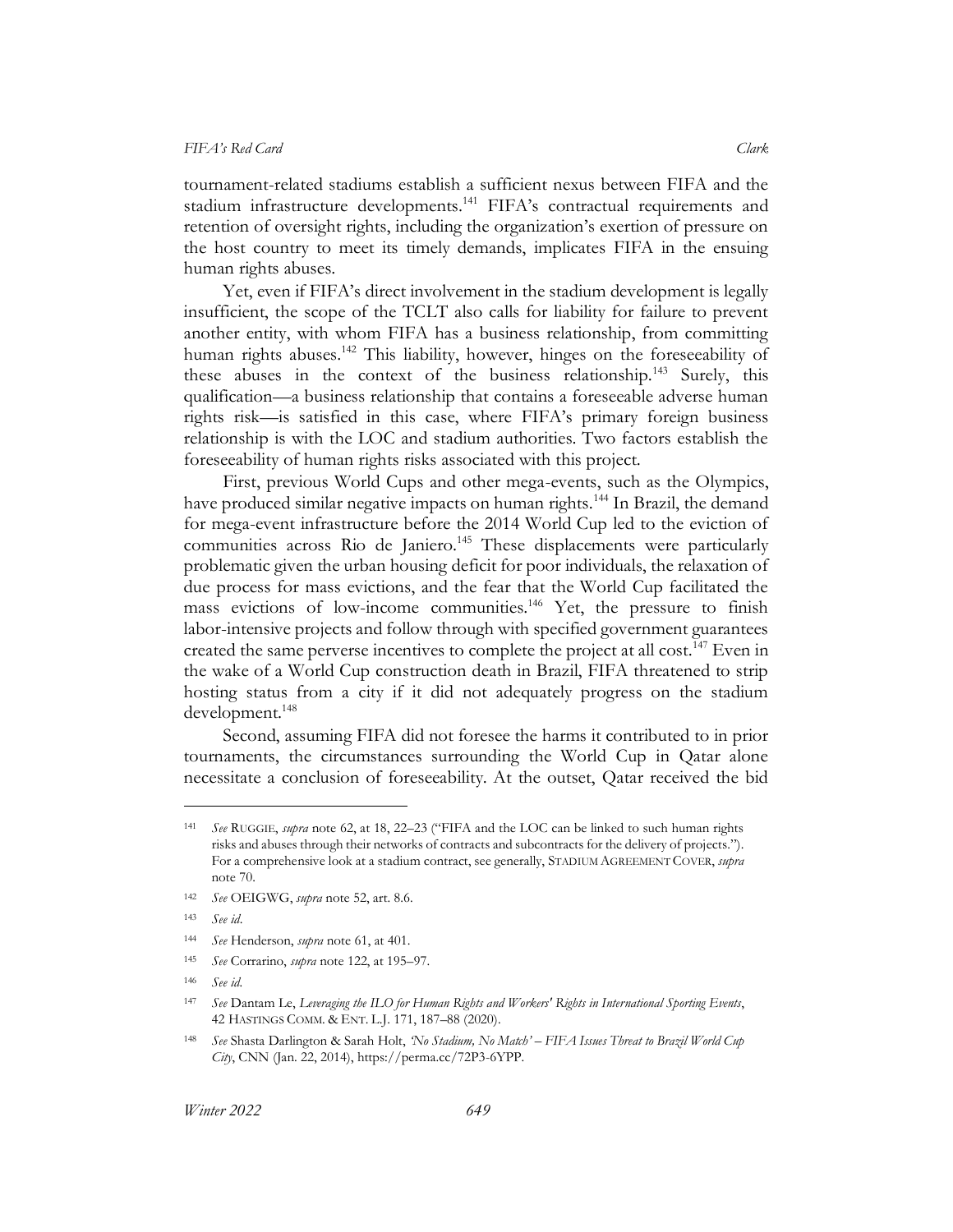even though it was the only country to receive a "high" operational risk assessment in its bid evaluation.<sup>149</sup> Qatar's need to construct significant tournament infrastructure, the country's reliance on migrant laborers to complete these projects, the *Kafala* system, and inadequate labor standards perpetuated the human rights abuses of migrant workers. The resulting labor abuses caused by a bureaucratically-endorsed, exploitative labor system are certainly foreseeable. Therefore, supported by differing theories, the conclusion remains the same: FIFA's involvement in the World Cup human rights violations falls within the TCLT's scope.

4. Removing Procedural Hurdles and Expanding Access to Remedies

<span id="page-30-0"></span>Perhaps the most important provision of the TCLT involves the expansion of adjudicative jurisdiction for domestic courts. Under Article IX, jurisdiction for claims by victims shall vest in the courts where the natural or legal person contributing to such abuses is domiciled.<sup>150</sup> In the present case, Swiss courts will have jurisdiction to hear claims from migrant workers who suffered human rights violations in Qatar. Concerns about the practicality of individual migrant workers in Qatar bringing suit in Switzerland are not pressing. Article IV of the TCLT grants victims the right to submit claims through a representative.<sup>151</sup> Therefore, international human rights organizations can represent these workers in Switzerland, if necessary. Finally, the victim's choice of forum, if consistent with the treaty's other provisions, imposes obligatory jurisdiction upon the court.<sup>152</sup> This provision prevents a court from declining to hear the case on the grounds of *forum non conveniens*. <sup>153</sup> Under this doctrine, a Swiss court could theoretically decline to hear a migrant worker's case on the theory that Qatari courts would be a more appropriate forum to adjudicate the claim.<sup>154</sup> When a law explicitly subverts this doctrine, as the U.S. Second Circuit Court of Appeals explained in a case applying the Tort Victims Protection Act to foreign affairs, it "communicate[s] a policy that such suits should not be facilely dismissed on the assumption that the ostensibly foreign controversy is not our business."<sup>155</sup> The inclusion of this provision in the TCLT can best be understood as a decision to promote domestic interests in the

<sup>149</sup> EVALUATION REPORTS, *supra* note [3,](#page-3-1) at 9; RUGGIE, *supra* note [62,](#page-15-3) at 21 (adding that a lack of financial integrity associated with a bid, through bribery or other forms of corruption, is a "foundational source of human rights risks"). It appears easy, then, to draw a connection between the corrupted World Cup bidding process and the ensuing human rights abuses in Qatar.

<sup>150</sup> OEIGWG, *supra* note [52,](#page-13-0) art. 9.

<sup>151</sup> *Id.* art. 4.

<sup>152</sup> *Id*. art. 9.

<sup>153</sup> *Id.*

<sup>154</sup> *See* Baldwin, *supra* not[e 58,](#page-14-0) at 754–57.

<sup>155</sup> Wiwa v. Royal Dutch Petroleum Co., 226 F.3d 88, 106 (2nd Cir. 2000).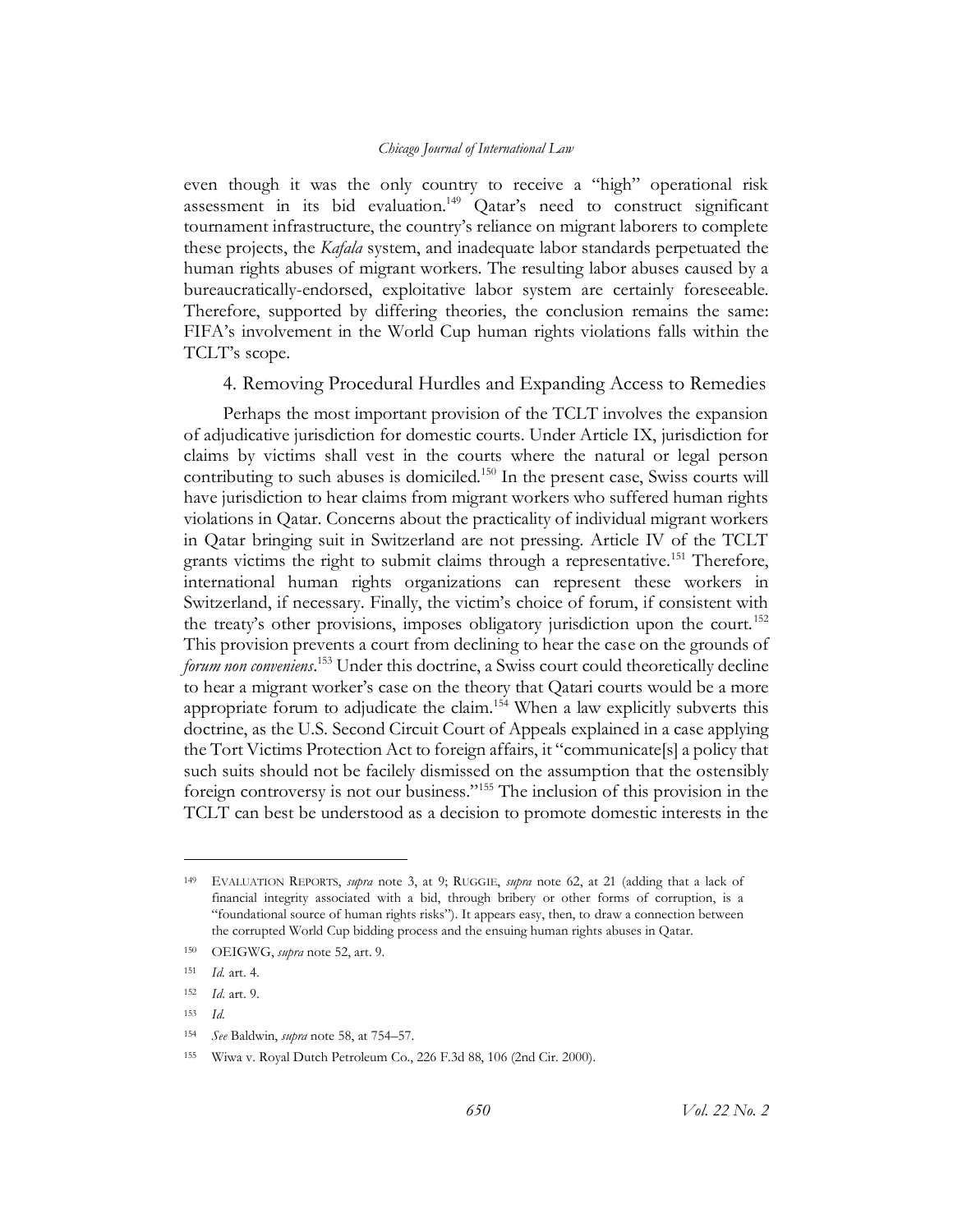foreign controversies that domiciled, transnational corporations carry out in other nations.

This is especially important for claims arising out of countries with ineffective judicial systems for marginalized populations, such as Qatar. Certainly, adverse concerns weigh against the beneficial effects of expanding judicial reach in Switzerland. Eliminating *forum non conveniens* in these situations will likely lead to greater costs on the Swiss judicial system through an increased case load. Additionally, allowing migrant workers to seek remedy outside of Qatar could create greater problems for gathering and collecting evidence or ensuring institutional competence in adjudicating foreign labor claims; ultimately, this may unfairly prejudice FIFA in its ability to defend itself in an inappropriate venue.

Although these are valid issues, the benefits of discarding *forum non conveniens*  are far greater. Under the current soft law framework, transnational corporations can strategically operate in regions with exploitative labor systems at lower costs thanks, in part, to substandard regulatory enforcement. These actions would not be possible in their domicile. Foreclosing the doctrine's application in these cases will provide a safeguard for migrant workers who are effectively shut out of the judicial system in Qatar. While bringing a claim against FIFA in Switzerland sidesteps the national bias pervasive in Qatar, it admittedly opens the door for Swiss bias in favor of the nation's pre-existing status as a refuge for international sports governing bodies. <sup>156</sup> Greater accountability for FIFA and guaranteed protections for migrant laborers provide a compelling justification for not allowing *forum non conveniens* to hinder necessary remedies.

The TCLT also requires states to implement due diligence laws under which businesses must conduct human rights due diligence "proportionate to their size, risk of severe human rights impacts, and the nature and context of their operations."<sup>157</sup> This is especially important in FIFA's context because of the organization's global reach and the level of risk associated with mega-events.<sup>158</sup> As a result, FIFA's due diligence will be substantial. This provision also ensures, at the very minimum, FIFA's failure to prevent human rights abuses in its business activities and relationships cannot be undermined by foreseeability defenses. The human rights due diligence requirement plays a necessary role in governing corporate entities. While corporations may already commit to engaging in such preventative, proactive measures, a liability regime involving state sanctions for

<sup>156</sup> *See* Erfani, *supra* note [68,](#page-16-2) at 636.

<sup>157</sup> OEIGWG, *supra* not[e 52,](#page-13-0) art. 6. *See, e.g.*, California Transparency in Supply Chains Act of 2010, Cal. Civ. Code § 1714.43.

<sup>158</sup> *See* RUGGIE, *supra* not[e 62,](#page-15-3) at 21–24; Corrarino, *supra* not[e 122,](#page-25-2) 183–84.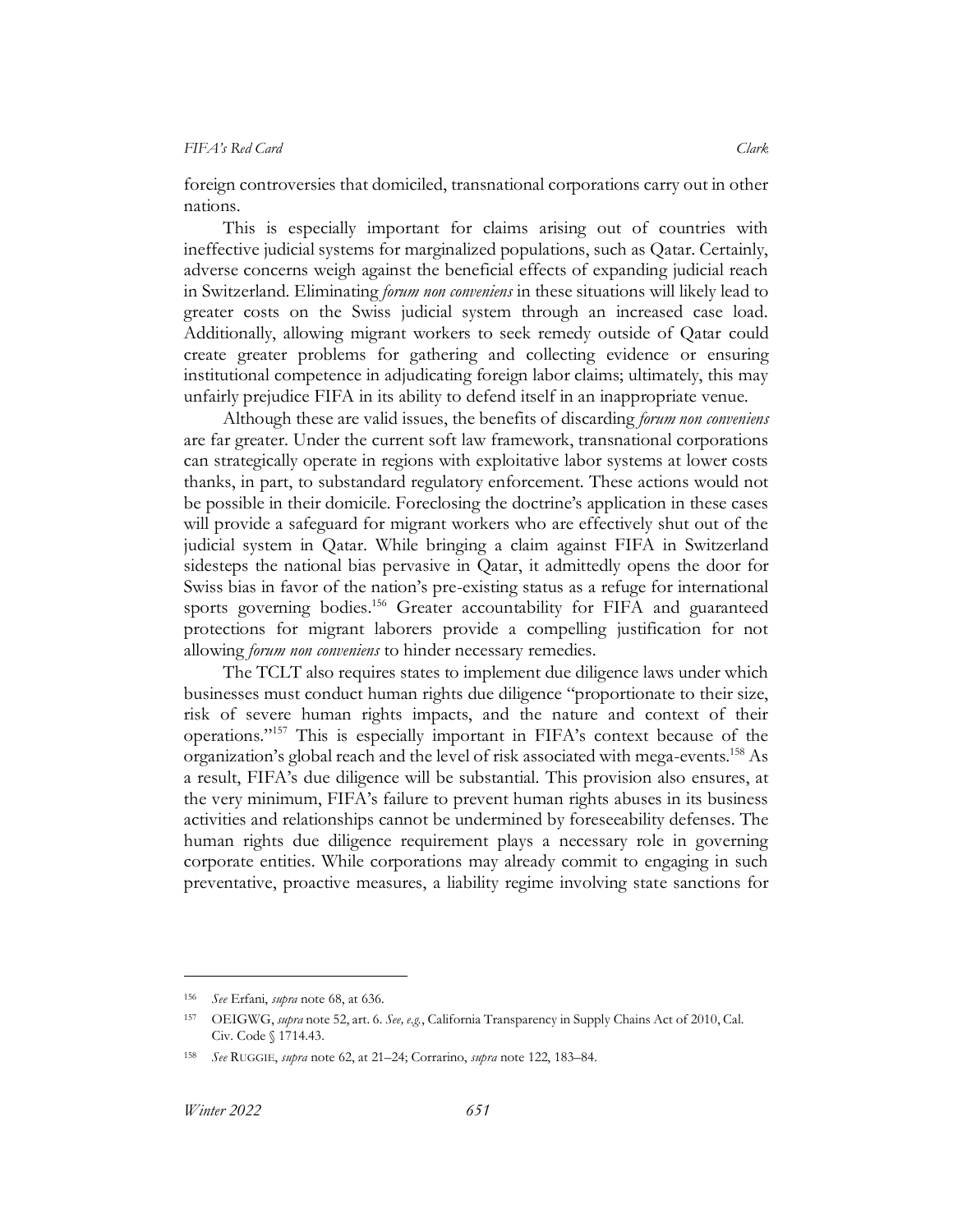<span id="page-32-0"></span>noncompliance provides stronger incentives for corporations to actually conduct a thorough assessment of their human rights impacts.<sup>159</sup>

#### 5. Imposing the Penalty

A finding of liability pursuant to the TCLT can lead to two results. First, under Article VIII, Swiss courts must provide for a system of "effective, proportionate, and dissuasive criminal/administrative sanctions" against FIFA when the organization contributed to or caused human rights violations.<sup>160</sup> These sanctions serve punitive and deterrent functions in hopes of aligning the organization with the international community's expectations for respecting human rights. This provision would require Switzerland to deviate from its *laissez faire* approach to governmental oversight for FIFA.<sup>161</sup> It is uncertain the extent to which Switzerland would seek to punish FIFA due to the country's economically beneficial relationship with the organization. Yet, the size and scope of the abuses committed in Qatar may persuade the state's courts to impose substantial financial penalties on the organization.<sup>162</sup> Second, in conjunction with punitive sanctions, victims will also be able to seek reparations for abuses caused by FIFA in its transnational business activities.<sup>163</sup> Due to the variety and degrees of abuses suffered in Qatar, it is unclear how the Swiss courts will navigate this area. Claims such as unpaid wages are easier to resolve than forced labor, inhumane working conditions, or worker death. While the exact intricacies of the TCLT's implementation in Switzerland are uncertain, the TCLT would provide an expansive system focusing on both *ex ante* and *ex post* mechanisms to ensure FIFA's compliance. Under this regime, third parties may finally hold FIFA accountable for its disregard of the adverse human rights impacts caused by its business activities and relationships.

## VII. IMPLICATIONS, CONSIDERATIONS, AND UNANSWERED QUESTIONS

<span id="page-32-1"></span>The implementation of the TCLT imposes heftier obligations upon both FIFA and Switzerland. This Section addresses the potential effects of this treaty on FIFA and explores broader implications on transnational business activities in general.

<sup>159</sup> This due diligence report will not, however, absolve FIFA from liability. *See* OEIGWG, *supra* note [52,](#page-13-0) art. 8.

<sup>160</sup> *Id.*

<sup>161</sup> *See* Bean, *supra* not[e 111,](#page-23-0) at 119–22.

<sup>162</sup> *See* OEIGWG, *supra* not[e 52,](#page-13-0) art. 8.8 ("Regardless of the nature of the liability, States Parties shall ensure that the applicable penalties are proportionate with the gravity of the offense.").

<sup>163</sup> *Id.* art. 8.4.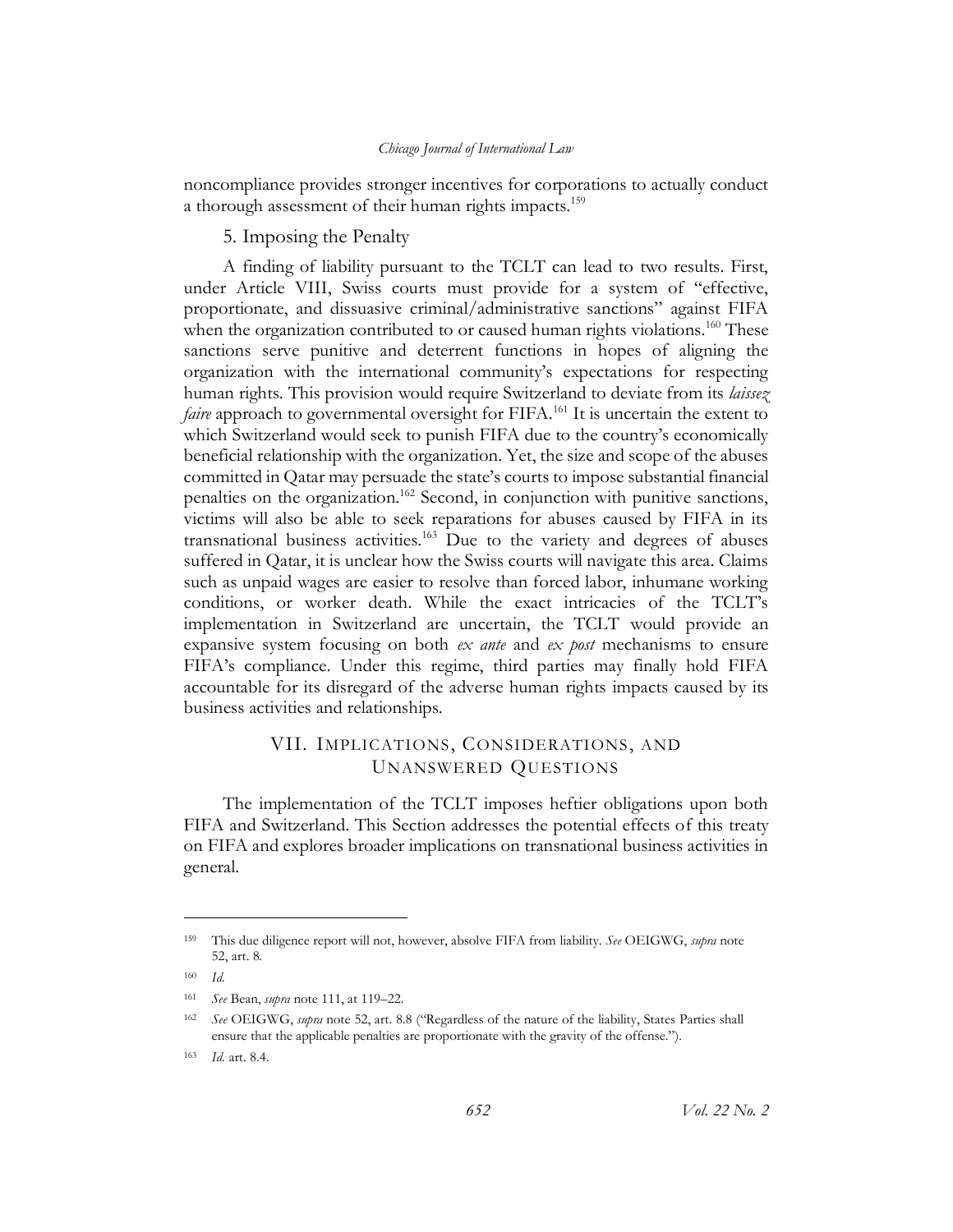### <span id="page-33-0"></span>A. Investment-Liability Tradeoff

The prior analysis concluded that, under the TCLT and Council Resolution 26/9, FIFA is liable for human rights abuses connected to the World Cup in Qatar. There are two concerns, however, about a hard law regime and how it affects investment. These concerns include that (1) the crystallization of international obligations through a treaty may be an inappropriate method for addressing the inherent complexities in global supply chains and networks of contractual relationships; and that (2) increased organizational costs associated with increasing human rights protections and increasing risk of liability may cause transnational corporations to avoid economically beneficial ventures in developing nations with inadequate labor standards or safeguards against abuse.

Hard law obligations will create greater costs for noncompliance. Although this may seem like a valuable outcome, an international legal obligation fixes corporate duties based on current circumstances. States may not possess the flexibility to deal with factual uncertainties and evolve their understanding of how to regulate transnational business activities.<sup>164</sup> A concern exists that state oversight for transnational corporate activity is not the most effective way of ensuring compliance; rather, entrusting an organization's internal competencies to address these risks with the GPs and corporate governance may provide a more effective means of resolving the issue. But over the last four World Cup cycles, FIFA has perpetuated a culture of corruption within its organization, engaged in business activities carrying a high degree of adverse human rights risks, and eschewed responsibility for its actions.<sup>165</sup> In this case, relying on internal corporate governance to address and remedy these issues is not sufficient; external state pressure will provide the necessary push toward better compliance.

Moreover, there is a concern that increasing FIFA's liability for human rights abuses connected to the World Cup will lead the organization to avoid awarding the World Cup to developing nations with inadequate human rights protections. This risk-mitigation strategy could lead to a Euro-centric preference for megaevents and foreclose investment opportunities in developing countries.<sup>166</sup> Beyond that, this strategy would run "counterproductive" to "FIFA's mission of promoting values through competition" and "be an evasion of responsibility" by undermining "the advancing of human rights through sport by inadvertently ignoring human rights entirely, especially to the detriment of developing countries."<sup>167</sup> For countries like Qatar, the awarding of the World Cup can provide

<sup>164</sup> *See* Shaffer & Pollack, *supra* not[e 124,](#page-25-3) at 719.

<sup>165</sup> *See* Bean, *supra* not[e 111,](#page-23-0) at 106–09.

<sup>166</sup> *See* Le, *supra* note [147,](#page-29-0) at 181–82.

<sup>167</sup> *Id.* at 182.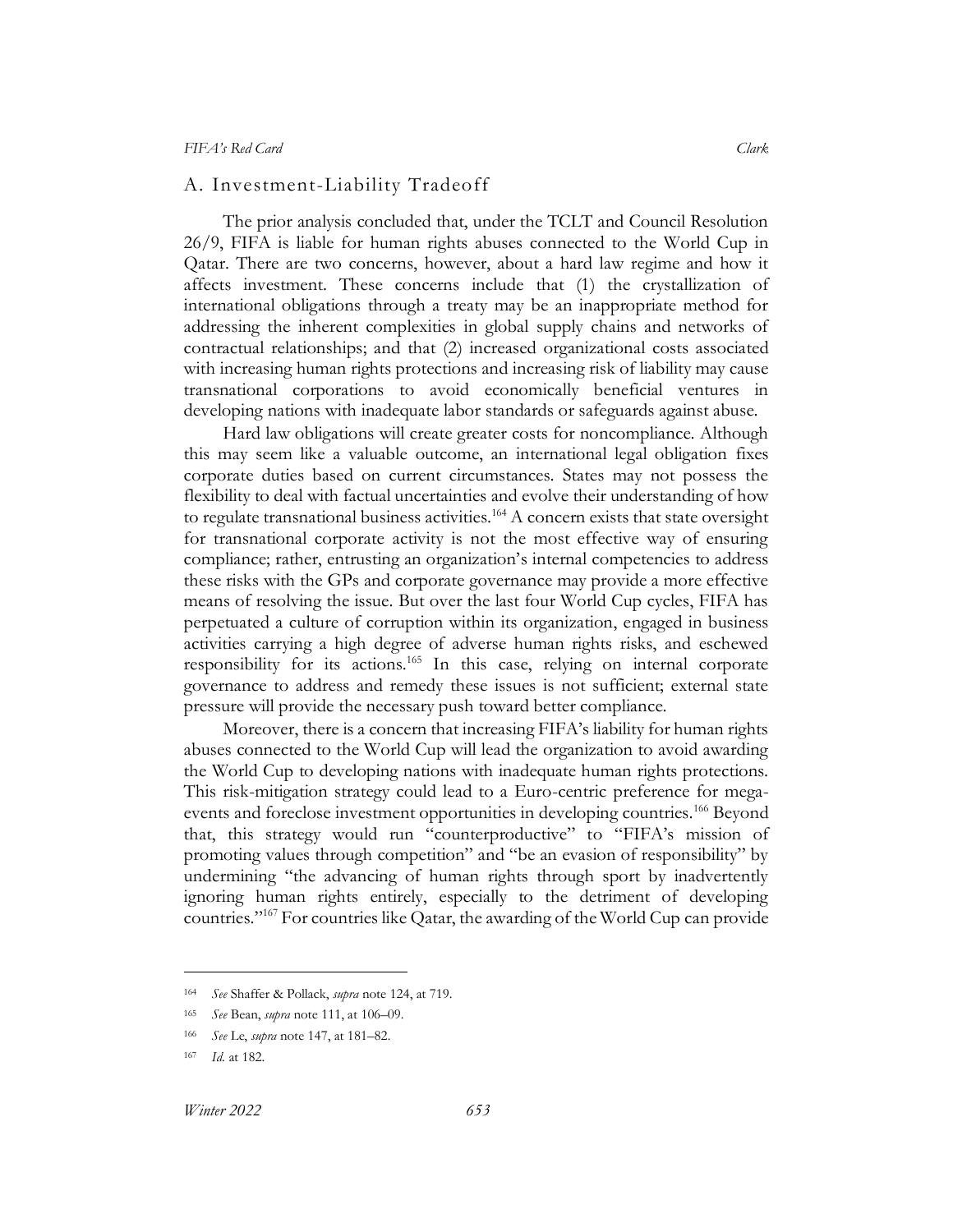substantial economic opportunity for migrant laborers.<sup>168</sup> The demand for labor increased because FIFA gave the hosting rights to a nation where significant infrastructure development was a prerequisite for a successful tournament. Foreclosing these opportunities could place these laborers in an even worse position. Alternate options for work may not exist and, assuming opportunities do exist, there is no guarantee that the labor conditions would be any better.

A related adverse effect of FIFA's refusal to award the World Cup to nations that rely on migrant workers involves the global redistribution of wealth.<sup>169</sup> By providing ample economic opportunities to some of the poorest individuals in the neighboring regions, Qatar has subsequently spurred large-scale wealth redistribution. Thus, large-scale spending on World Cup infrastructure facilitates the flow of wealth to neighboring countries given the tendency for migrant workers to remit payments back home. A hard law regime that incentivizes FIFA to not award tournaments to nations with subpar human rights standards ignores the benefits of economic opportunities for migrant workers who would not otherwise have access to such.

This example illustrates a broader concern for firms seeking to conduct operations in foreign nations. Corporate risk-mitigation strategies will likely consider increased organizational liability in transnational business activities as a significant deterrence. The benefits of investing in projects in developing nations—whether due to cheaper labor or favorable government guarantees may be offset by an increased cost of doing business in these nations. Uncertainty in risk lessens the likelihood of pursuing a transnational business venture in the first place. This could ultimately lead to a general aversion toward transactional, economically beneficial business activities in nations that stand to benefit the most from them, further advancing wealth disparities between established and developing nations.

The TCLT places FIFA in a precarious position. Organizational accountability and transparency are no longer optional under this proposed treaty regime. Although the risk of incentivizing FIFA to divest in developing countries exists, external influence may make this reality unlikely. If FIFA shied away from hosting tournaments in these regions, its actions would be inconsistent with its core organizational strategy to grow and develop the game around the world.<sup>170</sup> Yes, FIFA's history of weak corporate governance offers little to suggest that, in the face of liability, it will remain consistent with its purported strategy. External factors, however, mitigate this concern. In order to retain its favorable tax status in various jurisdictions, FIFA cannot deviate from its statutory objective to

<sup>168</sup> *See* Sarath K. Ganji, *Leveraging the World Cup: Mega Sporting Events, Human Rights Risk, and Worker Welfare Reform in Qatar*, 4 J. MIGRATION & HUM. SEC. 221, 226 (2016).

<sup>169</sup> *See* Glen E. Weyl, *The Openness Equality Trade-Off in Global Redistribution*, 128 ECON. J. 1, 14–18 (2018).

<sup>170</sup> *See Making Football Truly Global*, FIFA, https://perma.cc/WN92-ZYGR.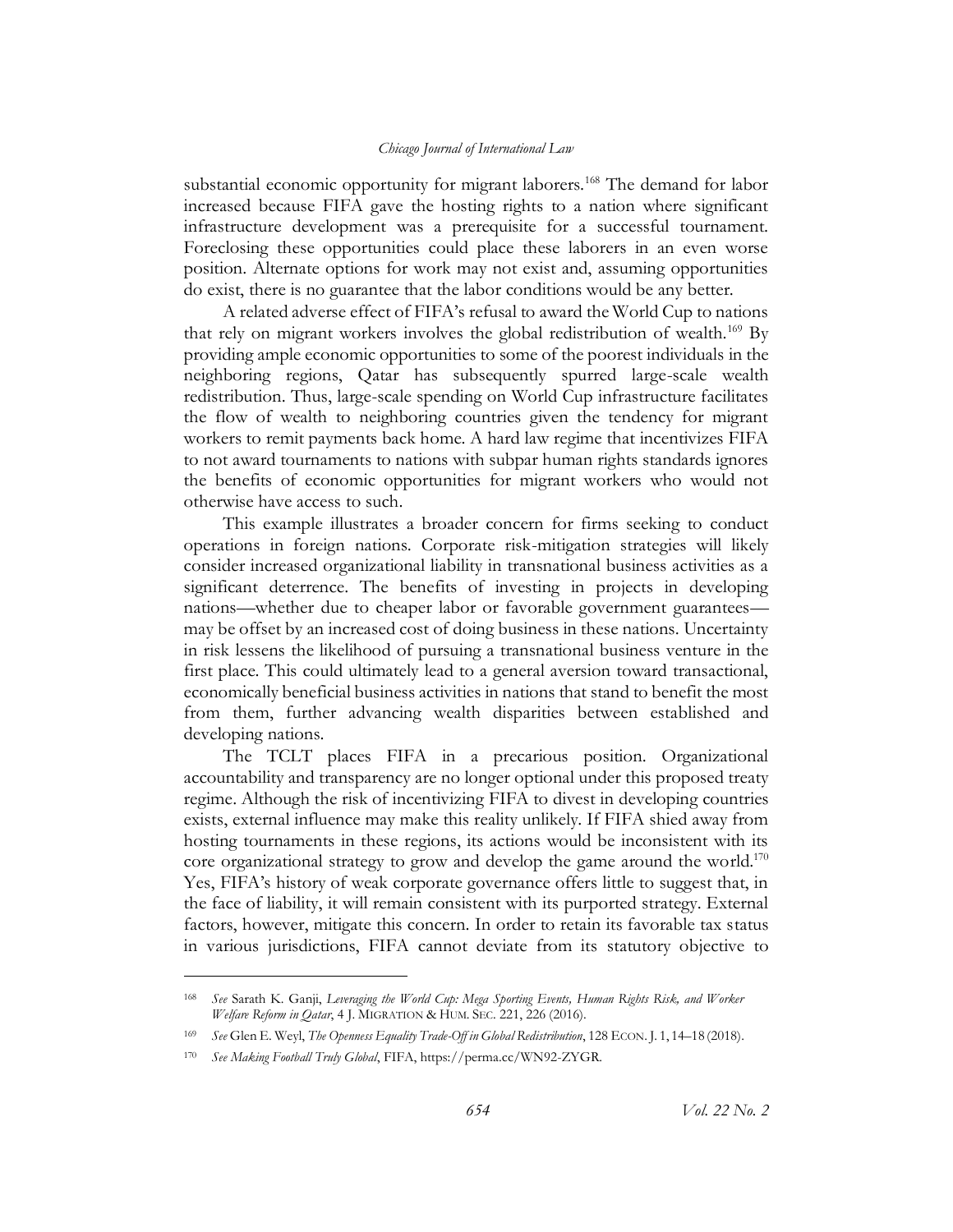promote the game in all parts of the world.<sup>171</sup> Completely avoiding investments in developing countries may suggest a reevaluation of its status as an association under Swiss law, for example.<sup>172</sup> This monetary incentive may push FIFA in the right direction.

Assuming FIFA does not wish to neglect certain nations in the future, the organization could employ two strategies to mitigate its own impacts on human rights, while also avoiding neglecting entire regions out of fear of liability. For example, extensive pre-tournament analysis and preparation could substantially reduce human rights impacts. FIFA can use its economic bargaining power and political leverage over host countries to extract government guarantees to respect and protect international human rights standards. For the 2022 World Cup, FIFA was in an excellent position to predicate hosting rights on actual labor reforms. The bidding process for the tournament was quite competitive, with technically superior bids from nations such as the United States and Australia receiving significant support. FIFA could have used the external pressure from other bids to leverage more comprehensive human rights protections from Qatar. Instead, FIFA's complicit passivity morphed into liability.

In a similar manner, companies looking to invest in business activities in foreign nations can use their economic and political leverage to demand change. These companies arguably possess as much bargaining power as FIFA due to the likelihood of a long-term relationship and repeat interactions with the foreign nation. FIFA's presence, on the other hand, vanishes after the completion of the tournament.

To be sure, the implementation of the TCLT brings forth serious considerations about how to enforce greater protections for human rights without deterring regional investment, including investments that could contribute to reducing global inequality.<sup>173</sup> The rise in the global economy has allowed corporations to extend their reach into every region on earth, and transnational business activities result in economic impacts beyond a corporation's domicile. Companies may operate in other countries for low-cost labor, lax regulations, or favorable tax regimes. But this is a two-way street. Corporations should internalize more of the social costs of their business activities to incentivize actual change. A stricter liability regime in a corporation's domicile may lead the organization to a

<sup>171</sup> *See* FIFA, FIFA STATUTES: MAY 2021 EDITION 10 (2021), https://perma.cc/Y557-32HK.

<sup>172</sup> *See* ADRIAN W. KAMMERER & THOMAS SPRECHER, SWISS ASSOCIATION 17 (2011), https://perma.cc/462C-RQQF ("Notably, associations may well run commercial enterprises and still be granted a tax exemption provided that the business is subordinated and ancillary to the charitable objectives and serves to meet the latter's goals.").

<sup>173</sup> Eric A. Posner & Glen E. Weyl, *A Radical Solution to Global Inequality: Make the U.S. More Like Qatar*, NEW REPUBLIC (Nov. 6, 2014), https://perma.cc/4KAW-JVV7.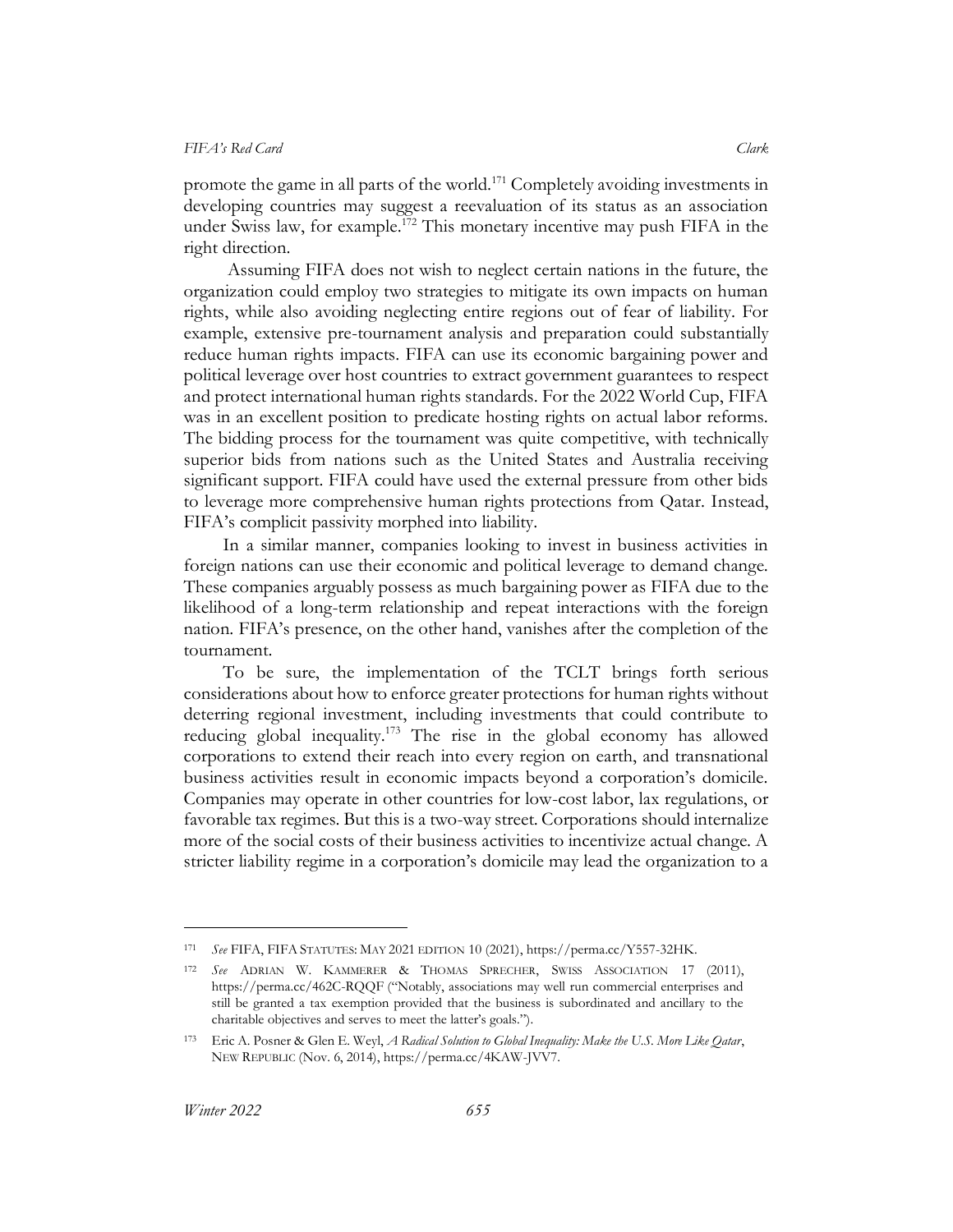crossroads: develop better internal procedures to mitigate or eliminate these risks or avoid the business opportunity together.

For a corporation entirely focused on maximizing profits—that is not to imply that FIFA has not taken this same route—the cost of ensuring compliance and avoiding liability may outweigh the benefits of a foreign business investment. On the other hand, countries may also refuse to change their behavior due to nationwide costs associated with re-evaluating labor and human rights standards. Yet, this dichotomy in decision-making does not have to be the default. A large corporation will have considerable political and economic power when deciding where to invest. In a similar manner to World Cup host-nation selection, a corporation can utilize its positional advantage to mitigate social costs from its operations. For example, a transnational corporation may choose to alter or give up certain government guarantees such as tax breaks in exchange for guarantees surrounding higher labor standards or worker protections.

Likewise, transnational business entities can develop internal strategies to reduce the threat of liability from the harmful impacts of their business activities. This may include extensive pre-investment analysis of human rights risks or contract provisions allowing the parties to unilaterally rescind the agreement if the other party fails to meet pre-determined human rights standards. These strategies may be a more attractive alternative to foregoing the investment opportunity altogether. Furthermore, courts can hold accountable companies that wish to cultivate the benefits of foreign business opportunities without a human rights strategy.

## <span id="page-36-0"></span>B. Unanswered Questions

Due to the novelty of the TCLT, substantial questions remain regarding the treaty's procedure and effect. These considerations will likely shape how the treaty functions. For example, under Article IV, victims retain the right to submit claims through a representative or a class action.<sup>174</sup> It remains to be seen how NGOs will influence the litigation of these cases. Because many of these migrant laborers do not have access to adequate legal resources, and because the process for bringing claims in a foreign court is a high barrier to entry, these laborers may rely on NGOs to represent them in court.<sup>175</sup> This is especially necessary in countries like Qatar where migrant workers cannot form trade unions to represent their interests.

For example, in *FNV & Nadim Shariful Alam v. FIFA*, a Nepalese migrant laborer brought a claim in Zurich, Switzerland against FIFA for human rights

<sup>174</sup> *See* OEIGWG, *supra* note [52,](#page-13-0) art. 4.

<sup>175</sup> *See Who We Are?*, INT'L FED'N HUM. RTS., https://perma.cc/QFS5-UZFD (explaining that one of the organization's roles is to defend human rights through means such as litigation).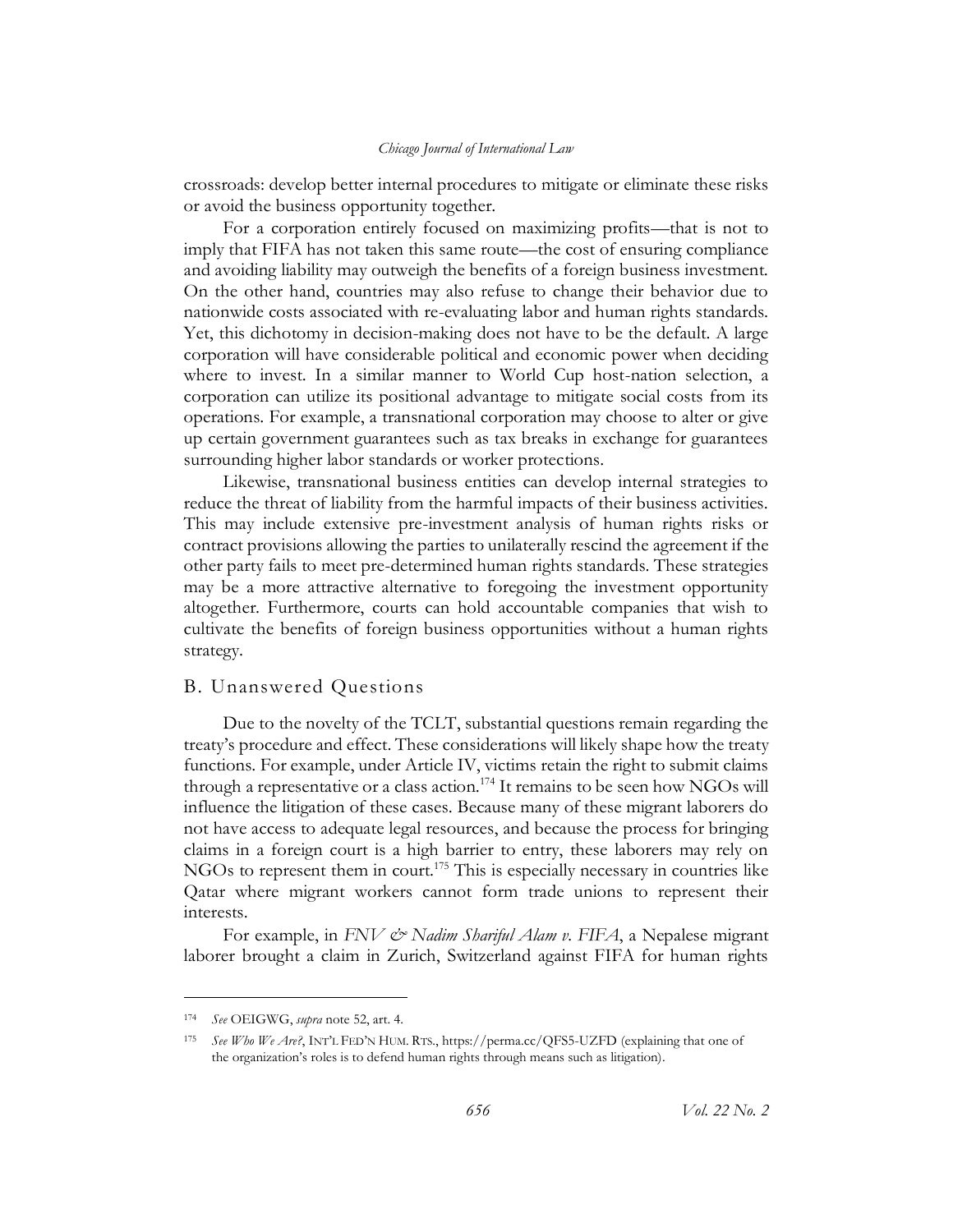abuses connected to World Cup infrastructure development.<sup>176</sup> A Nepalese trade union and Dutch law firm represented the worker. Bringing this claim required substantial support from third parties, such as the trade union. Even though the TCLT calls for domestic laws that provide victims adequate access to remedies, practical considerations of a migrant laborer bringing a claim in a different state limits that access. Additionally, the use of class action litigation may work in the laborer's favor against large organizations like FIFA. For significant projects like the World Cup, it may be easier to aggregate the claims under the same operative facts, such as construction on a stadium, and threaten significant liability against FIFA. The aggregate value of all the claims may incentivize FIFA to settle these harms before litigation and structure its future affairs to avoid liability.

Furthermore, FIFA's status as an association under Swiss law may affect the limits of the TCLT's reach. FIFA may try to argue for exemption from the treaty's scope because it operates as an association rather than a traditional business enterprise, and the latter is what the TCLT purportedly aims to regulate.<sup>177</sup> This is not a winnable argument. FIFA's organizational structure lends itself to two functions, one as an association and the other as a business enterprise. The organization conducts licensing, sponsorship deals, and tournament activities that bring in substantial revenue.<sup>178</sup> These functions, given the size and scope of FIFA's operations, look much more like business activities of a typical corporation.<sup>179</sup> The TCLT defines business activity as "any economic or other activity."<sup>180</sup> This means that, even though FIFA is an association, it is still engaging in economic activities to fund its operations.

An analysis of FIFA's financial statements shows that a majority of its expenses go directly to the implementation of the World Cup. Therefore, it may be the case that FIFA is not utilizing its funds to adequately fund its own purported organizational goal. Rather, the organization is expending a majority of its cash flow on the World Cup.<sup>181</sup> Yes, successfully implementing the World Cup involves substantial expenditures. These costs, however, ultimately generate a large profit for FIFA. The lack of human rights safeguards during the tournament cycle in Qatar suggests that a crossover between hosting the World Cup and improving social welfare through the sport does not necessarily exist. The World Cup, as a profit-driven mega-event, appears to exist independently of socially

<sup>176</sup> *See generally* D'OLIVEIRA, *supra* note [120.](#page-25-4)

<sup>177</sup> *See* OEIGWG, *supra* note [52,](#page-13-0) art. 1.3.

<sup>178</sup> *See* FINANCIAL REPORT, *supra* not[e 130,](#page-27-1) at 70.

<sup>179</sup> *See* Henrik Böhme, *FIFA's Controversial Business Model*, DW (May 25, 2015), https://perma.cc/B2VQ-66L7. *See also FIFA's Reserves Soar to Record \$2.7bn, Revenue at \$6.4bn*, ESPN (Mar. 6, 2019), https://perma.cc/B2KG-NCF2.

<sup>180</sup> OEIGWG, *supra* note [52,](#page-13-0) art. 1.3.

<sup>181</sup> *See* Bandeira, *supra* not[e 2,](#page-3-2) at 438.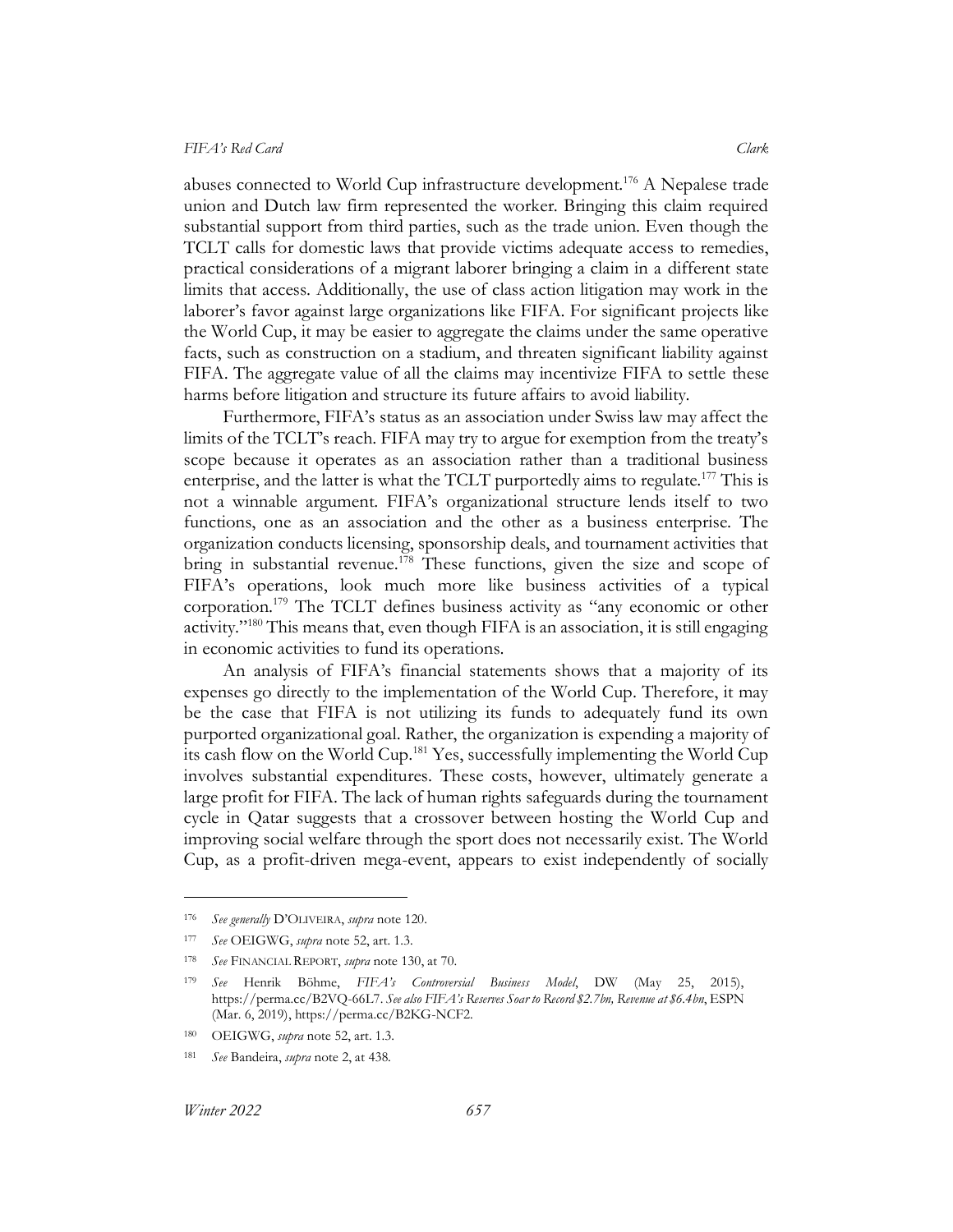beneficial programs and investments by FIFA. If FIFA's organizational goal is to address social welfare concerns, incurring substantial expenditures to implement tournaments that are plagued with human rights abuses certainly fails to reach that goal.<sup>182</sup>

On a related note, FIFA's recent endorsement of the GPs and stated commitment to implement the GPs within its statutory framework suggests that the enterprise considers its operations to fall under the purview of business activities covered by the GPs. FIFA's activities as a business entity led to its voluntary adoption of an adverse human-rights mitigation framework designed for corporations. These elements place FIFA squarely within the scope the TCLT. However, it is still unclear exactly how Switzerland will apply this law to associations. Because the nation is host to a plethora of international sporting organizations, the implementation of the TCLT could have broader effects on these governing bodies.

Another potential question surrounding the TCLT's reach is whether FIFA's World Cup corporate partners are exposed to any liability. FIFA's corporate partners, such as Adidas and Visa, "provide vital services and product support for the entire event's operations."<sup>183</sup> This agreement also grants the partners advertising exposure in and around the stadium.<sup>184</sup> This relationship is even more powerful given the stadium commercial "exclusion zones" and corporate tax breaks conceded by the government during the event.<sup>185</sup> Although these corporations are not involved in the actual development or construction of the stadiums, the corporate partners reap the benefits of a contractual relationship with FIFA and receive special legal protections granted by the host government to protect their commercial interests.<sup>186</sup> Here, the strongest defense against liability claims will focus on the degree of separation and lack of direct involvement in the perpetuation of these abuses. Yet, it can be argued that it was reasonably foreseeable that FIFA, the organization with which these companies have a business relationship, would cause or contribute to human rights abuses. These corporations may be in an even greater position to alter FIFA's actions because of their influence as substantial stakeholders in the tournament implementation. This idea, however, assumes FIFA is susceptible to stakeholder pressure, a notion that the organization's history seems to dispel. Yet, in the face of legal consequences, corporate risk aversion may overcome FIFA's resiliency against stakeholders. These outside stakeholders are likely more susceptible to social pressures to adhere to corporate social responsibility than FIFA is. It is important

<sup>182</sup> *See id.* at 445.

<sup>183</sup> *FIFA Partners*, FIFA, https://perma.cc/7468-QZA5.

<sup>184</sup> *See id*.

<sup>185</sup> Corrarino, *supra* note [122,](#page-25-2) at 191–92.

<sup>186</sup> *See id.* at 189.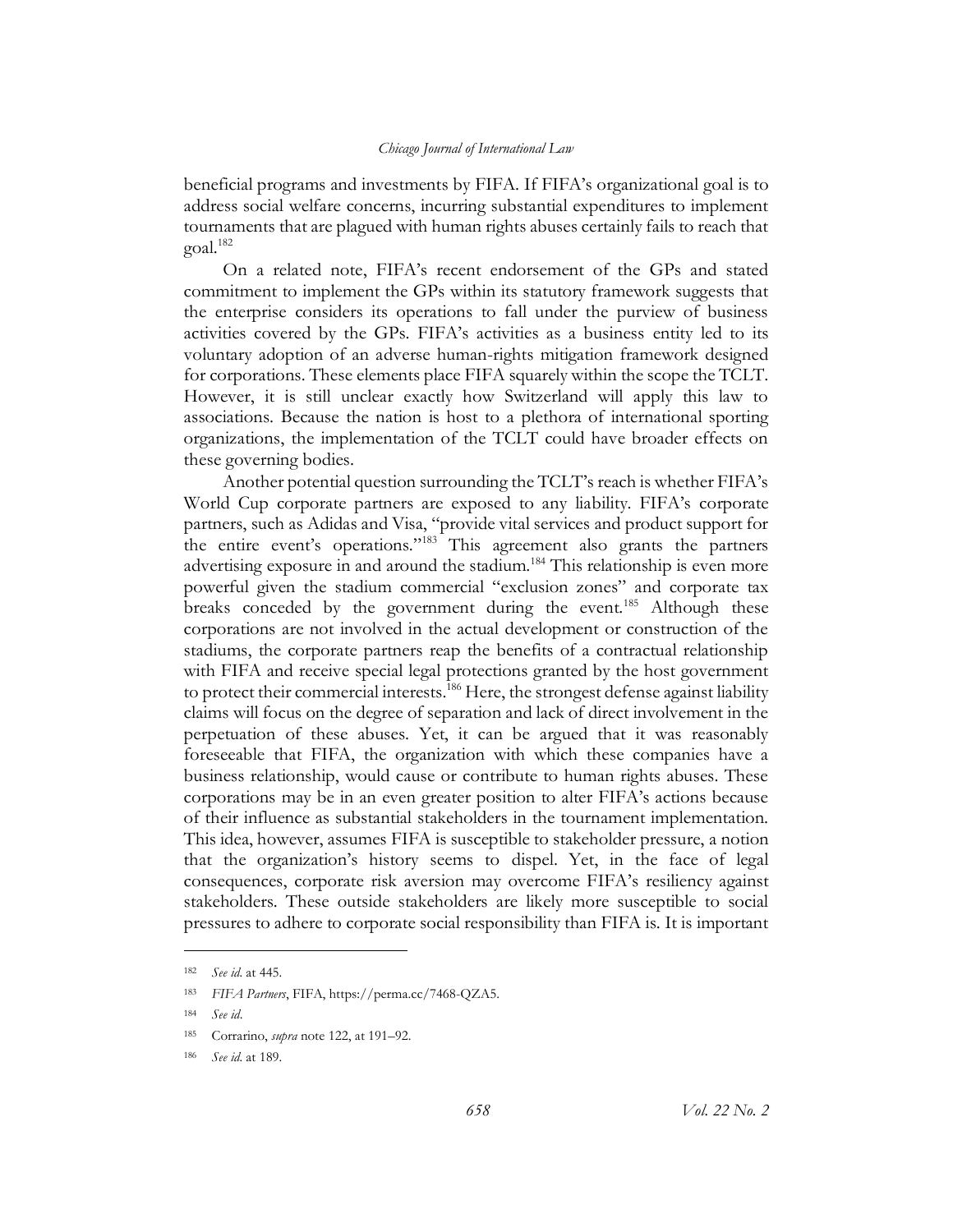to note that, even though the corporate partners may be able to escape liability, the potential threat of litigation may change the corporate risk calculus for partnering with FIFA and influence how these entities contractually structure their partnerships to mitigate adverse human rights impacts.

Lastly, a few key questions involving the TCLT's implementation remain unanswered. Because the TCLT is only in the proposal stage, it is unclear exactly when the Working Group will finalize the treaty. Thus, FIFA's liability under this treaty is on hold until the TCLT goes into effect. This also means that the TCLT could undergo significant structural changes during the next Working Group negotiation session. After ratification, will migrant workers be able to sue for claims arising before the instrument was enacted? For the most serious abuses, the statute of limitations will perhaps not apply. However, this may operate differently for smaller claims. Retroactive claims also present evidentiary problems for migrant workers looking to bring suit years after a violation. Structuring and presenting adequate claims in Swiss court may require NGOs to sort and assess claims on the front end. These uncertainties will play an important role in when and how migrant laborers will be able to seek remedies for past abuses.

#### VIII. CONCLUSION

<span id="page-39-0"></span>This Comment argues that, under the proposed legally binding instrument set out by Council Resolution 26/9, FIFA is liable for contributing to human rights violations connected to the 2022 FIFA World Cup in Qatar. Moreover, the Comment balances countervailing considerations of regulation and overdeterrence. Under the current international legal framework, domestic court systems are ill-equipped to address human rights violations in foreign nations, even when a domiciled entity perpetuates these violations. However, the expansion of a domestic liability regime for transnational business activities could deter organizations from investing in these regions. For example, FIFA may decline to award World Cup hosting rights to regions with substandard human rights records. Facially, this seems like a good idea: countries refusing to address these issues will never receive a World Cup. Yet, this line of thinking misses two critical considerations. First, countries that heavily rely on migrant labor, such as Qatar, are providing substantial economic opportunities to those who would not otherwise be able to reap the benefits of this labor demand. It may be the case that countries like Qatar are contributing to global wealth redistribution to laborers from the poorest countries in the world. Second, because of FIFA's economic and political leverage over these countries, the organization should be able to bargain for improved human rights conditions as pre-requisites to hosting the tournament. FIFA can and should utilize this leverage to enact greater social change; if FIFA shies away from these types of countries when deciding to award